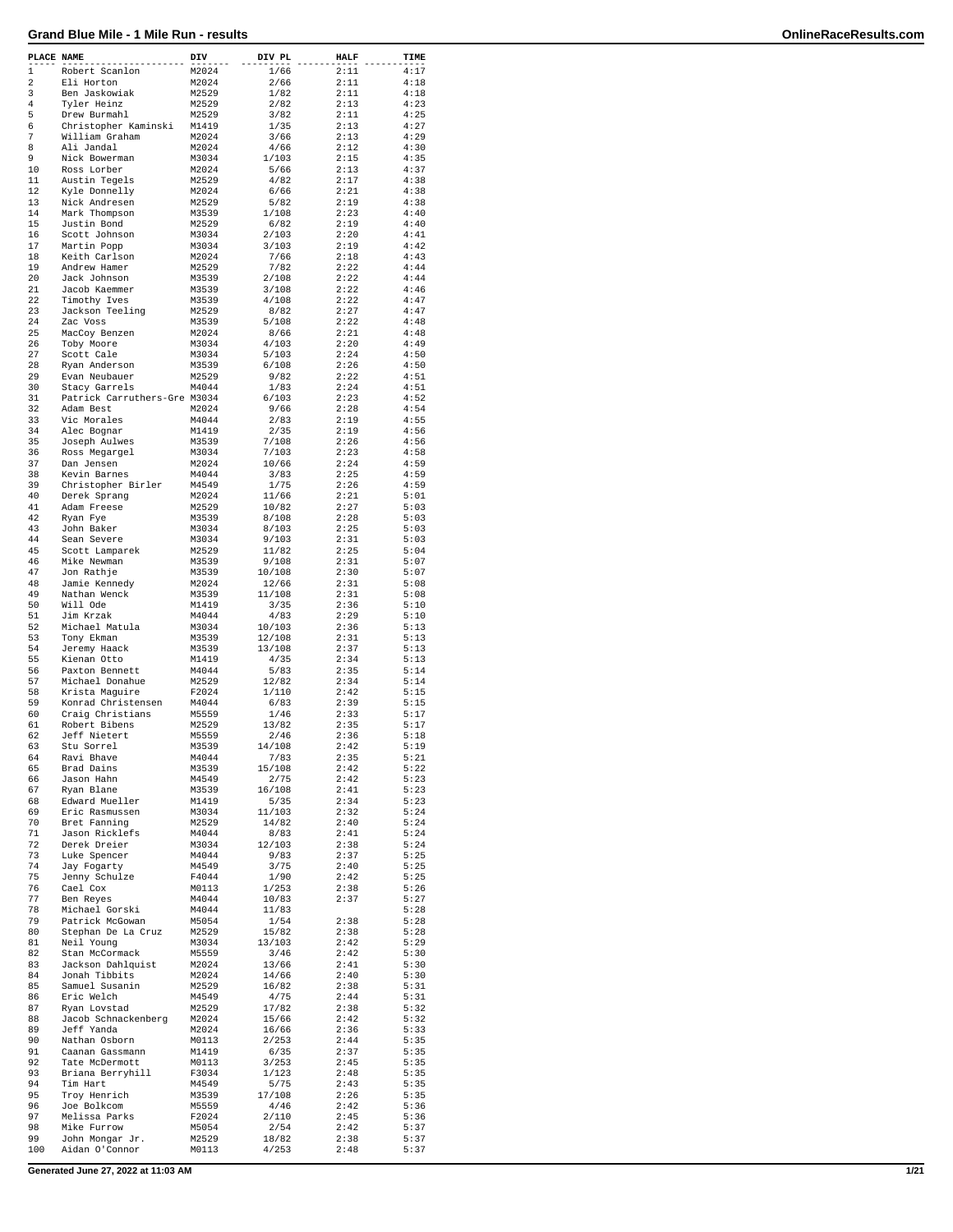| PLACE NAME |                                        | DIV            | DIV PL           | <b>HALF</b>  | TIME         |
|------------|----------------------------------------|----------------|------------------|--------------|--------------|
| 101        | Mike Trautmann                         | M5054          | 3/54             | 2:48         | 5:38         |
| 102        | Matthew Hilbert                        | M3034          | 14/103           | 2:39         | 5:38         |
| 103        | Alexander Maciejewski                  | M1419          | 7/35             | 2:36         | 5:38         |
| 104        | Alex Oliver                            | M3034          | 15/103           | 2:46         | 5:38         |
| 105<br>106 | John Armon                             | M4549          | 6/75             | 2:46<br>2:39 | 5:39         |
| 107        | Nathan Graff<br>Truman Patterson       | M2024<br>M0113 | 17/66<br>5/253   | 2:51         | 5:39<br>5:39 |
| 108        | Robert Garcia                          | M60UP          | 1/40             | 2:41         | 5:39         |
| 109        | Patrick Dunn                           | M4549          | 7/75             | 2:46         | 5:40         |
| 110        | Matt Meier                             | M3539          | 18/108           | 2:47         | 5:40         |
| 111        | Kade Christensen                       | M0113          | 6/253            | 2:50         | 5:40         |
| 112        | Ryan McIntosh                          | M3539          | 19/108           | 2:40         | 5:40         |
| 113        | Cameron Johnson                        | M2024          | 18/66            | 2:50         | 5:41         |
| 114        | Carter Smith                           | M0113          | 7/253            | 2:51         | 5:41         |
| 115        | Chuck Fritz                            | M5054          | 4/54             | 2:47         | 5:41         |
| 116        | Tony Morrison                          | M4549          | 8/75             | 2:48         | 5:41         |
| 117        | James Clevenger                        | M3539          | 20/108           | 2:38         | 5:41         |
| 118        | Nathan Weber                           | M3539          | 21/108           | 2:50         | 5:42         |
| 119        | Kyle Ruby                              | M0113          | 8/253            | 2:46         | 5:43         |
| 120        | Dillon Baker                           | M2529          | 19/82            | 2:49         | 5:43         |
| 121        | Jaxson Plumb                           | M0113          | 9/253            | 2:54         | 5:44         |
| 122<br>123 | Garrett Weber                          | M0113          | 10/253<br>12/83  | 2:50<br>2:51 | 5:44<br>5:46 |
| 124        | Robert Collis<br>Michael Schnackenberg | M4044<br>M2529 | 20/82            | 2:48         | 5:47         |
| 125        | Greg Foote                             | M2529          | 21/82            | 2:47         | 5:48         |
| 126        | Carrie Van Quathem                     | F4044          | 2/90             | 2:47         | 5:48         |
| 127        | Todd Neumann                           | M4549          | 9/75             | 2:47         | 5:49         |
| 128        | Nick Gifford                           | M3034          | 16/103           | 2:53         | 5:50         |
| 129        | Quinn Hildman                          | M3539          | 22/108           | 2:55         | 5:50         |
| 130        | Sara Schwendinger                      | F3539          | 1/125            | 2:48         | 5:51         |
| 131        | Dan Spielbauer                         | M4044          | 13/83            | 2:54         | 5:51         |
| 132        | Donnie Carpenter                       | M1419          | 8/35             | 2:45         | 5:51         |
| 133        | Matthew Morgan                         | M4549          | 10/75            | 2:45         | 5:52         |
| 134        | Colton Smith                           | M2529          | 22/82            | 2:46         | 5:53         |
| 135        | Kyle Prendergast                       | M3539          | 23/108           | 2:47         | 5:54         |
| 136        | Savana Alt                             | F0113          | 1/228            | 2:58         | 5:54         |
| 137        | Rj Rademacher                          | M3034          | 17/103           | 2:51         | 5:54         |
| 138<br>139 | Kade Van Meeteren                      | M1419          | 9/35             | 2:56<br>2:44 | 5:54         |
| 140        | Christopher Alt<br>Jana Molstre        | M3034<br>F3539 | 18/103<br>2/125  | 2:50         | 5:55<br>5:55 |
| 141        | Thomas McBride                         | M60UP          | 2/40             | 2:53         | 5:55         |
| 142        | Anthony Pudlo                          | M3034          | 19/103           | 2:47         | 5:56         |
| 143        | Truman Thompson                        | M0113          | 11/253           | 2:50         | 5:56         |
| 144        | Brandon Short                          | M1419          | 10/35            | 3:07         | 5:57         |
| 145        | Lauren Schulze                         | F0113          | 2/228            | 2:57         | 5:57         |
| 146        | Carson Lane                            | M0113          | 12/253           | 2:59         | 5:59         |
| 147        | Robyn Clevenger                        | F3539          | 3/125            | 2:57         | 6:00         |
| 148        | Ben Every                              | M0113          | 13/253           | 2:58         | 6:01         |
| 149        | Halley Griess                          | M3034          | 20/103           | 3:02         | 6:01         |
| 150        | Jack Bergman                           | M0113          | 14/253           | 2:59         | 6:01         |
| 151        | John Klein                             | M3539          | 24/108           | 2:59         | 6:02         |
| 152        | Scott Jones                            | M4044          | 14/83            | 2:57         | 6:02         |
| 153        | Erin Bailey                            | F4044          | 3/90             | 3:05         | 6:03         |
| 154        | David Courard-Hauri                    | M4549          | 11/75            | 2:53         | 6:03         |
| 155        | Audrey Weidman                         | F2529          | 1/117            | 2:55         | 6:03<br>6:03 |
| 156<br>157 | Matt Stueckradt<br>Nathan Jones        | M0113<br>M0113 | 15/253<br>16/253 | 3:01<br>3:00 | 6:03         |
| 158        | Lynzy Peters                           | F2024          | 3/110            | 2:56         | 6:04         |
| 159        | Carley Castelein                       | F2024          | 4/110            | 2:59         | 6:04         |
| 160        | Brian Terhark                          | M4549          | 12/75            | 2:58         | 6:05         |
| 161        | Anders Peterson                        | M0113          | 17/253           | 3:02         | 6:05         |
| 162        | Bill Ford                              | M5054          | 5/54             | 3:02         | 6:05         |
| 163        | Will Ford                              | M0113          | 18/253           | 3:03         | 6:05         |
| 164        | Alicia Dusenbury                       | F2529          | 2/117            | 2:55         | 6:05         |
| 165        | Clay Pasqual                           | M2024          | 19/66            | 3:04         | 6:06         |
| 166        | Joshua Yeager                          | M1419          | 11/35            | 3:14         | 6:06         |
| 167        | Meredith McDermott                     | F0113          | 3/228            | 2:58         | 6:06         |
| 168        | Rob Chickering                         | M1419          | 12/35            | 3:00         | 6:07         |
| 169        | George Webb                            | M2024          | 20/66            | 3:15         | 6:08         |
| 170        | Reed Fischer                           | M2024          | 21/66            | 3:15         | 6:08         |
| 171<br>172 | Henry Fink<br>Jonathan Koehn           | M0113<br>M2024 | 19/253<br>22/66  | 3:06<br>3:10 | 6:08<br>6:08 |
| 173        | Jess Hoffert                           | M2529          | 23/82            | 2:59         | 6:08         |
| 174        | David Schneider                        | M4549          | 13/75            | 3:01         | 6:08         |
| 175        | Christian Rathje                       | M0113          | 20/253           | 3:03         | 6:08         |
| 176        | Joseph Berei                           | M2024          | 23/66            | 3:03         | 6:09         |
| 177        | Jackson Fink                           | M1419          | 13/35            | 3:03         | 6:09         |
| 178        | Nate Zimmermann                        | M2024          | 24/66            | 3:02         | 6:09         |
| 179        | Calvin Quarterman                      | M2024          | 25/66            | 3:15         | 6:10         |
| 180        | Shelley Vrchota                        | M3539          | 25/108           | 2:50         | 6:10         |
| 181        | Steven Callistein                      | M4549          | 14/75            | 3:04         | 6:11         |
| 182        | Adam Newman                            | M4044          | 15/83            | 3:08         | 6:11         |
| 183        | Natalee Thompson                       | F3539          | 4/125            | 3:04         | 6:12         |
| 184        | Marley Pearce                          | F0113          | 4/228            | 3:00         | 6:12         |
| 185        | Scott Greenwood                        | M4549          | 15/75            | 3:02         | 6:12         |
| 186<br>187 | Mason Jensen<br>Tommy Hensley          | M0113<br>M0113 | 21/253<br>22/253 | 3:00<br>3:09 | 6:12<br>6:13 |
| 188        | Jonathon Williams                      | M0113          | 23/253           | 3:02         | 6:13         |
| 189        | Connor Fogarty                         | M0113          | 24/253           | 3:01         | 6:13         |
| 190        | Tanner Hensley                         | M3539          | 26/108           | 3:09         | 6:14         |
| 191        | Jack Every                             | M0113          | 25/253           | 3:04         | 6:14         |
| 192        | Ryan Judas                             | M4044          | 16/83            | 3:03         | 6:14         |
| 193        | Jon Pena                               | M4044          | 17/83            | 3:07         | 6:14         |
| 194        | Josh Hickie                            | M3539          | 27/108           | 3:02         | 6:15         |
| 195        | Brad Rounds                            | M4549          | 16/75            | 3:07         | 6:15         |
| 196        | Colby Gardner                          | M3539          | 28/108           | 3:13         | 6:15         |
| 197        | Haley Chelsvig                         | F2024          | 5/110            | 3:03         | 6:15         |
| 198        | Ethan Drown                            | M0113          | 26/253           | 3:02         | 6:16         |
| 199        | Steve Falck                            | M5559          | 5/46             | 3:08         | 6:16         |
| 200        | Dan Petrak                             | M4044          | 18/83            | 3:03         | 6:16         |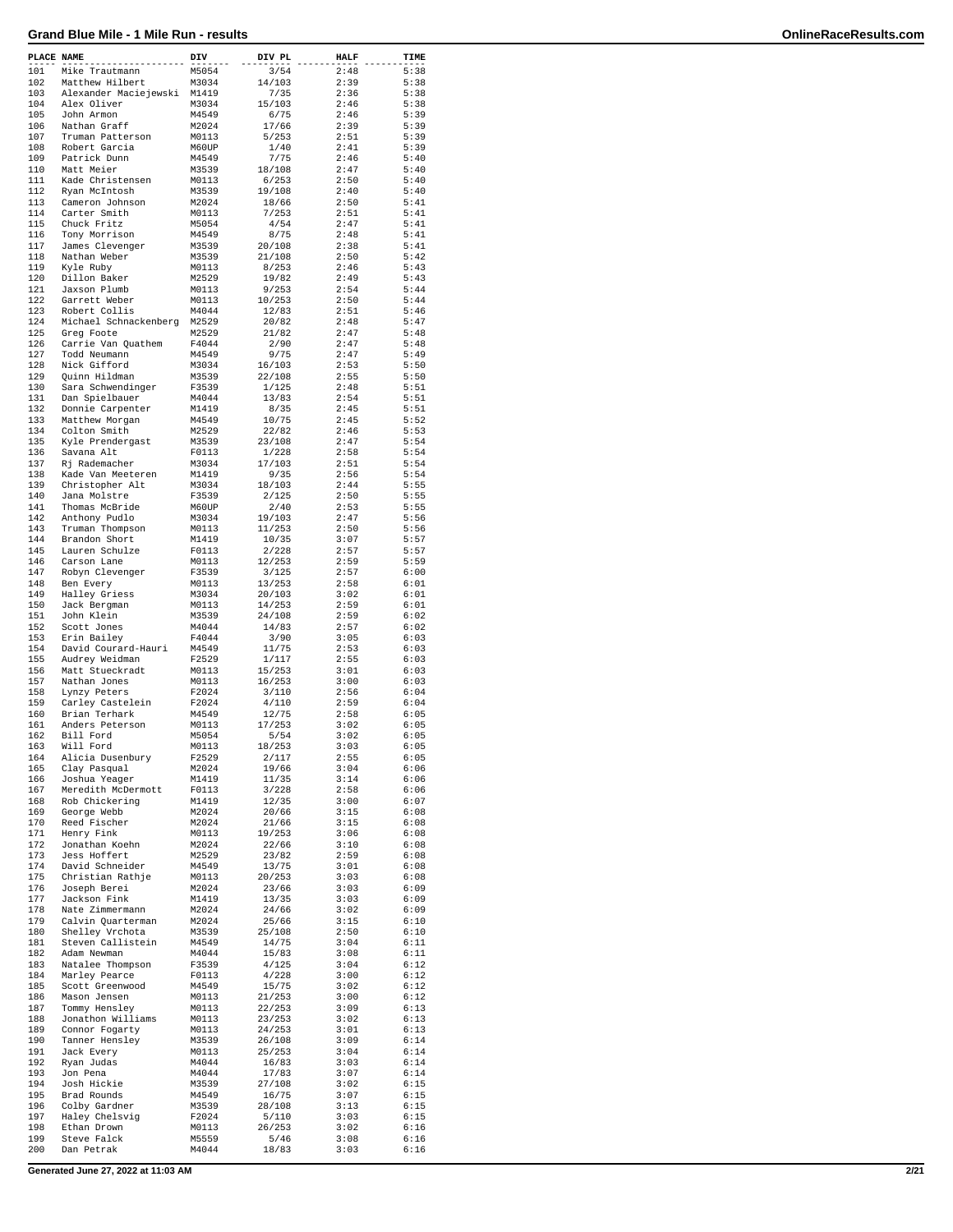| PLACE NAME |                                    | DIV            | DIV PL           | <b>HALF</b>  | TIME         |
|------------|------------------------------------|----------------|------------------|--------------|--------------|
| 201        | Amanda Ives                        | F3539          | 5/125            | 3:01         | 6:16         |
| 202        | Chris Vlahakis                     | M4549          | 17/75            | 3:04         | 6:17         |
| 203        | Casey Showalter                    | M5559          | 6/46             | 3:06         | 6:17         |
| 204        | Isaac Schoessler                   | M0113          | 27/253           | 2:58         | 6:17         |
| 205        | Cameron Christoff                  | M2024          | 26/66            | 3:05         | 6:17         |
| 206        | Tim Wieland                        | M2529          | 24/82            | 3:02         | 6:18         |
| 207        | Jackson Reed                       | M0113          | 28/253           | 3:04         | 6:18         |
| 208        | Ajay Patel                         | M3539          | 29/108           | 2:55         | 6:18         |
| 209        | Shea Obrien                        | F2024          | 6/110            | 3:03         | 6:18         |
| 210<br>211 | Harrison Yu                        | M2024          | 27/66            | 2:54         | 6:19         |
| 212        | Burton Joseph<br>Christine Comito  | M3539<br>F4549 | 30/108<br>1/94   | 3:13<br>3:00 | 6:19<br>6:20 |
| 213        | Erin Pearce                        | F4044          | 4/90             | 3:05         | 6:20         |
| 214        | Andrew Rosenberger                 | M3034          | 21/103           | 3:04         | 6:20         |
| 215        | Nicholas Kloberdanz                | M3034          | 22/103           | 3:08         | 6:21         |
| 216        | Taylor Judas                       | F0113          | 5/228            | 3:04         | 6:21         |
| 217        | Cara Kennedy-Ode                   | F4044          | 5/90             | 3:03         | 6:21         |
| 218        | Angela Gibbons                     | F3034          | 2/123            | 3:01         | 6:21         |
| 219        | Katie Meyer                        | F2529          | 3/117            | 3:01         | 6:22         |
| 220        | Jacqui Kalin                       | F2529          | 4/117            | 3:12         | 6:22         |
| 221        | Muhammad Shamsuddin                | M2024          | 28/66            | 3:24         | 6:22         |
| 222        | Kellen Jones                       | M0113          | 29/253           | 3:10         | 6:22         |
| 223        | Cody Galvin                        | M2529          | 25/82            | 3:10         | 6:23         |
| 224        | Paul Brees                         | M5559          | 7/46             | 3:09         | 6:24         |
| 225        | Rebecca Osthus                     | F1419          | 1/35             | 3:01         | 6:25         |
| 226<br>227 | Jacob Welchans<br>Joan Kallen      | M3539<br>F3539 | 31/108<br>6/125  | 3:04<br>3:04 | 6:25<br>6:26 |
| 228        | William Carlson                    | M4549          | 18/75            | 2:53         | 6:26         |
| 229        | George Stock                       | M4549          | 19/75            | 3:14         | 6:27         |
| 230        | Ryan Allen                         | M0113          | 30/253           | 3:02         | 6:27         |
| 231        | Ben Taylor                         | M0113          | 31/253           | 3:09         | 6:27         |
| 232        | Cole Schrage                       | M0113          | 32/253           | 3:17         | 6:28         |
| 233        | Lance Johnston                     | M3034          | 23/103           | 3:17         | 6:28         |
| 234        | Haley Johnston                     | F0113          | 6/228            | 3:17         | 6:29         |
| 235        | Rachel Rowley                      | F4044          | 6/90             | 2:55         | 6:29         |
| 236        | Bob Strickland                     | M60UP          | 3/40             | 3:13         | 6:29         |
| 237        | Paul Erredge                       | M0113          | 33/253           | 3:12         | 6:29         |
| 238        | Wayne Douet                        | M4549          | 20/75            | 3:21         | 6:29         |
| 239        | Ty Rounds                          | M0113          | 34/253           | 3:12         | 6:30         |
| 240        | David Miller                       | M60UP          | 4/40             | 3:13         | 6:30         |
| 241        | Owen Johnston                      | M0113          | 35/253           | 3:26         | 6:31         |
| 242        | Jessica Richter                    | F2024          | 7/110            | 3:06         | 6:32         |
| 243<br>244 | Grace Chickering<br>Nicole Russell | F0113<br>F3539 | 7/228            | 3:12<br>3:16 | 6:33<br>6:34 |
| 245        | Josh Schultz                       | M3539          | 7/125<br>32/108  | 3:16         | 6:34         |
| 246        | Hannah Little                      | F0113          | 8/228            | 3:18         | 6:34         |
| 247        | Gavin Petrak                       | M1419          | 14/35            | 3:16         | 6:35         |
| 248        | Noah Mable                         | M1419          | 15/35            | 3:21         | 6:35         |
| 249        | Bella Robben                       | F0113          | 9/228            | 3:21         | 6:35         |
| 250        | David Paulson                      | M2529          | 26/82            | 2:58         | 6:35         |
| 251        | Dan Schulz                         | M4549          | 21/75            | 3:18         | 6:35         |
| 252        | Annika Schulz                      | F0113          | 10/228           | 3:18         | 6:36         |
| 253        | Tim Schlichte                      | M2529          | 27/82            | 3:25         | 6:36         |
| 254        | Elizabeth Hahn                     | F0113          | 11/228           | 3:19         | 6:36         |
| 255        | Will Blackmore                     | M0113          | 36/253           | 3:25         | 6:36         |
| 256        | Morgan Pearce                      | F0113          | 12/228           | 3:17         | 6:36         |
| 257        | Jitendra Tripathi                  | M3034          | 24/103           | 3:11<br>3:16 | 6:36         |
| 258<br>259 | William Klein<br>Ethan Stierman    | M0113<br>M0113 | 37/253<br>38/253 | 3:10         | 6:37<br>6:37 |
| 260        | Bill Anderson                      | M4044          | 19/83            | 3:20         | 6:37         |
| 261        | Charlie Bennett                    | M0113          | 39/253           | 3:20         | 6:38         |
| 262        | Michele Poss                       | F4549          | 2/94             | 3:11         | 6:38         |
| 263        | Emerson McDermott                  | F0113          | 13/228           | 3:14         | 6:38         |
| 264        | Erin Van Quathem                   | F0113          | 14/228           | 3:26         | 6:39         |
| 265        | Jordan Grindeland                  | M2529          | 28/82            | 3:05         | 6:40         |
| 266        | Bob Weidman                        | M5559          | 8/46             | 3:10         | 6:40         |
| 267        | Kheksavanh Sensouk                 | M3539          | 33/108           | 3:13         | 6:40         |
| 268        | Tyler Dorin                        | M2529          | 29/82            | 3:03         | 6:42         |
| 269        | Adam Ehlis<br>Kiefer Reed          | M4044          | 20/83            | 3:15<br>3:21 | 6:42         |
| 270<br>271 | Unknown Runner                     | M0113          | 40/253<br>0/0    | 3:15         | 6:42<br>6:43 |
| 272        | Owen Howells                       | M0113          | 41/253           | 3:21         | 6:43         |
| 273        | Brian Pflum                        | M2024          | 29/66            | 3:23         | 6:43         |
| 274        | Aquantas Walker                    | M1419          | 16/35            | 3:12         | 6:44         |
| 275        | Macie Langstraat                   | F0113          | 15/228           | 3:25         | 6:44         |
| 276        | Todd Schemper                      | M4044          | 21/83            | 3:25         | 6:44         |
| 277        | Zachary Schemper                   | M0113          | 42/253           | 3:26         | 6:44         |
| 278        | Jerry Lawson                       | M60UP          | 5/40             | 3:17         | 6:44         |
| 279        | Kevin Dao                          | M2529          | 30/82            | 3:18         | 6:44         |
| 280        | Michael Jones                      | M2529          | 31/82            | 3:20         | 6:45         |
| 281        | Zach Kline                         | M0113          | 43/253           | 3:30         | 6:45         |
| 282        | Megan Tackett                      | F2024          | 8/110            | 3:12         | 6:45         |
| 283<br>284 | Morgan Hunt                        | F0113<br>M60UP | 16/228<br>6/40   | 3:26<br>3:14 | 6:45<br>6:45 |
| 285        | Johnny Ytzen<br>Taylor Norland     | M2529          | 32/82            | 3:18         | 6:45         |
| 286        | Amy Scheuerell                     | F3539          | 8/125            | 3:06         | 6:45         |
| 287        | Michael Pierick                    | M0113          | 44/253           | 3:14         | 6:45         |
| 288        | Norah Seeley                       | F0113          | 17/228           | 3:20         | 6:46         |
| 289        | Rebecca McIntosh                   | F5054          | 1/92             | 3:15         | 6:46         |
| 290        | Joshua Barron                      | M0113          | 45/253           | 3:31         | 6:46         |
| 291        | London Hershberger                 | M0113          | 46/253           | 3:20         | 6:46         |
| 292        | Elle Gannon                        | F0113          | 18/228           | 3:15         | 6:46         |
| 293        | Mike Hershberger                   | M4044          | 22/83            | 3:20         | 6:46         |
| 294        | Unknown Runner                     |                | 0/0              | 3:12         | 6:47         |
| 295        | Guadalupe Perez                    | M3034          | 25/103           | 3:14         | 6:47         |
| 296<br>297 | Jaide Pappas                       | F0113<br>M3034 | 19/228<br>26/103 | 3:18<br>3:16 | 6:47<br>6:47 |
| 298        | Alfredo Trejo<br>Jack Lacey        | M0113          | 47/253           | 3:18         | 6:48         |
| 299        | Luke Thoensen                      | M3539          | 34/108           | 3:11         | 6:48         |
| 300        | Tanner Drabek                      | M1419          | 17/35            | 3:25         | 6:49         |
|            |                                    |                |                  |              |              |

**Generated June 27, 2022 at 11:03 AM 3/21**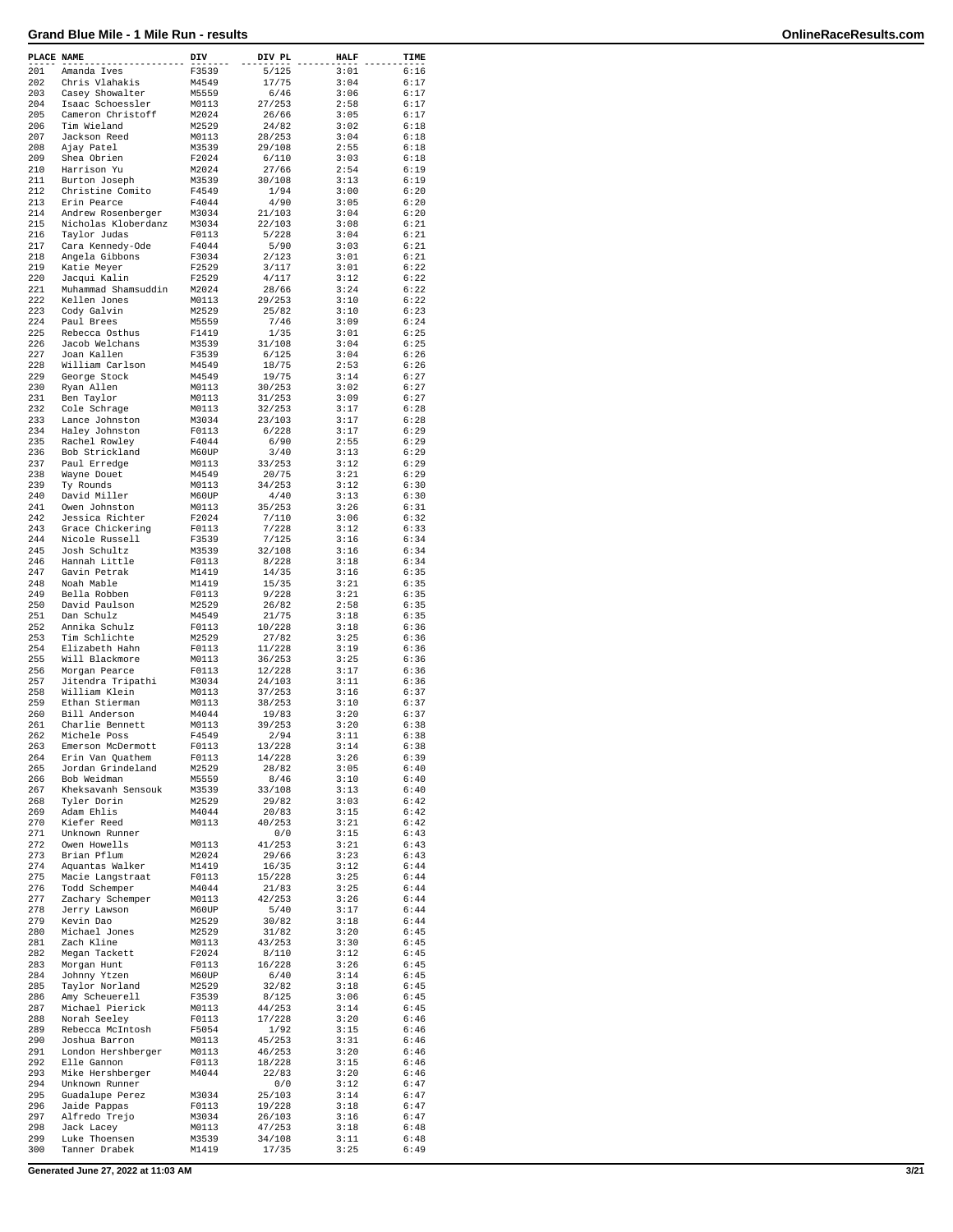| PLACE NAME |                                        | DIV            | DIV PL           | <b>HALF</b>  | TIME         |
|------------|----------------------------------------|----------------|------------------|--------------|--------------|
| 301        | Declan Drabek                          | M0113          | 48/253           | 3:25         | 6:49         |
| 302        | Scott Mills                            | M4549          | 22/75            | 3:22         | 6:49         |
| 303<br>304 | Mallory Wurth<br>Jessica Mills         | F0113<br>F0113 | 20/228<br>21/228 | 3:23<br>3:21 | 6:49<br>6:49 |
| 305        | Emily Kell                             | F4044          | 7/90             | 3:17         | 6:49         |
| 306        | Nashmi Albadarin                       | M2024          | 30/66            | 3:12         | 6:50         |
| 307        | Kevin Sanders                          | M2529          | 33/82            | 3:22         | 6:50         |
| 308        | Allison Smith                          | F2024          | 9/110            | 3:36         | 6:50         |
| 309        | Ivy Wurth                              | F4044          | 8/90             | 3:23         | 6:50         |
| 310        | Melissa Grandon                        | F3539          | 9/125            | 3:28         | 6:50         |
| 311<br>312 | Alex Van Quathem<br>Matt Rowles        | M4549<br>M3539 | 23/75<br>35/108  | 3:27<br>3:20 | 6:51<br>6:51 |
| 313        | Hannah Wilder                          | F2024          | 10/110           | 3:37         | 6:51         |
| 314        | Liam Curtis                            | M0113          | 49/253           | 3:25         | 6:51         |
| 315        | Ashton Hensley                         | M0113          | 50/253           | 3:27         | 6:51         |
| 316        | Susan Fray                             | F5559          | 1/70             | 3:21         | 6:52         |
| 317<br>318 | Adrienne Jensen                        | F2024          | 11/110           | 3:38         | 6:52         |
| 319        | Tony Dilla<br>Jason Hennessey          | M5054<br>M4044 | 6/54<br>23/83    | 3:17<br>3:22 | 6:53<br>6:53 |
| 320        | Kevin Briggeman                        | M3539          | 36/108           | 3:26         | 6:53         |
| 321        | Dinah Bloom                            | F3539          | 10/125           | 3:16         | 6:54         |
| 322        | Tim Flowers                            | M5559          | 9/46             | 3:19         | 6:54         |
| 323        | Justin Ewald                           | M2529          | 34/82            | 3:28         | 6:54         |
| 324        | Robert Rasmussen                       | M4044          | 24/83            | 3:10         | 6:55         |
| 325<br>326 | Matt May<br>Davis Hardersen            | M2529          | 35/82<br>51/253  | 3:05<br>3:27 | 6:55<br>6:55 |
| 327        | Ben Reyes III                          | M0113<br>M0113 | 52/253           | 3:30         | 6:55         |
| 328        | Melanie Dana                           | F2529          | 5/117            | 3:22         | 6:55         |
| 329        | Bill May                               | M5054          | 7/54             | 3:07         | 6:56         |
| 330        | Kayla Mangrich                         | F2024          | 12/110           | 3:16         | 6:56         |
| 331        | McKenna Haase                          | F1419          | 2/35             | 3:21         | 6:56         |
| 332<br>333 | Matthew Hoover<br>Todd Mattison        | M0113<br>M5559 | 53/253<br>10/46  | 3:23<br>3:33 | 6:57<br>6:57 |
| 334        | Kristin Bernhardt                      | F3034          | 3/123            | 3:21         | 6:58         |
| 335        | Mohamad Samsudin                       | M2024          | 31/66            | 3:31         | 6:58         |
| 336        | Greta Bergman                          | F0113          | 22/228           | 3:33         | 6:58         |
| 337        | Anna Bergman                           | F3539          | 11/125           | 3:33         | 6:58         |
| 338        | Emily Bueltel                          | F0113          | 23/228           | 3:28         | 6:58         |
| 339        | Frankie Hassler                        | F0113          | 24/228           | 3:28         | 6:58         |
| 340<br>341 | Stephanie Majeran<br>Geoffrey Williams | F3034<br>M0113 | 4/123<br>54/253  | 3:34         | 6:58<br>6:59 |
| 342        | Alex Henrich                           | M2529          | 36/82            | 3:28         | 6:59         |
| 343        | Janean Griffith                        | F5559          | 2/70             | 3:24         | 6:59         |
| 344        | Maia Pappas                            | F0113          | 25/228           | 3:20         | 7:00         |
| 345        | Mark Sundet                            | M4044          | 25/83            | 3:25         | 7:01         |
| 346        | Lillian Sundet                         | F0113          | 26/228           | 3:25         | 7:01         |
| 347<br>348 | Owen Barstad<br>Jate Nicol             | M0113<br>M0113 | 55/253           | 3:30<br>3:27 | 7:01<br>7:02 |
| 349        | Dean Schmitz                           | M4549          | 56/253<br>24/75  | 3:31         | 7:02         |
| 350        | Jared Nicol                            | M3539          | 37/108           | 3:29         | 7:03         |
| 351        | Roman Reinhardt                        | M0113          | 57/253           | 3:31         | 7:03         |
| 352        | Mallory Kell                           | F0113          | 27/228           | 3:35         | 7:04         |
| 353        | Tyler Straka                           | M0113          | 58/253           | 3:32         | 7:04         |
| 354        | Nathan Johnston                        | M3539          | 38/108           | 3:24         | 7:04<br>7:04 |
| 355<br>356 | Mallory Metzger<br>Emma Haselhuhn      | F0113<br>F1419 | 28/228<br>3/35   | 3:16<br>3:41 | 7:05         |
| 357        | Jenny Goodman                          | F4044          | 9/90             | 3:28         | 7:05         |
| 358        | Brad Willemsen                         | M3539          | 39/108           | 3:30         | 7:05         |
| 359        | Laila Fisher                           | F0113          | 29/228           | 3:33         | 7:05         |
| 360        | Sarah Dierksen                         | F2024          | 13/110           | 3:29         | 7:06         |
| 361        | Morgan Grabinoski                      | F2024          | 14/110           | 3:21         | 7:06         |
| 362<br>363 | Meghna Mallapan<br>Cort McElmury       | F1419<br>M2024 | 4/35<br>32/66    | 3:32<br>3:40 | 7:06<br>7:06 |
| 364        | Steve Wheeler                          | M4044          | 26/83            | 3:29         | 7:06         |
| 365        | Kayla Armstrong                        | F2024          | 15/110           | 3:38         | 7:06         |
| 366        | Xavier Davis                           | M0113          | 59/253           | 3:31         | 7:06         |
| 367        | Mark Neyens                            | M2529          | 37/82            | 3:37         | 7:08         |
| 368        | Mallory Karr                           | F2024          | 16/110           | 3:27         | 7:08         |
| 369<br>370 | Ava Gannon<br>Shania Twedt             | F0113<br>F0113 | 30/228<br>31/228 | 3:20<br>3:25 | 7:08<br>7:08 |
| 371        | Benjamin Lacke                         | M1419          | 18/35            | 3:15         | 7:08         |
| 372        | Eddy Johnston                          | M4549          | 25/75            | 3:31         | 7:09         |
| 373        | Brian Webb                             | M4044          | 27/83            | 3:35         | 7:09         |
| 374        | Aravind Anna                           | M4044          | 28/83            | 3:39         | 7:09         |
| 375        | Laura Rempfer                          | F3539          | 12/125           | 3:33         | 7:09         |
| 376<br>377 | Jana Michael<br>Will Marquardt         | F3034<br>M0113 | 5/123<br>60/253  | 3:33<br>3:31 | 7:10<br>7:10 |
| 378        | Dawn Goodwin                           | F4044          | 10/90            | 3:36         | 7:11         |
| 379        | Mary Bender                            | F3034          | 6/123            | 3:33         | 7:12         |
| 380        | Balachandran Nair                      | M5054          | 8/54             | 3:38         | 7:12         |
| 381        | Austin Stierman                        | M0113          | 61/253           | 3:32         | 7:13         |
| 382        | Mark Movic                             | M5559          | 11/46            | 3:25         | 7:14         |
| 383<br>384 | Simon Casady<br>Nathan Ritz            | M60UP<br>M3034 | 7/40<br>27/103   | 3:34<br>3:40 | 7:14<br>7:14 |
| 385        | Kiley Lumley                           | F0113          | 32/228           | 3:31         | 7:14         |
| 386        | Matt Smith                             | M3034          | 28/103           | 3:47         | 7:15         |
| 387        | Kathleen Loder                         | F0113          | 33/228           | 3:36         | 7:15         |
| 388        | Ava Rounds                             | F0113          | 34/228           | 3:37         | 7:15         |
| 389        | Karim Amiry                            | M4549          | 26/75            | 3:26         | 7:15         |
| 390<br>391 | Tony Sithonnorath                      | M3034          | 29/103           | 3:25         | 7:15<br>7:15 |
| 392        | Susan Coon<br>Luke Gorski              | F4549<br>M1419 | 3/94<br>19/35    | 3:38<br>3:39 | 7:16         |
| 393        | Abigail Loder                          | F0113          | 35/228           | 3:29         | 7:16         |
| 394        | Eric Dillinger                         | M4044          | 29/83            | 3:31         | 7:16         |
| 395        | Audrey Hager                           | F0113          | 36/228           | 3:29         | 7:16         |
| 396        | Jordan Metz                            | M2529          | 38/82            | 3:28         | 7:17         |
| 397<br>398 | Joe Meyers                             | M4549          | 27/75            | 3:36         | 7:17<br>7:17 |
| 399        | Ben Dagraedt<br>Aaron Hollander        | M2024<br>M3034 | 33/66<br>30/103  | 3:56<br>3:34 | 7:17         |
| 400        | Ryan Skajewski                         | M2024          | 34/66            | 3:05         | 7:18         |
|            |                                        |                |                  |              |              |

**Generated June 27, 2022 at 11:03 AM 4/21**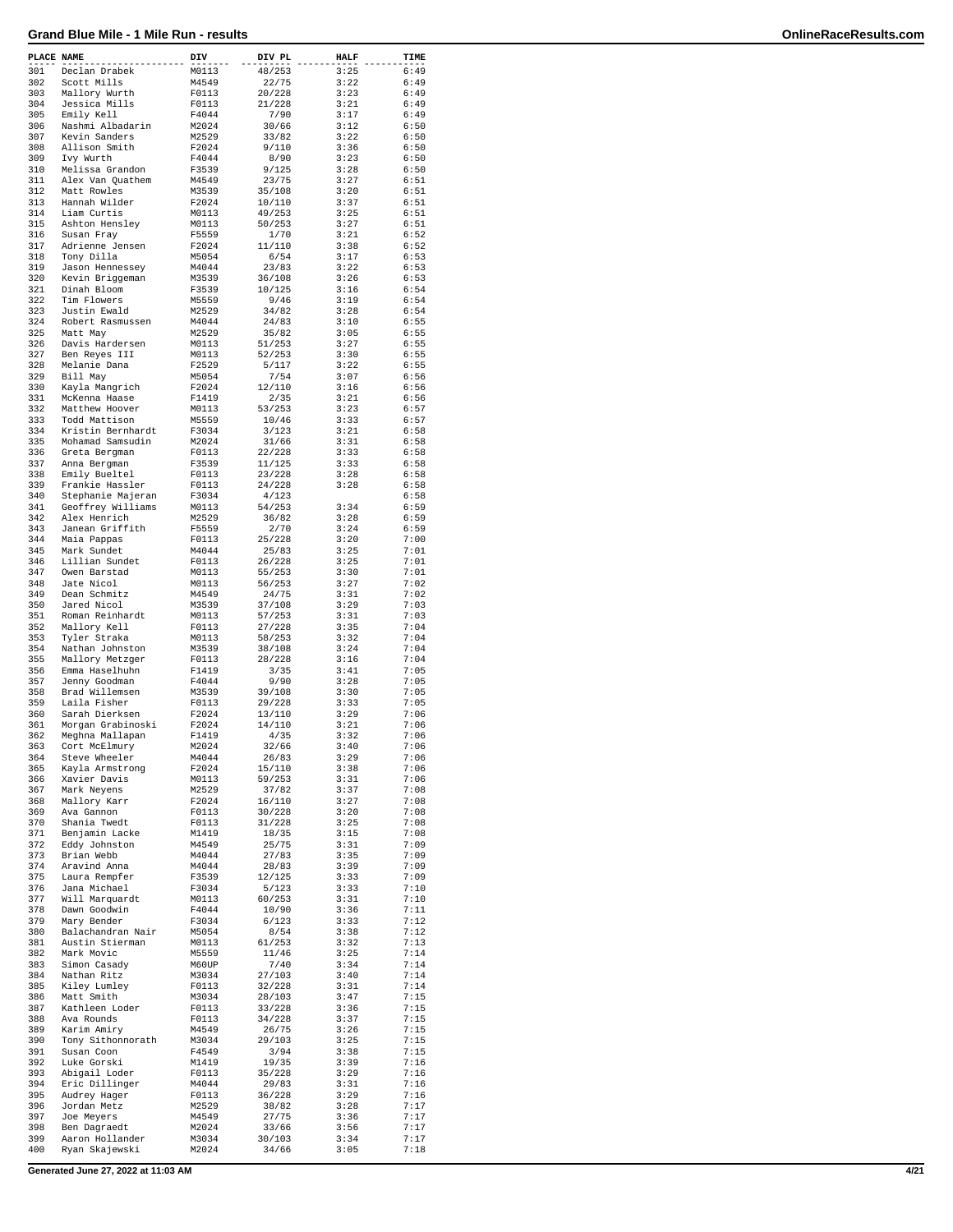| PLACE NAME |                                               | DIV            | DIV PL           | HALF         | TIME         |
|------------|-----------------------------------------------|----------------|------------------|--------------|--------------|
| 401        | Erik Brickman                                 | M4044          | 30/83            | 3:47         | 7:18         |
| 402        | Avery Van Quathem                             | F0113          | 37/228           | 3:33         | 7:18         |
| 403        | Camden Hershberger                            | F0113          | 38/228           | 3:41         | 7:19         |
| 404        | Ella Harrington                               | F0113          | 39/228           | 3:36         | 7:19         |
| 405<br>406 | Andy Lumadue                                  | M5054          | 9/54<br>13/125   | 3:38<br>3:36 | 7:19<br>7:19 |
| 407        | Katie Thurstin<br>Riley Kuennen               | F3539<br>F1419 | 5/35             | 3:40         | 7:19         |
| 408        | Ajay Dendi                                    | M2529          | 39/82            | 3:44         | 7:20         |
| 409        | Brennen Bhave                                 | M0113          | 62/253           | 3:31         | 7:20         |
| 410        | Justice Rathje                                | M0113          | 63/253           | 3:37         | 7:20         |
| 411        | Christy Schuling                              | F5559          | 3/70             | 3:51         | 7:21         |
| 412        | Savannah Lee                                  | F0113          | 40/228           | 3:36         | 7:21         |
| 413        | Miriam Hager                                  | F3539          | 14/125           | 3:43         | 7:21         |
| 414        | Haley Morris                                  | F2024          | 17/110           | 3:38         | 7:22         |
| 415        | Elle Davis                                    | F0113          | 41/228           | 3:33         | 7:22         |
| 416        | Brody Kucharo                                 | M0113          | 64/253           | 3:40         | 7:22         |
| 417<br>418 | Dalton Fabian<br>Laura Carruthers-Green F2529 | M2024          | 35/66<br>6/117   | 3:25<br>3:40 | 7:22<br>7:22 |
| 419        | Scott Franklin                                | M5559          | 12/46            | 3:42         | 7:23         |
| 420        | Laci Hennessey                                | F0113          | 42/228           | 3:24         | 7:23         |
| 421        | Katie Dietz                                   | F2529          | 7/117            | 3:29         | 7:23         |
| 422        | Brooke Woodyard                               | F0113          | 43/228           | 3:49         | 7:23         |
| 423        | Victor Svecs                                  | M3539          | 40/108           | 3:29         | 7:24         |
| 424        | Isaiah Smith                                  | M0113          | 65/253           | 3:46         | 7:24         |
| 425        | Thomas Bernau                                 | M5559          | 13/46            | 3:51         | 7:24         |
| 426        | Owen Palmer                                   | M0113          | 66/253           | 3:37         | 7:25         |
| 427        | Lucy Thompson                                 | F0113          | 44/228           | 3:49         | 7:25         |
| 428        | Roadog McKibben                               | M5559          | 14/46            | 3:40         | 7:25         |
| 429<br>430 | Jessia Connelly                               | F1419          | 6/35<br>31/103   | 3:42<br>3:26 | 7:26<br>7:26 |
| 431        | Jason Huffman<br>Ryan Gustafson               | M3034<br>M3539 | 41/108           | 3:59         | 7:27         |
| 432        | Sam Wade                                      | M0113          | 67/253           | 3:48         | 7:28         |
| 433        | Gracie Lindaman                               | F0113          | 45/228           | 3:45         | 7:28         |
| 434        | John John                                     | M60UP          | 8/40             | 3:57         | 7:29         |
| 435        | Mary Thompson                                 | F5054          | 2/92             | 3:27         | 7:29         |
| 436        | Owen Means                                    | M0113          | 68/253           | 3:33         | 7:29         |
| 437        | Peter Farley                                  | M2024          | 36/66            | 3:37         | 7:29         |
| 438        | Keith Kuennen                                 | M4549          | 28/75            | 3:40         | 7:30         |
| 439        | Gavin Quill                                   | M5054          | 10/54            | 3:46         | 7:30         |
| 440        | Tammy Armstrong                               | F2529          | 8/117            | 3:36         | 7:30         |
| 441        | Maria Loder                                   | F4044          | 11/90            | 3:35         | 7:30         |
| 442        | Erica Knupp                                   | F0113          | 46/228           | 3:51         | 7:31         |
| 443        | Vicky Desai                                   | M2529          | 40/82            | 3:34         | 7:31         |
| 444        | Troy T. Weiland                               | M4044          | 31/83            | 3:49         | 7:31         |
| 445        | Nick Norrell                                  | M2024          | 37/66            | 3:52         | 7:31         |
| 446        | Anna Krueger                                  | F0113          | 47/228           | 3:40         | 7:32         |
| 447        | Jay Krueger                                   | M3539          | 42/108           | 3:40         | 7:32         |
| 448<br>449 | John Taft                                     | M2529          | 41/82            | 3:26<br>3:42 | 7:32<br>7:32 |
| 450        | Dana Rounds<br>Kenneth Wade                   | F4044<br>M4549 | 12/90<br>29/75   | 3:47         | 7:32         |
| 451        | Wayne Stewart                                 | M60UP          | 9/40             | 3:44         | 7:33         |
| 452        | Averey Wermers                                | F1419          | 7/35             | 3:41         | 7:33         |
| 453        | Karen Johnston                                | F4044          | 13/90            | 3:45         | 7:33         |
| 454        | Hope Grebner                                  | F2529          | 9/117            | 3:41         | 7:33         |
| 455        | Bella Parker                                  | F0113          | 48/228           | 3:51         | 7:33         |
| 456        | Belayet Pandey                                | M3539          | 43/108           | 3:20         | 7:33         |
| 457        | Carrie Anderson                               | F2529          | 10/117           | 3:35         | 7:34         |
| 458        | Mitch Smith                                   | M2529          | 42/82            | 3:51         | 7:34         |
| 459        | Carew Christensen                             | M0113          | 69/253           | 3:44         | 7:34         |
| 460        | George Inman                                  | M3034          | 32/103           | 3:42         | 7:34         |
| 461        | Kelley Dunlop                                 | F2024          | 18/110           | 3:15         | 7:34         |
| 462<br>463 | Nolan Hunt<br>Kathleen Willem                 | M0113<br>F2529 | 70/253<br>11/117 | 3:53<br>3:50 | 7:34<br>7:35 |
| 464        |                                               | F1419          | 8/35             | 3:44         | 7:35         |
| 465        | Serena Connelly<br>Lance Swanepoel            | M0113          | 71/253           | 3:54         | 7:35         |
| 466        | Shannon Sanders                               | F2529          | 12/117           | 3:46         | 7:36         |
| 467        | Lillian Wheeler                               | F0113          | 49/228           | 3:35         | 7:36         |
| 468        | Lizzie Sorensen                               | F0113          | 50/228           | 3:54         | 7:36         |
| 469        | Jenny Inman                                   | F3034          | 7/123            | 3:43         | 7:37         |
| 470        | Joel Olson                                    | M3539          | 44/108           | 3:38         | 7:37         |
| 471        | George Inman                                  | M0113          | 72/253           | 3:43         | 7:37         |
| 472        | Jennifer Mosher                               | F3539          | 15/125           | 3:51         | 7:37         |
| 473        | Ryan Domeyer                                  | M2529          | 43/82            | 3:52         | 7:37         |
| 474        | Hudson Otis                                   | M0113          | 73/253           | 3:51         | 7:37         |
| 475        | Bailey Wilson                                 | F2024          | 19/110           | 3:55         | 7:37<br>7:38 |
| 476<br>477 | Alex Van Wyk<br>Jeff Dunlap                   | M5054<br>M5054 | 11/54<br>12/54   | 3:43<br>3:50 | 7:38         |
| 478        | Josh Otis                                     | M3034          | 33/103           | 3:51         | 7:38         |
| 479        | Evan Wyer                                     | M4044          | 32/83            | 3:48         | 7:38         |
| 480        | Bindu Balachandran                            | F4549          | 4/94             | 3:52         | 7:39         |
| 481        | Danny Pierick                                 | M0113          | 74/253           | 3:44         | 7:39         |
| 482        | Jeffrey Tomkowitz                             | M2529          | 44/82            | 3:59         | 7:39         |
| 483        | Rebecca Fuson                                 | F3034          | 8/123            | 3:56         | 7:39         |
| 484        | Ashlee Schuling                               | F2529          | 13/117           | 3:45         | 7:39         |
| 485        | Caitlin Robertson                             | F2024          | 20/110           | 3:58         | 7:39         |
| 486        | Jj Zieminski                                  | M2024          | 38/66            | 3:58         | 7:39         |
| 487        | Chloe Stacy                                   | F2024          | 21/110           | 3:58         | 7:40         |
| 488        | Josh Hulling                                  | M3539          | 45/108           | 3:55         | 7:40         |
| 489        | Carole Curtis                                 | F3539          | 16/125           | 3:50         | 7:40         |
| 490        | Rob Marinaro                                  | M4044          | 33/83            | 3:37         | 7:40         |
| 491        | Margaret Clapham                              | F1419          | 9/35             | 3:37         | 7:40         |
| 492        | Regan Kloppe                                  | F0113          | 51/228           | 3:45         | 7:40         |
| 493        | Bob Short                                     | M4549          | 30/75            | 4:01         | 7:40         |
| 494<br>495 | Clara Freese                                  | F0113          | 52/228           | 3:46         | 7:41<br>7:41 |
| 496        | Adam Brewer<br>Nick Coon                      | M3034<br>M1419 | 34/103<br>20/35  | 3:39<br>3:53 | 7:42         |
| 497        | Jerry Johnson                                 | M4549          | 31/75            | 3:45         | 7:42         |
| 498        | Angie Harrington                              | F3539          | 17/125           | 3:41         | 7:43         |
| 499        | Hadley Ricklefs                               | F0113          | 53/228           | 3:42         | 7:43         |
| 500        | Lainey Drown                                  | F0113          | 54/228           | 3:45         | 7:44         |
|            |                                               |                |                  |              |              |

**Generated June 27, 2022 at 11:03 AM 5/21**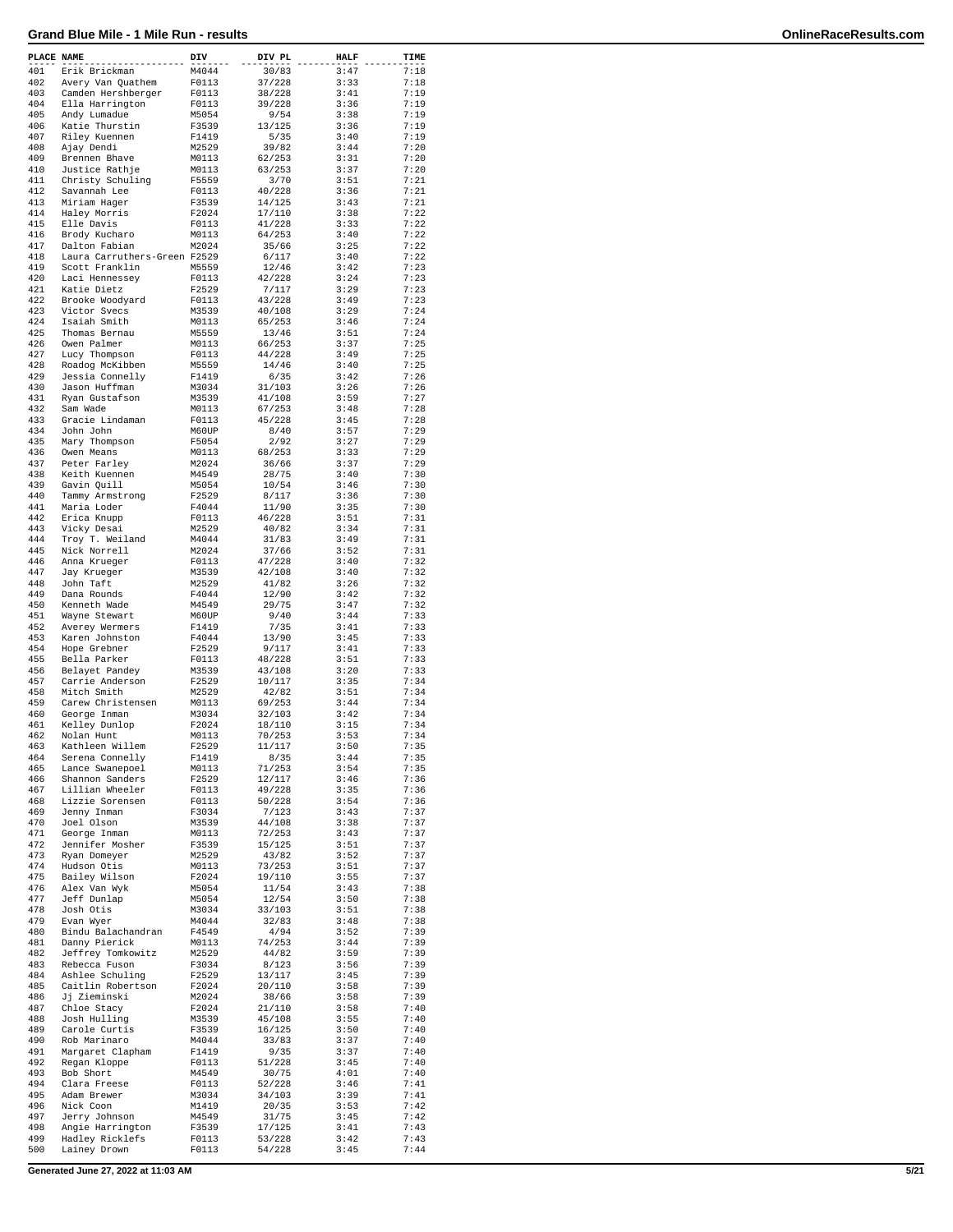| PLACE NAME |                                    | DIV            | DIV PL           | <b>HALF</b>  | TIME         |
|------------|------------------------------------|----------------|------------------|--------------|--------------|
| 501        | Kyle Merfeld                       | M0113          | 75/253           | 3:53         | 7:44         |
| 502        | Harshit Mishra                     | M2529          | 45/82            | 3:33         | 7:44         |
| 503        | Grant Brown                        | M0113          | 76/253           | 3:54         | 7:45         |
| 504        | Erin Evans                         | F2529          | 14/117           | 3:39         | 7:45         |
| 505        | Anyaar Mayom                       | M0113          | 77/253           | 3:46         | 7:45         |
| 506        | Mandi Deutsch                      | F2024          | 22/110           | 4:03         | 7:45         |
| 507        | Joann De Haan                      | F5054          | 3/92             | 3:52         | 7:45         |
| 508        | Julianna Tunney                    | F3034          | 9/123            | 3:43         | 7:46         |
| 509        | Adam Draayer                       | M2529          | 46/82            | 3:41         | 7:46         |
| 510        | Phillip Dickinson                  | M3034          | 35/103           | 3:52         | 7:46         |
| 511<br>512 | Andrew Hamilton<br>Leah Churchman  | M1419<br>F4549 | 21/35<br>5/94    | 3:34<br>3:41 | 7:46<br>7:46 |
| 513        | Will Bernau                        | M0113          | 78/253           | 3:53         | 7:47         |
| 514        | Nathan Arnold                      | M2529          | 47/82            | 3:19         | 7:47         |
| 515        | Sandra Gonzalez                    | F2024          | 23/110           | 3:41         | 7:47         |
| 516        | Lizel Bragg                        | F2529          | 15/117           | 3:52         | 7:48         |
| 517        | John Hoelker                       | M4044          | 34/83            | 3:48         | 7:48         |
| 518        | Mitch Roerig                       | M3034          | 36/103           | 3:33         | 7:48         |
| 519        | Charlie Hoffman                    | M0113          | 79/253           | 3:33         | 7:48         |
| 520        | Sofia Rossi                        | F1419          | 10/35            | 3:46         | 7:48         |
| 521        | Andrea Everling                    | F2529          | 16/117           | 3:55         | 7:49         |
| 522        | Colin Short                        | M1419          | 22/35            | 4:00         | 7:49         |
| 523        | Lexi Dean                          | F0113          | 55/228           | 4:06         | 7:50         |
| 524        | Liam Hulling                       | M0113          | 80/253           | 3:55         | 7:51         |
| 525        | Woodrow Sabroske                   | M2529          | 48/82            | 3:40         | 7:51         |
| 526        | Lana Degroot                       | F5054          | 4/92             | 3:56         | 7:51         |
| 527<br>528 | Noah Bowers                        | M0113<br>M0113 | 81/253<br>82/253 | 4:11<br>3:51 | 7:51<br>7:52 |
| 529        | Will Barnhill<br>Wael Hassan       | M2529          | 49/82            | 3:25         | 7:52         |
| 530        | Heather Fomon                      | F2529          | 17/117           | 4:02         | 7:52         |
| 531        | Audrey Freese                      | F0113          | 56/228           | 3:49         | 7:53         |
| 532        | Raylee Bishop                      | F0113          | 57/228           | 3:56         | 7:53         |
| 533        | Cynthia Reid                       | F5054          | 5/92             | 3:51         | 7:53         |
| 534        | Lindsey Horner                     | F3539          | 18/125           | 3:58         | 7:53         |
| 535        | Kyle Smith                         | M3034          | 37/103           | 3:58         | 7:54         |
| 536        | Kevin Brennan                      | M3034          | 38/103           | 3:58         | 7:54         |
| 537        | Griffin Messer                     | M0113          | 83/253           | 4:05         | 7:54         |
| 538        | Brady Fitz                         | M0113          | 84/253           | 4:04         | 7:54         |
| 539        | Jade Mallicoat                     | F2529          | 18/117           | 4:02         | 7:55         |
| 540        | Gavin Hulling                      | M0113          | 85/253           | 3:56         | 7:55         |
| 541        | Thomas Mayes                       | M4549          | 32/75            | 3:45         | 7:55         |
| 542        | Larry Hamm                         | M60UP          | 10/40            | 3:53         | 7:55         |
| 543        | Sarah Triplett                     | F2024          | 24/110           | 4:04         | 7:55         |
| 544        | Laura Vansickle                    | F3034          | 10/123           | 3:50         | 7:56         |
| 545        | Mary Tabor                         | F5054          | 6/92             | 3:52         | 7:56         |
| 546        | Amber Gano                         | F3034          | 11/123           | 3:48         | 7:56         |
| 547<br>548 | Sherri Cooney                      | F5054          | 7/92<br>6/94     | 3:57<br>3:46 | 7:57<br>7:57 |
| 549        | Lisa McCullough<br>Vaibhav Kadakia | F4549<br>M2024 | 39/66            | 3:37         | 7:57         |
| 550        | Christine Crow                     | F3539          | 19/125           | 4:19         | 7:57         |
| 551        | Janelle Holmes                     | F5054          | 8/92             | 3:59         | 7:57         |
| 552        | Bryan Moon                         | M5054          | 13/54            | 3:54         | 7:58         |
| 553        | Tom Mitchell                       | M5054          | 14/54            | 4:04         | 7:58         |
| 554        | Jennifer Williams                  | F2529          | 19/117           | 3:48         | 7:58         |
| 555        | Mallory Lovejoy                    | F0113          | 58/228           | 3:58         | 7:59         |
| 556        | Wes Little                         | M3539          | 46/108           | 4:05         | 7:59         |
| 557        | Haydn Little                       | F0113          | 59/228           | 4:05         | 7:59         |
| 558        | Matt Radermacher                   | M3034          | 39/103           | 4:04         | 7:59         |
| 559        | Sunni Swarbrick                    | F3034          | 12/123           | 4:06         | 7:59         |
| 560        | David Brown                        | M4549          | 33/75            | 3:57         | 8:00         |
| 561        | Hadley Hardersen                   | F0113          | 60/228           | 3:59         | 8:00         |
| 562        | Jordan Rhodes                      | F2024          | 25/110           | 4:07         | 8:00         |
| 563<br>564 | Traci Rimbey                       | F2529          | 20/117<br>7/94   | 3:49<br>4:05 | 8:01         |
| 565        | Stacy Farr<br>Matt Pierick         | F4549<br>M2024 | 40/66            | 3:14         | 8:01<br>8:01 |
| 566        | Justine Choe                       | F2024          | 26/110           | 3:44         | 8:01         |
| 567        | Holly Hanson                       | F4549          | 8/94             | 3:48         | 8:01         |
| 568        | Stacy Virelli                      | F2529          | 21/117           | 4:06         | 8:02         |
| 569        | Kristin Kline                      | F3034          | 13/123           | 4:06         | 8:03         |
| 570        | Andrew Tucker                      | M0113          | 86/253           | 4:04         | 8:04         |
| 571        | Kyle Weber                         | M0113          | 87/253           | 4:03         | 8:05         |
| 572        | Stephanie Duehlmeyer               | F2024          | 27/110           | 3:59         | 8:05         |
| 573        | Brinley White                      | F1419          | 11/35            | 4:03         | 8:05         |
| 574        | Jon Curry                          | M3034          | 40/103           | 4:05         | 8:05         |
| 575        | Stacia Weber                       | F3539          | 20/125           | 4:03         | 8:06         |
| 576        | Carol Stratemeyer                  | F60UP          | 1/58             | 4:06         | 8:07         |
| 577<br>578 | Robert Hoover                      | M5054          | 15/54            | 3:49<br>4:36 | 8:07         |
| 579        | Nick Hinkle<br>George Holmes       | M2024<br>M5054 | 41/66<br>16/54   | 3:49         | 8:08<br>8:08 |
| 580        | Blaire Shireman                    | F2024          | 28/110           | 4:36         | 8:08         |
| 581        | Brookelyn Hartman                  | F0113          | 61/228           | 3:59         | 8:08         |
| 582        | Margaret Lundholm                  | F2024          | 29/110           | 3:36         | 8:08         |
| 583        | Lisa Wieland                       | F2529          | 22/117           | 3:55         | 8:09         |
| 584        | James Van Wyk                      | M3034          | 41/103           | 4:09         | 8:09         |
| 585        | Darren Sickerson                   | M4044          | 35/83            | 3:54         | 8:09         |
| 586        | Pamela Teh                         | F2024          | 30/110           | 3:48         | 8:09         |
| 587        | Mike Sievers                       | M2024          | 42/66            | 4:03         | 8:09         |
| 588        | Morgan Sickerson                   | F1419          | 12/35            | 3:55         | 8:09         |
| 589        | Steve Argersinger                  | M4549          | 34/75            | 4:13         | 8:10         |
| 590        | Jessica Durand                     | F3034          | 14/123           | 3:55         | 8:10         |
| 591        | Luke Champion                      | M0113          | 88/253           | 4:10         | 8:10         |
| 592        | Brad McGuire                       | M4044          | 36/83            | 4:03         | 8:10         |
| 593        | Shawn Deboef                       | M3034          | 42/103           | 4:12         | 8:10         |
| 594<br>595 | Megan Jorgensen<br>Alex Jorgensen  | F3539          | 21/125<br>89/253 | 4:09<br>4:10 | 8:10<br>8:11 |
| 596        | Jake Robidoux                      | M0113<br>M0113 | 90/253           | 4:05         | 8:11         |
| 597        | Tessa Cantonwine                   | F3034          | 15/123           | 3:50         | 8:12         |
| 598        | Bruce Archer                       | M5054          | 17/54            | 4:03         | 8:12         |
| 599        | Susan Thayer                       | F4044          | 14/90            | 3:56         | 8:12         |
| 600        | Corey Jansen                       | M3034          | 43/103           | 4:10         | 8:12         |
|            |                                    |                |                  |              |              |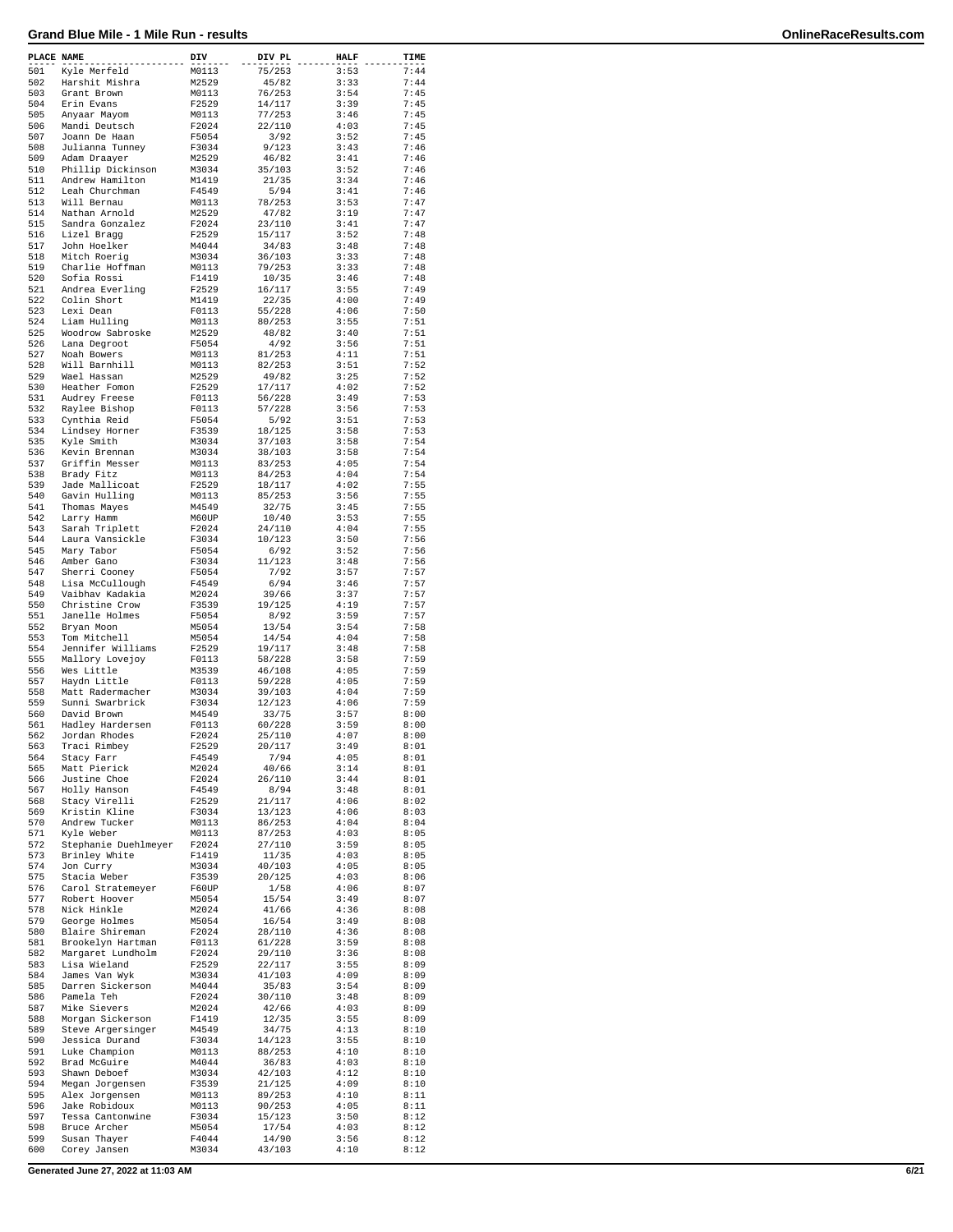| PLACE NAME |                                   | DIV            | DIV PL            | <b>HALF</b>  | TIME         |
|------------|-----------------------------------|----------------|-------------------|--------------|--------------|
| 601        | Colin Maduzia                     | M5054          | 18/54             | 4:14         | 8:13         |
| 602        | Harrison Jansen                   | M0113          | 91/253            | 4:10         | 8:13         |
| 603        | Ashton Dilla                      | F0113          | 62/228            | 4:00<br>4:01 | 8:13         |
| 604<br>605 | Regan Kuennen<br>Alyssa Schwartz  | F0113<br>F2529 | 63/228            | 4:24         | 8:13<br>8:14 |
| 606        | Katie Radermacher                 | F3034          | 23/117<br>16/123  | 4:08         | 8:14         |
| 607        | Rebecca Nash                      | F2529          | 24/117            | 4:25         | 8:15         |
| 608        | Benjamin McKenna                  | M3034          | 44/103            | 4:11         | 8:15         |
| 609        | Al Hildestad                      | M60UP          | 11/40             | 4:23         | 8:16         |
| 610        | Payton Wyer                       | F0113          | 64/228            |              | 8:16         |
| 611        | Jensen Petrak                     | M0113          | 92/253            | 4:20         | 8:16         |
| 612        | Coreen Sweeney                    | F5054          | 9/92              | 3:55         | 8:16         |
| 613        | Jan Atchison                      | F5559          | 4/70              | 3:57         | 8:16         |
| 614<br>615 | Graham Haack<br>Lydia Ives        | M0113<br>F0113 | 93/253            | 4:20<br>4:05 | 8:17<br>8:17 |
| 616        | Kathryn Pierick                   | F1419          | 65/228<br>13/35   | 3:52         | 8:18         |
| 617        | Anita Sah                         | F3539          | 22/125            | 4:14         | 8:19         |
| 618        | Sarah Petrak                      | F4044          | 15/90             | 4:21         | 8:19         |
| 619        | Chuck Ward                        | M60UP          | 12/40             | 4:17         | 8:20         |
| 620        | Carson McConkey                   | M0113          | 94/253            | 4:15         | 8:20         |
| 621        | Rina Lipa                         | F1419          | 14/35             | 4:06         | 8:21         |
| 622        | Stephanie Wells                   | F3539          | 23/125            | 4:13         | 8:21         |
| 623        | Jeff McConkey                     | M4044          | 37/83             | 4:15         | 8:21         |
| 624        | Brett Gifford                     | M0113          | 95/253            | 4:09         | 8:21         |
| 625        | Heather Groundwater               | F3034          | 17/123            | 4:04         | 8:22         |
| 626<br>627 | Amanda Lansing<br>Jered Holker    | F3034<br>M3034 | 18/123<br>45/103  | 4:07<br>4:06 | 8:22<br>8:23 |
| 628        | Alyssa Tucker                     | F0113          | 66/228            | 4:04         | 8:23         |
| 629        | Aaron Hartje                      | M4549          | 35/75             | 4:24         | 8:23         |
| 630        | Cynthia Norman                    | F5559          | 5/70              | 3:55         | 8:23         |
| 631        | Janet Fink                        | F4549          | 9/94              | 4:16         | 8:23         |
| 632        | Erin Simpson                      | F2024          | 31/110            | 4:21         | 8:24         |
| 633        | James Macksey                     | M5559          | 15/46             | 4:09         | 8:24         |
| 634        | Bryer Fitz                        | M0113          | 96/253            | 4:09         | 8:24         |
| 635        | Kaylin Petrak                     | F0113          | 67/228            | 4:22         | 8:24         |
| 636        | Casey Fitz                        | F3539          | 24/125            | 4:08         | 8:24         |
| 637        | Ellie Bovee                       | F0113          | 68/228            | 4:19         | 8:25         |
| 638        | Abe Holt                          | M0113          | 97/253            | 4:02         | 8:25         |
| 639        | Brock Moore                       | M0113          | 98/253            | 4:12         | 8:25         |
| 640        | Wyatt Haack                       | M0113          | 99/253            | 4:23         | 8:26         |
| 641        | Nicole Lee                        | F3034          | 19/123            | 4:07         | 8:26         |
| 642        | Rebecca Domeyer                   | F2529          | 25/117            | 3:55         | 8:26         |
| 643<br>644 | Jennifer Kozlowski<br>Kyle Kloppe | F4549<br>M1419 | 10/94<br>23/35    | 4:11         | 8:26<br>8:26 |
| 645        | Lance Stierman                    | M3539          | 47/108            | 4:16         | 8:26         |
| 646        | Brennan Stierman                  | M0113          | 100/253           | 4:16         | 8:26         |
| 647        | Janice Ott                        | F60UP          | 2/58              | 4:06         | 8:29         |
| 648        | Shara Connelly                    | F0113          | 69/228            | 4:11         | 8:29         |
| 649        | Camille Holt                      | F0113          | 70/228            | 4:02         | 8:29         |
| 650        | Cora Skoog                        | F0113          | 71/228            | 4:04         | 8:29         |
| 651        | Alissa Deutsch                    | F2024          | 32/110            | 4:03         | 8:29         |
| 652        | Reagan Prendergast                | F0113          | 72/228            | 4:10         | 8:29         |
| 653        | Kevin Wey                         | M3539          | 48/108            | 4:18         | 8:30         |
| 654        | Jacob Brown                       | M1419          | 24/35             | 4:14         | 8:30         |
| 655        | Jackie Safley                     | F4549          | 11/94             | 4:14         | 8:30         |
| 656        | Anne Holt                         | F0113          | 73/228            | 4:02         | 8:30         |
| 657<br>658 | Cael Ramsey<br>Nick Dubreuil      | M0113          | 101/253           | 4:27         | 8:30         |
| 659        | Eric Vander Wall                  | M3539<br>M3539 | 49/108            | 4:15<br>4:20 | 8:30<br>8:31 |
| 660        | Hunter Bishop                     | M0113          | 50/108<br>102/253 | 4:20         | 8:31         |
| 661        | April Barnhill                    | F3034          | 20/123            | 4:08         | 8:32         |
| 662        | Kellie Hockmuth                   | F4549          | 12/94             | 3:59         | 8:32         |
| 663        | Mike Connelly                     | F5054          | 10/92             | 4:11         | 8:32         |
| 664        | Tom Paulson                       | M3034          | 46/103            | 4:07         | 8:33         |
| 665        | Roman Keahna-Harris               | M0113          | 103/253           | 4:17         | 8:33         |
| 666        | Katie Shields                     | F2529          | 26/117            | 4:31         | 8:34         |
| 667        | Jeff Niemann                      | M5559          | 16/46             | 4:22         | 8:34         |
| 668        | Jessica Pelock                    | F2024          | 33/110            | 4:31         | 8:34         |
| 669<br>670 | Jake Ketzner<br>Ann Hegstrom      | M3034          | 47/103            | 4:14         | 8:35         |
| 671        |                                   | F60UP          | 3/58              | 4:26         | 8:35         |
| 672        | Jim Wanninger<br>Holly Davis      | M5054<br>F3539 | 19/54<br>25/125   | 4:12         | 8:35<br>8:37 |
| 673        | Phoumy Roerig                     | F3034          | 21/123            | 3:54         | 8:37         |
| 674        | Dominic Sears                     | M0113          | 104/253           | 4:12         | 8:37         |
| 675        | Crystal Bechler                   | F3034          | 22/123            | 4:10         | 8:37         |
| 676        | Adrienne Voelker                  | F3034          | 23/123            | 4:07         | 8:38         |
| 677        | Sean McBroom                      | M0113          | 105/253           | 4:01         | 8:38         |
| 678        | Karrie Truitt                     | F3539          | 26/125            | 4:06         | 8:38         |
| 679        | Shonda Hershberger                | F4044          | 16/90             | 4:02         | 8:39         |
| 680        | Sydney Schulz                     | F0113          | 74/228            | 4:23         | 8:39         |
| 681        | Kayla Hunefeld                    | F2529          | 27/117            | 4:21         | 8:39         |
| 682        | Deanna Schulz                     | F4044          | 17/90             | 4:23         | 8:39         |
| 683        | Elissa Olson                      | F2529          | 28/117            | 4:35<br>4:35 | 8:39         |
| 684<br>685 | Leslie Downing<br>T.J. Descamps   | F2024<br>M2529 | 34/110<br>50/82   | 4:35         | 8:39<br>8:40 |
| 686        | Abbey McGuire                     | F0113          | 75/228            | 4:04         | 8:40         |
| 687        | Trisha Joseph                     | F3539          | 27/125            | 4:22         | 8:41         |
| 688        | Brian Kuhlmann                    | M5559          | 17/46             | 4:15         | 8:41         |
| 689        | Carl Voss                         | M60UP          | 13/40             | 4:21         | $8:41$       |
| 690        | Mia Voss                          | F0113          | 76/228            | 4:21         | 8:41         |
| 691        | Aaron Rawlins                     | M2529          | 51/82             | 4:05         | 8:41         |
| 692        | Bradie Bhave                      | F0113          | 77/228            | 4:11         | 8:41         |
| 693        | Zachary Voss                      | M3539          | 51/108            | 4:22         | 8:41         |
| 694        | Olesya Holker                     | F3034          | 24/123            | 4:08         | 8:42         |
| 695        | Adam Wey                          | M0113          | 106/253           | 4:19         | 8:42         |
| 696        | Robert Daniels                    | M0113          | 107/253           | 4:38         | 8:42         |
| 697        | Joshua Ross                       | M3034          | 48/103            | 4:39         | 8:43         |
| 698        | Courtnay Murphy                   | F4044          | 18/90             | 4:18         | 8:44         |
| 699<br>700 | Mike Mitchell<br>Dan Powers       | M5054<br>M3539 | 20/54<br>52/108   | 4:18<br>4:26 | 8:45<br>8:45 |
|            |                                   |                |                   |              |              |

**Generated June 27, 2022 at 11:03 AM 7/21**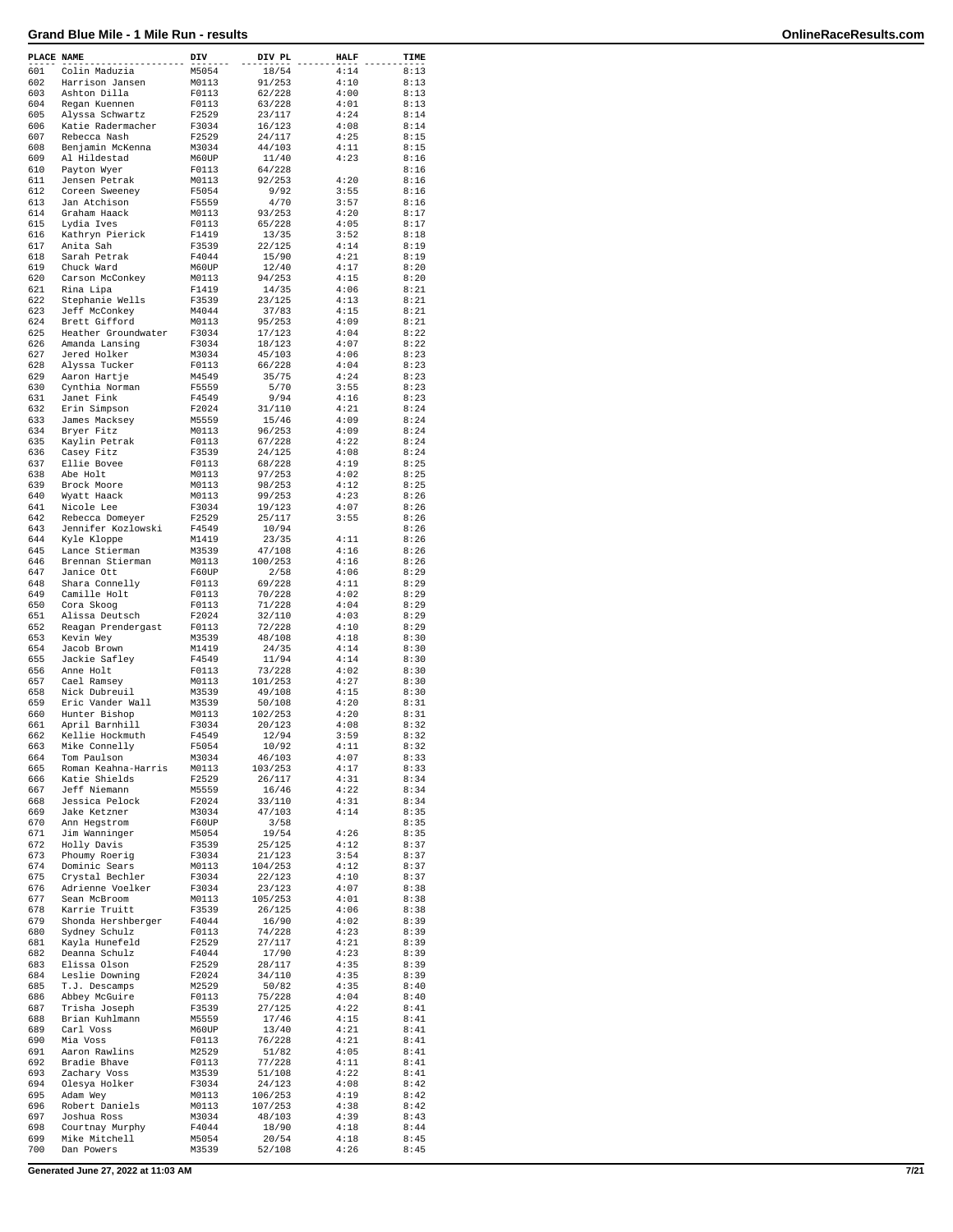| PLACE NAME |                                     | DIV            | DIV PL           | <b>HALF</b>  | TIME         |
|------------|-------------------------------------|----------------|------------------|--------------|--------------|
| 701        | Kate Beenken                        | F2529          | 29/117           | 4:12         | 8:45         |
| 702        | Hannah Powers                       | F0113          | 78/228           | 4:27         | 8:45         |
| 703<br>704 | Allison Werth                       | F2024          | 35/110           | 4:19         | 8:45<br>8:46 |
| 705        | Matt Phillips<br>Harrison Wurth     | M5054<br>M0113 | 21/54<br>108/253 | 4:23<br>4:23 | 8:47         |
| 706        | Riley Prendergast                   | F0113          | 79/228           | 4:36         | 8:47         |
| 707        | Cindy Winkel                        | F4549          | 13/94            | 4:07         | 8:47         |
| 708        | Zi Jian Saw                         | M2024          | 43/66            | 4:27         | 8:47         |
| 709        | Jennifer Schwartz                   | F3539          | 28/125           | 4:24         | 8:48         |
| 710        | Amy Zsenai                          | F3034          | 25/123           | 4:30         | 8:48         |
| 711        | Michael Loewen                      | M3034          | 49/103           | 4:35         | 8:48         |
| 712        | Maddy Pierick                       | F0113          | 80/228           | 4:35         | 8:48         |
| 713        | Tara Bogner                         | F3539          | 29/125           | 4:19         | 8:49         |
| 714<br>715 | Jerry Lovejoy<br>Zachary McGuire    | M4549          | 36/75            | 4:23<br>4:05 | 8:49<br>8:49 |
| 716        | Peggy Kriegel                       | M0113<br>F5054 | 109/253<br>11/92 | 4:27         | 8:50         |
| 717        | Jordan Olson                        | M2529          | 52/82            | 4:21         | 8:50         |
| 718        | Julee Dole                          | F3034          | 26/123           | 4:18         | 8:51         |
| 719        | Jeff Pierick                        | M5054          | 22/54            | 4:35         | 8:52         |
| 720        | Bradon Packebush                    | M0113          | 110/253          | 4:33         | 8:53         |
| 721        | Jodi Schrage                        | F5054          | 12/92            | 4:13         | 8:53         |
| 722        | Lindsay Armstrong                   | F3034          | 27/123           | 4:23         | 8:54         |
| 723        | Christa Kuennen                     | F4549          | 14/94            | 4:22         | 8:54         |
| 724<br>725 | Sarah Schneider                     | F2529          | 30/117           | 4:24         | 8:54<br>8:54 |
| 726        | Malcolm Wells<br>Melinda Packebush  | M4549<br>F4044 | 37/75<br>19/90   | 4:38<br>4:33 | 8:55         |
| 727        | Jessie Woodyard                     | F1419          | 15/35            | 4:48         | 8:55         |
| 728        | Kassey Ostendorf                    | F1419          | 16/35            | 4:38         | 8:55         |
| 729        | Jeff Wieland                        | M4549          | 38/75            | 4:35         | 8:55         |
| 730        | Drew Every                          | M0113          | 111/253          | 4:41         | 8:55         |
| 731        | Leah Lentsch                        | F1419          | 17/35            | 4:47         | 8:56         |
| 732        | Kelly Lentsch                       | F4549          | 15/94            | 4:47         | 8:56         |
| 733        | Annabelle Miller                    | F0113          | 81/228           | 4:23         | 8:56         |
| 734        | Lexi Gabrielson                     | F0113          | 82/228           | 4:47         | 8:57         |
| 735<br>736 | Mikayla Gabrielson<br>Maddie Martin | F0113<br>F0113 | 83/228<br>84/228 | 4:48<br>4:35 | 8:57<br>8:57 |
| 737        | Mary Ann Koehler                    | F5559          | 6/70             | 4:36         | 8:58         |
| 738        | Anders Fleming                      | M0113          | 112/253          | 4:30         | 8:58         |
| 739        | Margaux Laporte                     | F0113          | 85/228           | 4:16         | 8:58         |
| 740        | Emma Stevenson                      | F2529          | 31/117           | 4:27         | 8:59         |
| 741        | Lily Fleming                        | F0113          | 86/228           | 4:26         | 8:59         |
| 742        | Rajesh Gupta                        | M4549          | 39/75            | 4:25         | 8:59         |
| 743        | David Dahlquist                     | M5559          | 18/46            | 4:47         | 8:59         |
| 744        | Marla Veenstra                      | F4549          | 16/94            | 4:25         | 8:59         |
| 745<br>746 | Jake Rhodes                         | M1419          | 25/35            | 4:29         | 8:59         |
| 747        | Braylon Theulen<br>Trevor Theulen   | M0113<br>M3539 | 113/253          | 4:36<br>4:35 | 8:59<br>9:00 |
| 748        | Tony Glass                          | M4549          | 53/108<br>40/75  | 4:28         | 9:00         |
| 749        | Michael Wood                        | M4044          | 38/83            | 4:37         | 9:00         |
| 750        | Mary Stuart                         | F4549          | 17/94            | 4:40         | 9:00         |
| 751        | Tom Killeen                         | M5559          | 19/46            | 4:27         | 9:00         |
| 752        | Elizabeth Stuart                    | F2024          | 36/110           | 4:40         | 9:01         |
| 753        | Brenna Fujimoto                     | F2529          | 32/117           | 4:51         | 9:01         |
| 754        | Brittany Schuling                   | F2024          | 37/110           | 4:29         | 9:02         |
| 755        | Dilya Harpster                      | F3539          | 30/125           | 4:27         | 9:02         |
| 756<br>757 | Chris Schuling<br>Drake Ashmore     | M5559<br>M0113 | 20/46<br>114/253 | 4:30<br>4:55 | 9:02<br>9:03 |
| 758        | Dane Ashmore                        | M0113          | 115/253          | 4:56         | 9:03         |
| 759        | Heather Snyder                      | F2529          | 33/117           | 4:22         | 9:03         |
| 760        | Jodi Barron                         | F5054          | 13/92            | 4:27         | 9:04         |
| 761        | Sue Mattison                        | F5559          | 7/70             | 4:32         | 9:04         |
| 762        | Matt Norton                         | M2529          | 53/82            | 4:24         | 9:04         |
| 763        | McKinze Goecke                      | F2024          | 38/110           | 4:19         | 9:05         |
| 764        | Lindsay Seidl                       | F3034          | 28/123           | 4:54         | 9:05         |
| 765        | Thiago Catalan                      | M0113          | 116/253          | 4:44         | 9:06         |
| 766        | Aaron Rusch                         | M4549          | 41/75            | 4:38         | 9:06         |
| 767        | Michael Gano                        | M3034          | 50/103           | 4:04         | 9:06<br>9:07 |
| 768<br>769 | Stacey Deluca<br>Cassie Norman      | F3539<br>F3034 | 31/125<br>29/123 | 4:46<br>4:57 | 9:07         |
| 770        | Heather Wince                       | F5054          | 14/92            | 4:29         | 9:08         |
| 771        | Andrea Teirnan                      | F3034          | 30/123           | 4:11         | 9:08         |
| 772        | Amber Jointer                       | F2529          | 34/117           | 4:53         | 9:08         |
| 773        | Kim Weber                           | F5559          | 8/70             | 4:35         | 9:08         |
| 774        | Danielle Strelecki                  | F2024          | 39/110           |              | 9:08         |
| 775        | Jaclyn Strelecki                    | F1419          | 18/35            |              | 9:08         |
| 776        | Sam Wegner                          | M2024          | 44/66            | 4:29         | 9:09         |
| 777<br>778 | Paul Warmuth<br>Amanda Stensland    | M5054<br>F2529 | 23/54<br>35/117  | 4:31<br>4:30 | 9:09<br>9:09 |
| 779        | Chelsea Dubczak                     | F2024          | 40/110           | 4:49         | 9:09         |
| 780        | Brett Chickering                    | M4549          | 42/75            | 4:26         | 9:10         |
| 781        | Lillian Jolly                       | F0113          | 87/228           | 4:28         | 9:10         |
| 782        | Rob Merschbrock                     | M4044          | 39/83            | 4:25         | 9:10         |
| 783        | Alex Catalan                        | M3034          | 51/103           |              | 9:10         |
| 784        | Andrew Loder                        | M0113          | 117/253          | 4:40         | 9:10         |
| 785        | Eden Thompson                       | F0113          | 88/228           | 4:29         | 9:10         |
| 786        | Zachary Jackson                     | M0113          | 118/253          | 4:27         | 9:11         |
| 787        | Jessica Campbell                    | F2024          | 41/110           | 4:29         | 9:11         |
| 788        | Delaney Beier                       | F2024          | 42/110           | 4:28         | 9:11         |
| 789<br>790 | Dana Knowler                        | M5054          | 24/54            | 4:44<br>4:31 | 9:11<br>9:11 |
| 791        | Leah Feauto<br>Sarah Wheeler        | F2529<br>F3034 | 36/117<br>31/123 | 4:06         | 9:12         |
| 792        | Brandon Paulsen                     | M3034          | 52/103           | 4:24         | 9:12         |
| 793        | Mike Lee Countreee                  | M2024          | 45/66            | 4:12         | 9:13         |
| 794        | Bikram Shrestha                     | M3539          | 54/108           | 4:28         | 9:13         |
| 795        | Robert Orsini                       | M0113          | 119/253          | 5:00         | 9:13         |
| 796        | Mindee Jensen                       | F4549          | 18/94            | 4:39         | 9:13         |
| 797        | Mya Lei-Butters                     | F0113          | 89/228           | 4:34         | 9:13         |
| 798        | Alexa Jensen                        | F0113          | 90/228           | 4:41         | 9:13         |
| 799        | Diana Lei-Butters                   | F3539          | 32/125           | 4:35         | 9:13         |
| 800        | Braelyn Fleischman                  | F0113          | 91/228           | 4:52         | 9:13         |

**Generated June 27, 2022 at 11:03 AM 8/21**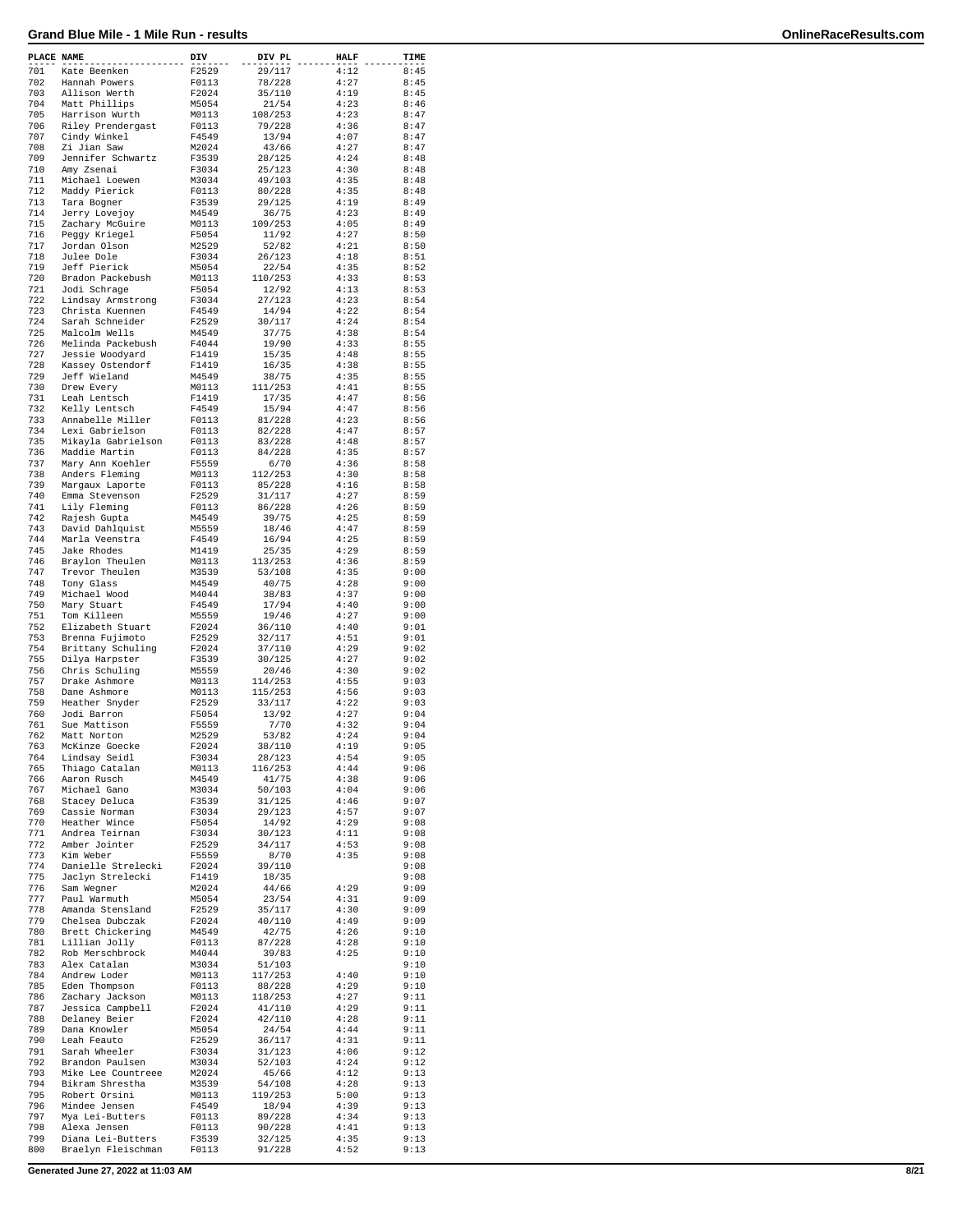| PLACE NAME |                                       | DIV            | DIV PL           | <b>HALF</b>  | TIME         |
|------------|---------------------------------------|----------------|------------------|--------------|--------------|
| 801        | Stephen Dickinson                     | M5054          | 25/54            | 4:32         | 9:13         |
| 802        | April Fleischman                      | F3539          | 33/125           | 4:52         | 9:14         |
| 803        | Zhong Jin                             | M3539          | 55/108           | 4:37         | 9:14         |
| 804        | Brady Fleming                         | M3539          | 56/108           | 4:29         | 9:14         |
| 805        | Jennifer Deneault                     | F2529          | 37/117           | 4:26         | 9:14         |
| 806        | Shannon Fleming                       | F3539          | 34/125           | 4:29         | 9:14         |
| 807        | Eva Fleming                           | F0113          | 92/228           | 4:31         | 9:14         |
| 808        | Kelsey Taylor                         | F2024          | 43/110           | 4:11         | 9:14         |
| 809        | Clark Fiala                           | M0113          | 120/253          | 5:03         | 9:15         |
| 810<br>811 | Madison Schuster                      | F2024          | 44/110           | 4:12         | 9:15         |
| 812        | Sylvie Fiala<br>Laura Stensland       | F0113<br>F3034 | 93/228<br>32/123 | 4:40<br>4:31 | 9:15<br>9:16 |
| 813        | Deb Shull                             | F5559          | 9/70             | 4:37         | 9:16         |
| 814        | David Lawrence                        | M3539          | 57/108           | 4:38         | 9:16         |
| 815        | May Fitzgerald                        | F0113          | 94/228           | 4:28         | 9:16         |
| 816        | Deb Metz                              | F5054          | 15/92            | 4:29         | 9:17         |
| 817        | Thao Nguyen                           | F2529          | 38/117           | 4:38         | 9:18         |
| 818        | Jill Knowler                          | F5054          | 16/92            | 4:44         | 9:18         |
| 819        | Haley Lorenzen                        | F1419          | 19/35            | 4:48         | 9:18         |
| 820        | Matthew Hayden                        | M4549          | 43/75            | 4:37         | 9:18         |
| 821        | Karin Fauteck                         | F4549          | 19/94            | 4:37         | 9:18         |
| 822        | Luke Lorenzen                         | M0113          | 121/253          | 4:48         | 9:18         |
| 823        | Jade Hogarty                          | F0113          | 95/228           | 4:42         | 9:18         |
| 824        | Josie Bishop                          | F0113          | 96/228           | 4:37         | 9:19         |
| 825        | Matt Dahms                            | M3034          | 53/103           | 4:44         | 9:19         |
| 826        | Leeanne Opie                          | F5559          | 10/70            | 4:48         | 9:20         |
| 827        | Laura Dahms                           | F3034          | 33/123           | 4:44         | 9:20<br>9:20 |
| 828<br>829 | Cooper Harrington                     | M0113          | 122/253          | 4:28<br>4:48 | 9:21         |
| 830        | Laura McCall<br>Steve Cook            | F5559<br>M4549 | 11/70<br>44/75   | 5:09         | 9:21         |
| 831        | Charlie Thill                         | M0113          | 123/253          | 4:45         | 9:21         |
| 832        | Lindsay Norland                       | F3034          | 34/123           | 4:38         | 9:21         |
| 833        | Ricky Stokka                          | M0113          | 124/253          | 4:37         | 9:22         |
| 834        | Kimberly Bradley                      | F4549          | 20/94            | 4:37         | 9:22         |
| 835        | Sean Sweeney                          | M4549          | 45/75            | 4:23         | 9:23         |
| 836        | Dina Embree                           | F4549          | 21/94            | 4:45         | 9:23         |
| 837        | Nicole Embree                         | F1419          | 20/35            | 4:45         | 9:23         |
| 838        | Natalie Gadbois                       | F2024          | 45/110           | 4:53         | 9:23         |
| 839        | Allison Moore                         | F3034          | 35/123           | 4:33         | 9:25         |
| 840        | Brady Oates                           | M2024          | 46/66            | 4:54         | 9:26         |
| 841        | Emily Larson                          | F2024          | 46/110           | 4:45         | 9:26         |
| 842        | Tim Schmitt                           | M4549          | 46/75            | 4:31         | 9:26         |
| 843        | Brady Randall                         | M2529          | 54/82            | 4:45         | 9:27         |
| 844        | Claire Kjos                           | F0113          | 97/228           | 4:49         | 9:27         |
| 845        | Logan Bosworth                        | M0113          | 125/253          | 4:58         | 9:27         |
| 846        | Jeff Bosworth                         | M4044          | 40/83            | 4:57         | 9:27         |
| 847<br>848 | Ana Bumgardner                        | F4044<br>M2024 | 20/90            | 4:44<br>4:37 | 9:28<br>9:28 |
| 849        | Graham Isaacson                       |                | 47/66            | 4:37         | 9:28         |
| 850        | Jessica McMillan<br>Sophie Bumgardner | F2024<br>F0113 | 47/110<br>98/228 | 4:44         | 9:28         |
| 851        | Phil Schriver                         | M3539          | 58/108           | 4:30         | 9:28         |
| 852        | Lisa Dolan                            | F2529          | 39/117           | 4:58         | 9:29         |
| 853        | Adam Dolan                            | M2529          | 55/82            | 4:59         | 9:29         |
| 854        | Jessica McGinnis                      | F3539          | 35/125           | 4:53         | 9:29         |
| 855        | Tammy Newton                          | F5054          | 17/92            | 4:42         | 9:30         |
| 856        | Antony Ponnusamy                      | M3539          | 59/108           | 5:01         | 9:30         |
| 857        | Carson Myers                          | M0113          | 126/253          | 4:38         | 9:30         |
| 858        | Nicole Cabreriza                      | F3034          | 36/123           | 4:54         | 9:31         |
| 859        | Molly Champion                        | F0113          | 99/228           | 4:55         | 9:31         |
| 860        | Jaida Kenworthy                       | F0113          | 100/228          | 4:58         | 9:32         |
| 861        | Grant Van Thomme                      | M0113          | 127/253          | 4:56         | 9:34         |
| 862        | Naleesa Narayan                       | F1419          | 21/35            | 4:36         | 9:34         |
| 863        | Carla Clark                           | F4044          | 21/90            | 4:37         | 9:34         |
| 864<br>865 | Emily Merfeld<br>Kurt Van Thomme      | F0113          | 101/228          | 4:44<br>4:57 | 9:34<br>9:34 |
| 866        | Yvette Mitchell                       | M4044<br>F2024 | 41/83<br>48/110  | 4:52         | 9:35         |
| 867        | Riley Wells                           | M0113          | 128/253          | 4:49         | 9:35         |
| 868        | Kathy Bixler                          | F5559          | 12/70            | 4:36         | 9:35         |
| 869        | Robbie Helzer                         | M3034          | 54/103           | 4:58         | 9:36         |
| 870        | Alyssa Mueller                        | F2529          | 40/117           | 4:58         | 9:36         |
| 871        | Quincy Hostager                       | M1419          | 26/35            | 4:56         | 9:37         |
| 872        | Cheryl Dahlquist                      | F5559          | 13/70            | 4:52         | 9:37         |
| 873        | Tatum Grotewold                       | M0113          | 129/253          | 4:54         | 9:38         |
| 874        | Ashley Van Alstine Vet F3034          |                | 37/123           | 5:03         | 9:38         |
| 875        | Jarek Vetter                          | M3034          | 55/103           | 5:03         | 9:38         |
| 876        | Jamie Champion                        | F4549          | 22/94            | 4:54         | 9:38         |
| 877        | Scott Grotewold                       | M3034          | 56/103           | 4:54         | 9:38         |
| 878        | Julie Lafollette                      | F4549          | 23/94            | 4:50         | 9:38         |
| 879        | Sandy Heidemann<br>Miles Jansen       | M4549          | 47/75            | 4:51<br>5:05 | 9:38<br>9:39 |
| 880<br>881 | Shane Kozlowski                       | M0113<br>M2024 | 130/253<br>48/66 | 4:55         | 9:39         |
| 882        | Erin Jansen                           | F3539          | 36/125           | 5:05         | 9:39         |
| 883        | Clark Bennett                         | M0113          | 131/253          | 4:58         | 9:39         |
| 884        | Breta Westlund                        | F60UP          | 4/58             | 4:50         | 9:39         |
| 885        | Hunter Bloom                          | F0113          | 102/228          | 4:38         | 9:40         |
| 886        | Sally Bennett                         | F3539          | 37/125           | 4:57         | 9:40         |
| 887        | Kylie Rusch                           | F0113          | 103/228          | 4:48         | 9:40         |
| 888        | Arlys Sikkink                         | F60UP          | 5/58             | 4:54         | 9:41         |
| 889        | James Anfinson                        | M5559          | 21/46            | 4:54         | 9:41         |
| 890        | Allen Joy                             | M3539          | 60/108           | 5:01         | 9:41         |
| 891        | Carter Chapman                        | M2024          | 49/66            | 5:06         | 9:42         |
| 892        | Mike Hansen                           | M5054          | 26/54            | 4:58         | 9:42         |
| 893        | Ava Waalk                             | F0113          | 104/228          | 4:44         | 9:42         |
| 894        | Hannah Sauer                          | F2024          | 49/110           | 5:06         | 9:43         |
| 895        | Lucy Barnhill                         | F0113          | 105/228          | 4:49         | 9:43         |
| 896        | Jon Barnhill                          | M3034          | 57/103           | 4:49         | 9:43<br>9:44 |
| 897<br>898 | Melissa Holle<br>Melissa Waalk        | F2529<br>F3539 | 41/117<br>38/125 | 4:49<br>4:45 | 9:44         |
| 899        | Erika Earles                          | F3539          | 39/125           | 3:42         | 9:45         |
| 900        | Andre Hoff                            | M0113          | 132/253          | 4:30         | 9:45         |
|            |                                       |                |                  |              |              |

**Generated June 27, 2022 at 11:03 AM 9/21**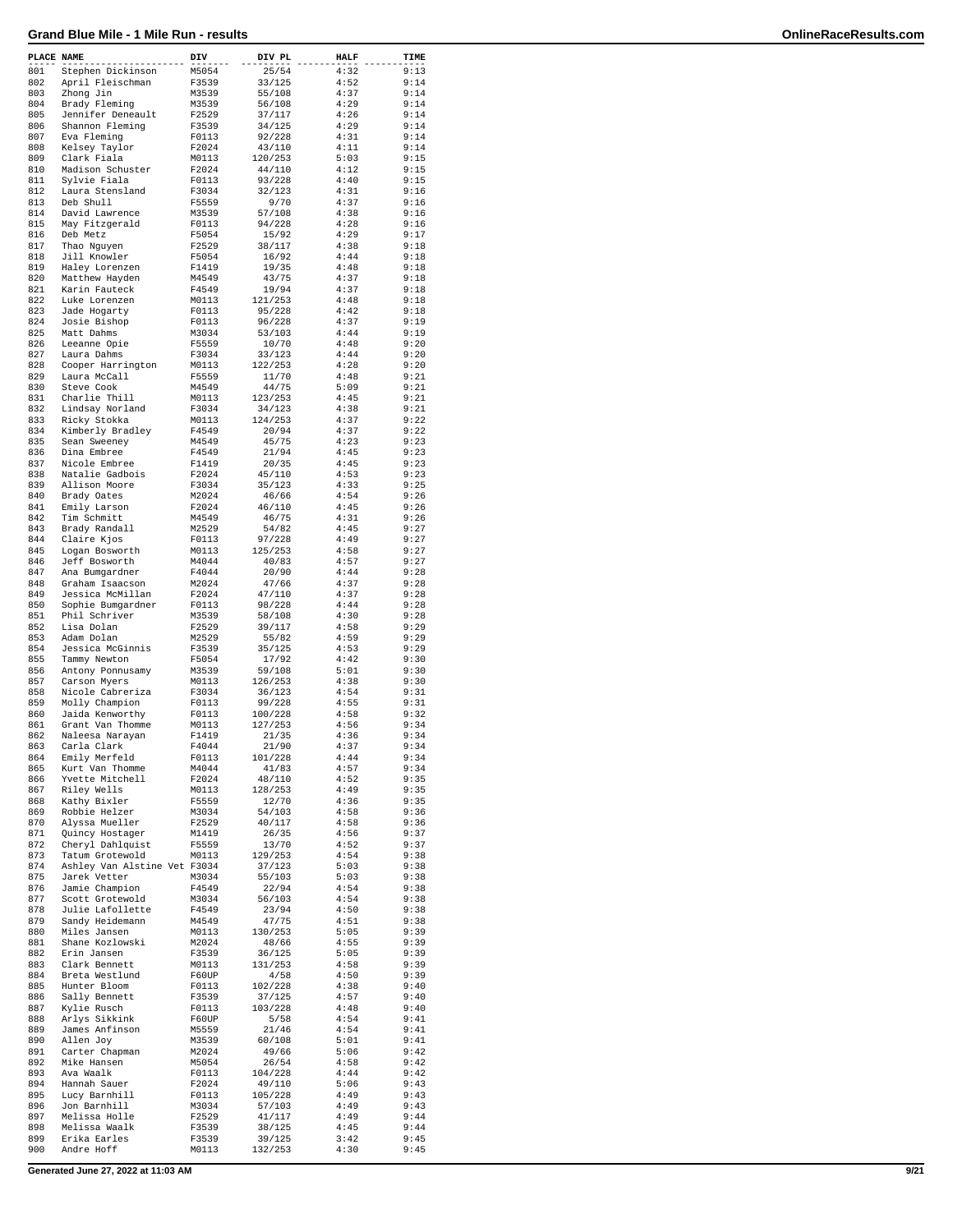| PLACE NAME |                                  | DIV            | DIV PL             | <b>HALF</b>  | TIME           |
|------------|----------------------------------|----------------|--------------------|--------------|----------------|
| 901        | Alec Drown                       | M0113          | 133/253            | 4:56         | 9:46           |
| 902        | Lisa Drown                       | F4549          | 24/94              | 4:56         | 9:46           |
| 903        | Brian Ashmore                    | M4549<br>F1419 | 48/75              | 4:56<br>5:05 | 9:46<br>9:47   |
| 904<br>905 | Brooke Carter<br>Bethany Short   | F1419          | 22/35<br>23/35     | 5:06         | 9:47           |
| 906        | Makenzie Lumadue                 | F0113          | 106/228            | 5:05         | 9:47           |
| 907        | Diana Lumadue                    | F3539          | 40/125             | 5:05         | 9:48           |
| 908        | Stacy Watts                      | F3539          | 41/125             | 5:04         | 9:48           |
| 909        | Mike Wilson                      | M3539          | 61/108             | 5:16         | 9:48           |
| 910        | Tanner Brown                     | M0113          | 134/253            | 4:49         | 9:48           |
| 911        | Reecha Reising                   | F2529          | 42/117             | 5:13         | 9:48           |
| 912        | Isaiah Ives                      | M0113          | 135/253            | 4:36         | 9:48           |
| 913        | Aidan Champion                   | M0113          | 136/253            | 4:49         | 9:49           |
| 914<br>915 | Saili Reising                    | F0113          | 107/228            | 5:13<br>4:42 | 9:49<br>9:49   |
| 916        | Susan Brown<br>Sharon Vickery    | F4549<br>F5054 | 25/94<br>18/92     | 4:40         | 9:49           |
| 917        | Micale Johnson                   | F0113          | 108/228            | 5:03         | 9:49           |
| 918        | Carter Roland                    | M0113          | 137/253            | 5:04         | 9:49           |
| 919        | Bella Grummert                   | F0113          | 109/228            | 4:59         | 9:50           |
| 920        | Dallas Sanders                   | M4044          | 42/83              | 5:11         | 9:50           |
| 921        | Lance Grummert                   | M4044          | 43/83              | 5:01         | 9:50           |
| 922        | Dustin Roland                    | M3539          | 62/108             | 5:03         | 9:51           |
| 923        | Andrew Pontius                   | M0113          | 138/253            | 5:11         | 9:51           |
| 924        | Stephanie Tesch                  | F2024          | 50/110             | 5:06         | 9:51           |
| 925<br>926 | Raya White<br>Chandler Maxon     | F0113<br>F2529 | 110/228<br>43/117  | 4:54<br>4:33 | 9:51<br>9:51   |
| 927        | Gus Sanders                      | M0113          | 139/253            | 5:10         | 9:51           |
| 928        | Jon White                        | M4044          | 44/83              | 4:24         | 9:52           |
| 929        | Sondra Ashmore                   | F3539          | 42/125             | 4:56         | 9:52           |
| 930        | Andrew Roby                      | M3034          | 58/103             | 4:52         | 9:52           |
| 931        | Jessie Gaumer                    | F3034          | 38/123             | 4:56         | 9:52           |
| 932        | Ross Barr                        | M0113          | 140/253            | 5:10         | 9:52           |
| 933        | Denise Novak                     | F4549          | 26/94              | 5:06         | 9:53           |
| 934        | Nathan Cole                      | M4044          | 45/83              | 4:49         | 9:54           |
| 935<br>936 | Emily Cole<br>Doug Jackson       | F0113<br>M5559 | 111/228<br>22/46   | 4:49<br>5:10 | 9:54<br>9:54   |
| 937        | Steve Gonzalez                   | M5559          | 23/46              | 5:17         | 9:54           |
| 938        | Jacob Schwarzenbach              | M1419          | 27/35              | 5:03         | 9:54           |
| 939        | Rhett Routh                      | M4549          | 49/75              | 5:02         | 9:54           |
| 940        | Nichole White                    | F4044          | 22/90              | 4:54         | 9:56           |
| 941        | Victoria Diaz                    | F2529          | 44/117             | 5:20         | 9:56           |
| 942        | Megan Ellis                      | F2024          | 51/110             | 5:04         | 9:56           |
| 943        | Leo Petillo                      | M0113          | 141/253            | 5:02         | 9:56           |
| 944        | Katie Hoff                       | F3034          | 39/123             | 4:51         | 9:57           |
| 945        | Oseas Diaz                       | M2529          | 56/82              | 5:19         | 9:57           |
| 946<br>947 | Jadyn Seidl<br>Jordan Hoff       | F0113<br>M0113 | 112/228            | 4:49<br>4:51 | 9:57<br>9:58   |
| 948        | Jeremy Deluca                    | M3539          | 142/253<br>63/108  | 5:07         | 9:58           |
| 949        | Dan Hostager                     | M4549          | 50/75              |              | 9:58           |
| 950        | Gail Pope                        | F5054          | 19/92              | 5:06         | 9:58           |
| 951        | Kevin Tu                         | M4549          | 51/75              | 4:36         | 9:58           |
| 952        | Christopher Tu                   | M0113          | 143/253            | 4:36         | 9:58           |
| 953        | Cindy Curtis                     | F5054          | 20/92              | 4:57         | 9:58           |
| 954        | Adam Van Thomme                  | M0113          | 144/253            | 4:56         | 9:59           |
| 955        | Ian Goreth                       | M4044          | 46/83              | 4:45         | 9:59           |
| 956<br>957 | Jeff Barr<br>Billie Barr         | M4044<br>F4044 | 47/83<br>23/90     | 5:09<br>5:08 | 9:59<br>10:00  |
| 958        | Mike Steenhoek                   | M4044          | 48/83              | 4:49         | 10:00          |
| 959        | Jiayi Cen                        | F2024          | 52/110             | 5:01         | 10:00          |
| 960        | Alex Steenhoek                   | M0113          | 145/253            | 4:50         | 10:00          |
| 961        | Emma Clemon                      | F2024          | 53/110             | 5:01         | 10:01          |
| 962        | Judy Sofen                       | F3034          | 40/123             | 5:01         | 10:01          |
| 963        | Aj Powers                        | M0113          | 146/253            | 5:01         | 10:02          |
| 964        | Cynthia Voorhees                 | F4549          | 27/94              | 5:03         | 10:02          |
| 965        | Amber Caudle                     | F3034          | 41/123             | 4:45         | 10:02          |
| 966        | Norah Kell                       | F0113          | 113/228            | 5:04         | 10:02          |
| 967        | Amy Powers                       | F3539          | 43/125             | 5:01         | 10:02          |
| 968<br>969 | Kristin Dunn<br>Allie Schmit     | F4549<br>F0113 | 28/94<br>114/228   | 5:10<br>5:20 | 10:02<br>10:03 |
| 970        | Avery Ickowitz                   | F0113          | 115/228            | 5:21         | 10:04          |
| 971        | Lydia Meunsaveng                 | F0113          | 116/228            | 4:58         | 10:05          |
| 972        | Shawn Essy                       | F5054          | 21/92              | 4:55         | 10:05          |
| 973        | Daobandon Meunsaveng             | M4044          | 49/83              | 4:59         | 10:05          |
| 974        | Mike Sage                        | M4549          | 52/75              | 5:12         | 10:06          |
| 975        | Sydnie Greer                     | F0113          | 117/228            | 5:14         | 10:06          |
| 976        | Crystal Perez                    | F2529          | 45/117             | 5:06         | 10:06          |
| 977        | Olivia Cook                      | F0113          | 118/228            | 5:14         | 10:06          |
| 978        | Susan Ball                       | F2529          | 46/117             | 5:05         | 10:07          |
| 979<br>980 | Sylvia Welchans<br>Sulabh Kapoor | F4044<br>M3034 | 24/90<br>59/103    | 5:08<br>4:36 | 10:07<br>10:08 |
| 981        | Christie Woodyard                | F4044          | 25/90              | 4:53         | 10:08          |
| 982        | Kate Selden-Egge                 | F3539          | 44/125             | 5:04         | 10:08          |
| 983        | Harper Egge                      | F0113          | 119/228            | 5:05         | 10:09          |
| 984        | Yu Sun                           | F3539          | 45/125             | 4:41         | 10:09          |
| 985        | Maci Moore                       | F0113          | 120/228            | 4:54         | 10:09          |
| 986        | Steve Lewellen                   | M5054          | 27/54              | 4:54         | 10:09          |
| 987        | Jason Benell                     | M3034          | 60/103             | 4:29         | 10:10          |
| 988        | Travis Cottrell                  | M3539          | 64/108             | 5:05         | 10:10          |
| 989        | Lisa Lane                        | F5054          | 22/92              | 4:55         | 10:10          |
| 990        | Brooke Gillum                    | F3539          | 46/125             | 5:18         | 10:11          |
| 991<br>992 | Paige Cottrell<br>Dylan McBroom  | F0113<br>M0113 | 121/228<br>147/253 | 5:05<br>4:51 | 10:12<br>10:13 |
| 993        | Austin Strawhacker               | M2529          | 57/82              | 5:26         | 10:14          |
| 994        | Douglas Smith                    | M60UP          | 14/40              | 5:05         | 10:14          |
| 995        | Emersen Paukert                  | F0113          | 122/228            | 5:26         | 10:14          |
| 996        | Nick Johnston                    | M3034          | 61/103             | 4:45         | 10:14          |
| 997        | Doug Conant                      | M4549          | 53/75              | 4:59         | 10:14          |
| 998        | Brenna Paukert                   | F2024          | 54/110             | 5:27         | 10:14          |
| 999        | Angela Barth                     | F0113          | 123/228            | 5:16         | 10:15          |
| 1000       | Jodi Osthus                      | F4549          | 29/94              | 4:52         | 10:15          |

**Generated June 27, 2022 at 11:03 AM 10/21**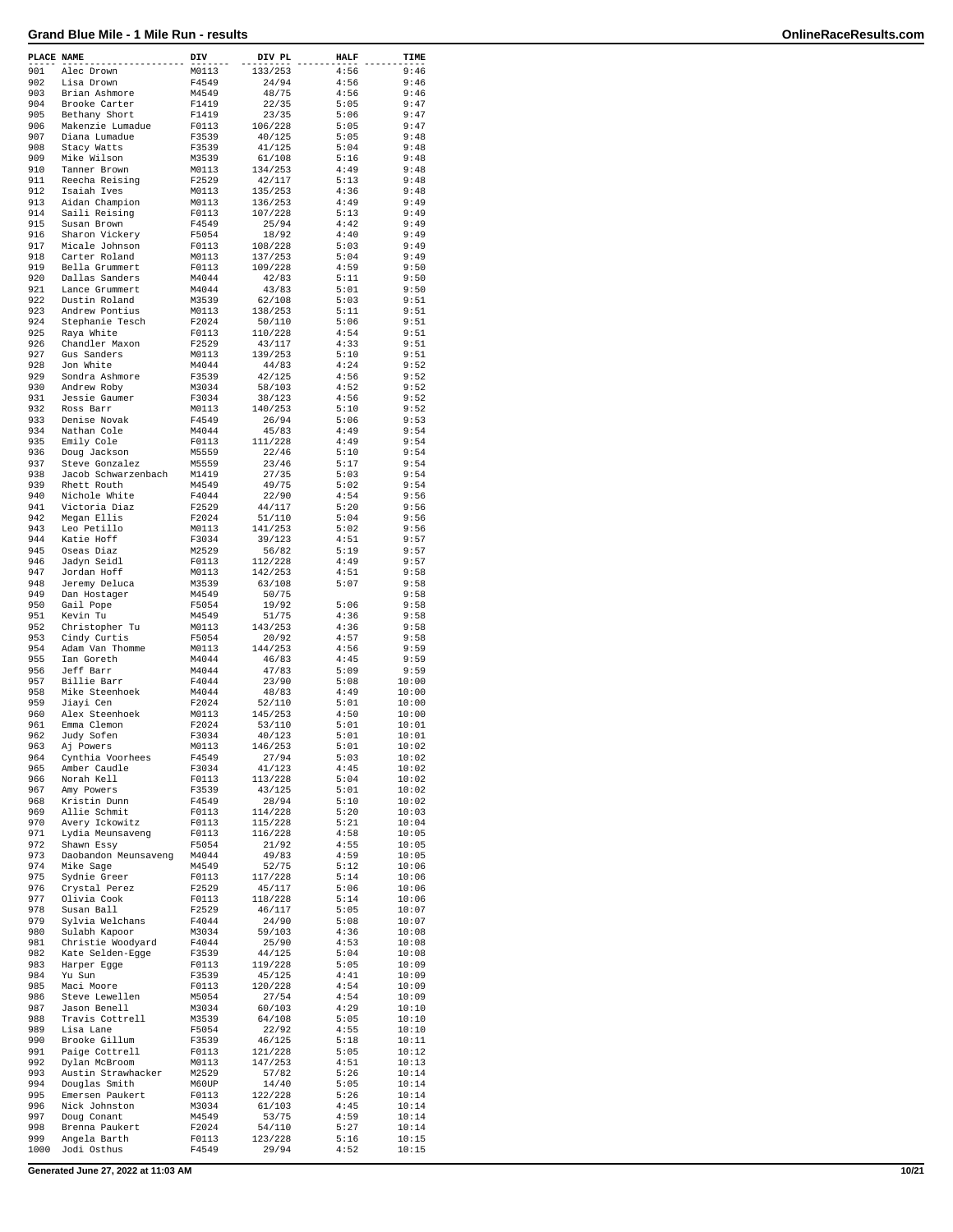| PLACE NAME   |                                      | DIV            | DIV PL             | <b>HALF</b>  | TIME           |
|--------------|--------------------------------------|----------------|--------------------|--------------|----------------|
| 1001         | Lynn Lange                           | F60UP          | 6/58               | 5:14         | 10:15          |
| 1002         | Kathleen Kirbach                     | F5559          | 14/70              | 5:13         | 10:16          |
| 1003         | Jill Tyler                           | F4549          | 30/94              | 5:14         | 10:16          |
| 1004<br>1005 | Kim Balk<br>Kelley Ellis             | F5054<br>F4549 | 23/92<br>31/94     | 5:01<br>5:04 | 10:16<br>10:17 |
| 1006         | Rachelle Spencer                     | F4044          | 26/90              | 5:07         | 10:17          |
| 1007         | Evan Bowers                          | M0113          | 148/253            | 5:06         | 10:18          |
| 1008         | Lauren Nelson                        | F2529          | 47/117             | 4:47         | 10:18          |
| 1009         | Dan Houston Jr                       | M3034          | 62/103             | 4:42         | 10:18          |
| 1010         | Blayke Norton                        | F0113          | 124/228            | 5:18         | 10:19          |
| 1011         | Mariah Kauder                        | F2024          | 55/110             | 4:32         | 10:19          |
| 1012         | James Norton                         | M3539          | 65/108             | 5:17         | 10:19          |
| 1013         | Jaxson Gibbons                       | M0113          | 149/253            | 4:59         | 10:19          |
| 1014<br>1015 | Meredith Hollman                     | F2024          | 56/110             | 4:32<br>4:32 | 10:19          |
| 1016         | Jeremy Harrington<br>Sarah Gunsaulus | M3539<br>F3034 | 66/108<br>42/123   | 5:14         | 10:19<br>10:20 |
| 1017         | Brant Gunsaulus                      | M0113          | 150/253            | 5:14         | 10:20          |
| 1018         | Megan Swanson                        | F2024          | 57/110             | 4:33         | 10:20          |
| 1019         | Lindsey Clark                        | F3034          | 43/123             | 5:22         | 10:21          |
| 1020         | Jon Clark                            | M3539          | 67/108             | 5:22         | 10:21          |
| 1021         | Owen Ricklefs                        | M0113          | 151/253            | 4:34         | 10:21          |
| 1022         | Dina Khayrushina                     | F3034          | 44/123             | 5:25         | 10:21          |
| 1023         | Nora Laporte                         | F0113          | 125/228            | 4:57         | 10:24          |
| 1024         | Gabe Moyle                           | M0113          | 152/253            | 5:07         | 10:24          |
| 1025<br>1026 | Reesa Stanley<br>David Wegner        | F4044<br>M5054 | 27/90<br>28/54     | 5:37<br>5:14 | 10:24<br>10:25 |
| 1027         | Katy Condon                          | F3034          | 45/123             | 5:31         | 10:25          |
| 1028         | Natalie Larson                       | F2024          | 58/110             | 4:59         | 10:25          |
| 1029         | Joe Anderson                         | M5054          | 29/54              | 4:58         | 10:26          |
| 1030         | Lily Henderson                       | F0113          | 126/228            | 5:24         | 10:26          |
| 1031         | Missy Henry                          | F3539          | 47/125             | 5:24         | 10:26          |
| 1032         | Olivia Henderson                     | F0113          | 127/228            | 5:25         | 10:26          |
| 1033         | Joey Gale                            | M2024          | 50/66              | 5:00         | 10:26          |
| 1034         | Mary Berry                           | F5054          | 24/92              | 4:52         | 10:27          |
| 1035<br>1036 | Melissa Kouang                       | F3539<br>F4044 | 48/125<br>28/90    | 4:59<br>4:57 | 10:28          |
| 1037         | Linda Riewer<br>Tanner Merriman      | M0113          | 153/253            | 5:17         | 10:28<br>10:28 |
| 1038         | Logan Scholl                         | M3034          | 63/103             | 4:47         | 10:28          |
| 1039         | Brian Roth                           | M5559          | 24/46              | 5:11         | 10:29          |
| 1040         | Cynthia Fuson                        | F60UP          | 7/58               | 5:13         | 10:29          |
| 1041         | Angela Ten Clay                      | F3034          | 46/123             | 5:07         | 10:29          |
| 1042         | Barbara Roth                         | F5559          | 15/70              | 5:12         | 10:29          |
| 1043         | Valerie Leonard                      | F4044          | 29/90              | 5:07         | 10:29          |
| 1044         | Andrea Kjos                          | F3539          | 49/125             | 5:29         | 10:30          |
| 1045         | Elliet Parker                        | F0113          | 128/228            | 5:03         | 10:30          |
| 1046         | Peyton Kjos                          | M0113          | 154/253            | 5:29         | 10:30          |
| 1047<br>1048 | Sarah Middendorf<br>Sharla Hoover    | F3539<br>F5054 | 50/125<br>25/92    | 5:18<br>5:15 | 10:30<br>10:30 |
| 1049         | Kai Middendorf                       | M0113          | 155/253            | 5:18         | 10:31          |
| 1050         | Alexis Teirnan                       | F0113          | 129/228            | 5:15         | 10:31          |
| 1051         | Roger Crook                          | M4549          | 54/75              | 5:03         | 10:31          |
| 1052         | Renee Raap                           | F3539          | 51/125             | 4:36         | 10:31          |
| 1053         | James Howard                         | M2529          | 58/82              | 4:36         | 10:31          |
| 1054         | Sean McSwain                         | M4549          | 55/75              | 5:20         | 10:31          |
| 1055         | Angie Arndt-Parker                   | F3034          | 47/123             | 5:02         | 10:32          |
| 1056         | Miki Weber                           | F3539          | 52/125             | 5:30         | 10:32          |
| 1057         | Estuardo Menendez                    | M2024          | 51/66              | 5:03         | 10:32          |
| 1058<br>1059 | Moe Giglio<br>Brandon Fiala          | M2024<br>M1419 | 52/66<br>28/35     | 5:03<br>5:23 | 10:32<br>10:33 |
| 1060         | Bryan Gaskill                        | M3539          | 68/108             | 5:14         | 10:33          |
| 1061         | Samantha Kintzle                     | F2024          | 59/110             | 5:24         | 10:33          |
| 1062         | Callie Fiala                         | F0113          | 130/228            | 5:24         | 10:33          |
| 1063         | Yubin Lee                            | M2529          | 59/82              | 3:58         | 10:34          |
| 1064         | Tammy Rasmussen                      | F3539          | 53/125             | 5:18         | 10:34          |
| 1065         | Hannah Park                          | F2529          | 48/117             | 4:51         | 10:34          |
| 1066         | Jenni Rope                           | F3034          | 48/123             | 5:08         | 10:35          |
| 1067         | Charlotte Schmidt                    | F5559          | 16/70              | 5:33         | 10:35          |
| 1068<br>1069 | Anika Yadav<br>Alexa Weber           | F0113<br>F0113 | 131/228<br>132/228 | 5:21<br>5:33 | 10:35<br>10:35 |
| 1070         | Atiksh Yadava                        | M0113          | 156/253            |              | 10:36          |
| 1071         | Adira Molstre                        | F0113          | 133/228            | 5:07         | 10:36          |
| 1072         | Andrew Cole                          | M0113          | 157/253            | 5:38         | 10:36          |
| 1073         | Calvin Schlak                        | M3539          | 69/108             | 5:44         | 10:37          |
| 1074         | Tami Ruppel                          | F4549          | 32/94              | 5:37         | 10:37          |
| 1075         | Cynthia Pinter                       | F5559          | 17/70              | 5:14         | 10:37          |
| 1076         | Melissa McCoy                        | F4044          | 30/90              | 5:13         | 10:37          |
| 1077         | Brian Galligan                       | M4044          | 50/83              | 5:04         | 10:37          |
| 1078<br>1079 | Leo Galligan                         | M0113          | 158/253<br>54/125  | 5:04         | 10:37          |
| 1080         | Kate Galligan<br>George Miller Jr.   | F3539<br>M3539 | 70/108             | 5:05<br>4:59 | 10:38<br>10:38 |
| 1081         | Kyle Rule                            | M1419          | 29/35              | 5:04         | 10:38          |
| 1082         | Payton Griess                        | F0113          | 134/228            | 5:11         | 10:38          |
| 1083         | Jordyn Griess                        | F0113          | 135/228            | 5:12         | 10:38          |
| 1084         | Andrew Frantz                        | M0113          | 159/253            | 5:04         | 10:38          |
| 1085         | Dan Veasman                          | M5054          | 30/54              | 5:30         | 10:39          |
| 1086         | Jennifer Daniels                     | F4044          | 31/90              | 5:28         | 10:39          |
| 1087         | Edward Short                         | M5054          | 31/54              | 5:18         | 10:40          |
| 1088         | Heidi Short                          | F5054          | 26/92              | 5:19         | 10:40          |
| 1089         | Katrina Cummings                     | F2529          | 49/117             | 5:10         | 10:40          |
| 1090<br>1091 | Anna Kelly<br>Juvelyn Hiolen         | F3034<br>F3034 | 49/123<br>50/123   | 5:11<br>5:27 | 10:41<br>10:41 |
| 1092         | Dennis Uhlenhopp                     | M5054          | 32/54              | 5:36         | 10:41          |
| 1093         | Srihari Kumaresan                    | M0113          | 160/253            | 5:33         | 10:42          |
| 1094         | Carrigan Rasmussen                   | F0113          | 136/228            | 5:17         | 10:42          |
| 1095         | Kumaresan Subramani                  | M4549          | 56/75              | 5:32         | 10:42          |
| 1096         | Vivian Masters                       | F5559          | 18/70              | 5:23         | 10:42          |
| 1097         | Caitlyn Rasmussen                    | F0113          | 137/228            | 5:18         | 10:43          |
| 1098         | Beth Wilson                          | F5054          | 27/92              | 5:10         | 10:44          |
| 1099         | David Wickard                        | M2024          | 53/66              | 5:07         | 10:44          |
| 1100         | Shelby Derrick                       | F2024          | 60/110             | 5:09         | 10:45          |

**Generated June 27, 2022 at 11:03 AM 11/21**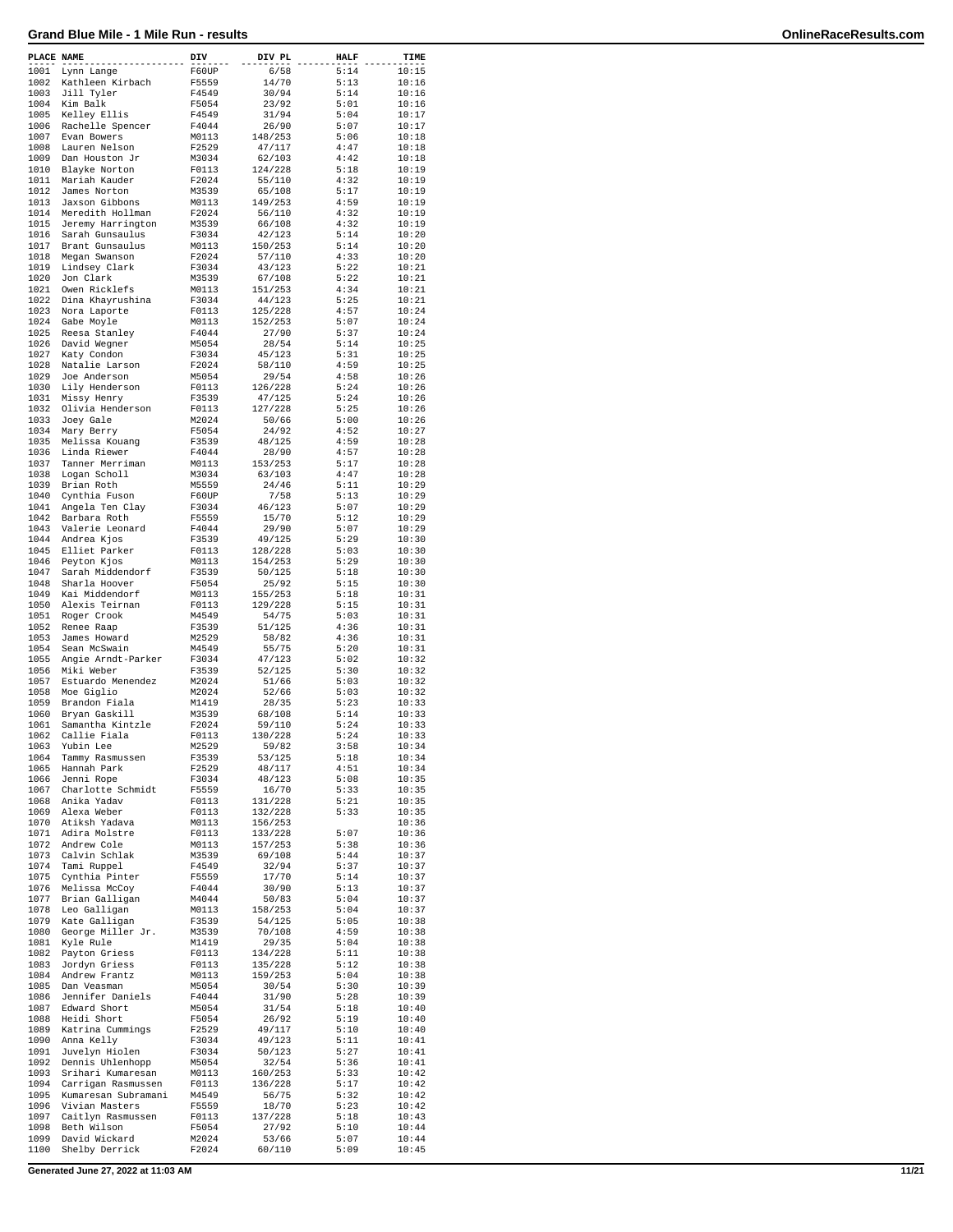| PLACE NAME   |                                   | DIV            | DIV PL           | <b>HALF</b>   | TIME           |
|--------------|-----------------------------------|----------------|------------------|---------------|----------------|
| 1101         | Rochelle Benavides                | F3539          | 55/125           | 5:39          | 10:45          |
| 1102         | Emily Andry                       | F2024          | 61/110           | 5:19          | 10:45          |
| 1103         | Rachelle Setsodi                  | F4549          | 33/94            | 5:40          | 10:45          |
| 1104         | Erna McSwain                      | F4549          | 34/94            | 5:21          | 10:46          |
| 1105         | Annamarie Bellegante              | F2024          | 62/110           | 5:19          | 10:46          |
| 1106         | Morgan Sekhon                     | F2024          | 63/110           | 5:08          | 10:46          |
| 1107         | Brayden Walderbach                | M0113          | 161/253          | 5:28          | 10:46          |
| 1108         | Allyson Uhlenhopp                 | F4044          | 32/90            | 5:36          | 10:46          |
| 1109         | Liz Walderbach                    | F3539          | 56/125           | 5:28          | 10:46          |
| 1110         | Tom Florian                       | M2024          | 54/66            | 4:49          | 10:46          |
| 1111         | Lejla Halilovic                   | F0113          | 138/228          | 5:08          | 10:46          |
| 1112         | Elizabeth Maldomado               | F0113          | 139/228          | 5:45          | 10:47          |
| 1113         | Carmela Davidson                  | F0113          | 140/228          | 5:45          | 10:47          |
| 1114<br>1115 | Lola Phillips                     | F1419          | 24/35            | 5:27          | 10:48          |
|              | Connie Toyne                      | F5054          | 28/92            | 5:48          | 10:49          |
| 1116         | Eric Kirbach                      | M5559          | 25/46            | 5:19          | 10:50          |
| 1117<br>1118 | Brian Peppenger<br>Madeline Kasra | M4549<br>F2024 | 57/75<br>64/110  | 14:13<br>5:07 | 10:51<br>10:51 |
| 1119         | Elex Nouchanthavong               | F2024          | 65/110           |               | 10:51          |
| 1120         | Noel Nicholas                     | F4549          | 35/94            | 5:21          | 10:53          |
| 1121         | Mary Honeyman                     | F2529          | 50/117           | 5:27          | 10:53          |
| 1122         | Kelly Kretschmer                  | F2529          | 51/117           | 5:28          | 10:54          |
| 1123         | Morgana Daros                     | F3539          | 57/125           | 4:55          | 10:54          |
| 1124         | Yu Sun                            | F3539          | 58/125           | 5:11          | 10:55          |
| 1125         | Elise Gunsaulus                   | F0113          | 141/228          | 5:20          | 10:56          |
| 1126         | Anna Eichhorn                     | F3539          | 59/125           | 5:20          | 10:56          |
| 1127         | Sarah Bannon                      | F2529          | 52/117           | 5:28          | 10:57          |
| 1128         | Rebecca Crepeau                   | F2024          | 66/110           | 5:08          | 10:57          |
| 1129         | Harrison Loder                    | M0113          | 162/253          | 5:38          | 10:57          |
| 1130         | Emily Spillane                    | F2024          | 67/110           | 5:08          | 10:58          |
| 1131         | Ross Loder                        | M4549          | 58/75            | 5:37          | 10:58          |
| 1132         | Reid Roof                         | M0113          | 163/253          | 5:54          | 10:59          |
| 1133         | Makya Miller                      | F1419          | 25/35            | 5:11          | 10:59          |
| 1134         | Beckett Brincks                   | M0113          | 164/253          | 5:54          | 10:59          |
| 1135         | Chandahn Sophan                   | F3539          | 60/125           | 5:33          | 10:59          |
| 1136         | Rick Taylor                       | M60UP          | 15/40            | 5:40          | 11:00          |
| 1137         | Joel Elscott                      | M3034          | 64/103           | 6:23          | 11:01          |
| 1138         | Aaron Uhl                         | M3539          | 71/108           | 5:53          | 11:02          |
| 1139         | Addison Uhl                       | F0113          | 142/228          | 5:54          | 11:02          |
| 1140         | Jayden Johnson                    | M0113          | 165/253          | 6:26          | 11:03          |
| 1141         | Michelle Cornelious               | F4044          | 33/90            | 5:22          | 11:03          |
| 1142         | Dean Feikes                       | M5559          | 26/46            | 5:44          | 11:03          |
| 1143         | Lindsey Feikes                    | F2529          | 53/117           | 5:44          | 11:04          |
| 1144         | Michael McGinn                    | M3539          | 72/108           | 5:23          | 11:04          |
| 1145         | Ava McGinn                        | F0113          | 143/228          | 5:23          | 11:04          |
| 1146         | Tracy Hendrix                     | F4549          | 36/94            | 5:23          | 11:05          |
| 1147<br>1148 | Austin Renes<br>Cassie Clark      | M2024<br>F2529 | 55/66<br>54/117  | 5:32<br>5:43  | 11:05<br>11:05 |
| 1149         | Joseph Larson                     | M3034          | 65/103           | 5:28          | 11:06          |
| 1150         | Lily Larson                       | F0113          | 144/228          | 5:29          | 11:06          |
| 1151         | Neal Jackson                      | M4549          | 59/75            | 5:50          | 11:06          |
| 1152         | Albert Lorenzen                   | M5054          | 33/54            | 5:22          | 11:06          |
| 1153         | Michael Magee                     | M4044          | 51/83            | 5:08          | 11:09          |
| 1154         | Julie Brincks                     | F3539          | 61/125           | 5:50          | 11:09          |
| 1155         | Jon Eichhorn                      | M3539          | 73/108           |               | 11:10          |
| 1156         | Tara Mattiussi                    | F2529          | 55/117           | 5:41          | 11:12          |
| 1157         | Kyle Braddock                     | M3539          | 74/108           | 5:44          | 11:13          |
| 1158         | Becky Decarlo                     | F4044          | 34/90            | 5:42          | 11:13          |
| 1159         | Laura Adams                       | F5054          | 29/92            | 5:39          | 11:13          |
| 1160         | Julie Braddock                    | F3539          | 62/125           | 5:44          | 11:13          |
| 1161         | Danielle Golden                   | F4044          | 35/90            | 5:41          | 11:13          |
| 1162         | Joel Schmidt                      | M60UP          | 16/40            | 5:33          | 11:13          |
| 1163         | Roxie Page                        | F60UP          | 8/58             | 5:40          | 11:14          |
| 1164         | Anne Triplett                     | F4549          | 37/94            | 5:41          | 11:14          |
| 1165         | Kayrin Vincent                    | F3034          | 51/123           | 5:31          | 11:15          |
| 1166         | Kyle Paulson                      | M3034          | 66/103           | 4:45          | 11:15          |
| 1167         | Kyla Hildman                      | F0113          | 145/228          | 5:50          | 11:15          |
| 1168         | Dennis Cornelius                  | M60UP          | 17/40            | 5:37          | 11:16          |
| 1169         | Danielle Richardson               | F2024          | 68/110           | 5:04          | 11:16          |
| 1170         | Israel Ives                       | M0113          | 166/253          | 5:39          | 11:17          |
| 1171         | Leah Tran                         | F2529          | 56/117           | 5:32          | 11:17          |
| 1172         | Katy Hildman                      | F3539          | 63/125           | 5:51<br>5:21  | 11:17          |
| 1173<br>1174 | Annelise Tarnowski                | F2024          | 69/110<br>70/110 |               | 11:17          |
| 1175         | Carly Noyes<br>Miya Long          | F2024<br>F0113 | 146/228          | 5:21<br>5:03  | 11:17<br>11:18 |
| 1176         | Jody Fisher                       | F3034          | 52/123           | 5:48          | 11:19          |
| 1177         | Zeke Fisher                       | M0113          | 167/253          | 5:48          | 11:19          |
| 1178         | Clint Pudenz                      | M3034          | 67/103           | 5:43          | 11:20          |
| 1179         | James Munson                      | M3034          | 68/103           | 5:27          | 11:20          |
| 1180         | Ron Bonanno                       | M60UP          | 18/40            | 5:48          | 11:20          |
| 1181         | Kendall Roof                      | F0113          | 147/228          | 6:01          | 11:20          |
| 1182         | Alison Pudenz                     | F0113          | 148/228          | 5:44          | 11:21          |
| 1183         | Kristen Pudenz                    | F3034          | 53/123           | 5:44          | 11:21          |
| 1184         | Avery Pudenz                      | F0113          | 149/228          | 5:43          | 11:21          |
| 1185         | K'Lyn Uhl                         | F3034          | 54/123           | 6:01          | 11:21          |
| 1186         | Christopher Amundson              | M3539          | 75/108           | 5:48          | 11:22          |
| 1187         | Kaia Amundson                     | F0113          | 150/228          | 5:48          | 11:22          |
| 1188         | Monique Oakley                    | F2024          | 71/110           | 5:04          | 11:23          |
| 1189         | Tawnya Lichtenwalter              | F4549          | 38/94            | 5:46          | 11:24          |
| 1190         | Shelley Hurst                     | F3034          | 55/123           | 5:55          | 11:24          |
| 1191         | Deb Amenson                       | F60UP          | 9/58             | 5:40          | 11:25          |
| 1192         | Alexandria Christian              | F2529          | 57/117           | 5:32          | 11:25          |
| 1193         | Elizabeth Van Arkel               | F2529          | 58/117           | 5:33          | 11:26          |
| 1194         | Logan Brem                        | M0113          | 168/253          | 5:54          | 11:27          |
| 1195         | Benjamin Mead                     | M2529          | 60/82            | 4:21          | 11:27          |
| 1196         | Jean Taffae                       | F4044          | 36/90            | 5:42          | 11:28          |
| 1197         | Cole Fagen                        | M1419          | 30/35            | 6:02          | 11:28          |
| 1198         | Parker Rusch                      | M0113          | 169/253          | 5:59          | 11:29          |
| 1199         | Tommy Thill                       | M0113          | 170/253          | 5:33          | 11:30          |
| 1200         | Tammy Bogenrief                   | F4549          | 39/94            | 5:52          | 11:30          |

**Generated June 27, 2022 at 11:03 AM 12/21**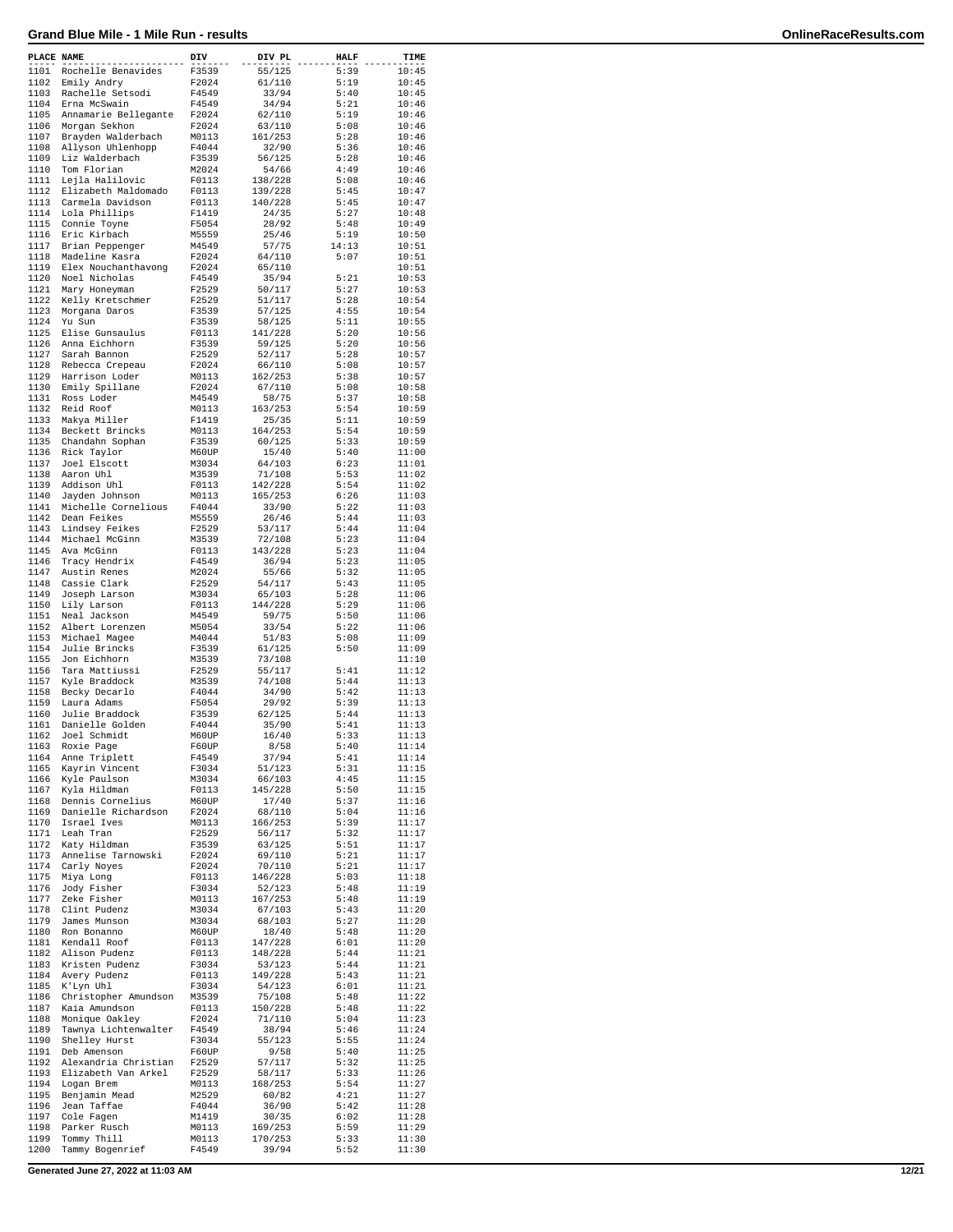| PLACE NAME   |                                       | DIV            | DIV PL            | <b>HALF</b>  | TIME           |
|--------------|---------------------------------------|----------------|-------------------|--------------|----------------|
| 1201         | Elizabeth Thill                       | F4044          | 37/90             | 5:33         | 11:30          |
| 1202         | Heather Laporte                       | F4044          | 38/90             | 5:29         | 11:31          |
| 1203         | Deb Taylor                            | F60UP          | 10/58             | 5:41         | 11:31          |
| 1204         | Maranda Stepp                         | F4044          | 39/90             | 5:49         | 11:33          |
| 1205         | Luke Fagen                            | M1419          | 31/35             | 6:06         | 11:33          |
| 1206         | Dianna Nash                           | F4549          | 40/94             | 5:25         | 11:34          |
| 1207         | Erin Hirter                           | F2024          | 72/110            | 5:32         | 11:35          |
| 1208         | Brenda Witmer                         | F4549          | 41/94             | 5:40         | 11:35          |
| 1209         | Thomas Heijerman                      | M2529          | 61/82             | 5:31         | 11:37          |
| 1210         | Michael Lacour                        | M3034          | 69/103            | 5:54         | 11:38          |
| 1211<br>1212 | Kristina Lacour                       | F3034          | 56/123            | 5:54<br>5:58 | 11:38          |
| 1213         | Joey Davis                            | M4044<br>M4044 | 52/83<br>53/83    | 5:35         | 11:38<br>11:39 |
| 1214         | Carl Soderlund<br>Charlotte Heijerman | F0113          | 151/228           | 5:32         |                |
| 1215         | Destinae Hanson                       | F2529          | 59/117            | 5:22         | 11:39<br>11:39 |
| 1216         | Ean Davis                             | M0113          | 171/253           | 5:59         | 11:39          |
| 1217         | Marina Verlengia                      | F3034          | 57/123            |              | 11:40          |
| 1218         | Josh Moore                            | M3539          | 76/108            |              | 11:40          |
| 1219         | Steven Goers                          | M60UP          | 19/40             | 5:44         | 11:40          |
| 1220         | Emily Van Baale                       | F2529          | 60/117            | 5:37         | 11:40          |
| 1221         | Robert Shackelford                    | M3034          | 70/103            | 6:14         | 11:41          |
| 1222         | Isaiah Lecocq                         | M0113          | 172/253           | 6:14         | 11:42          |
| 1223         | Jeff Knake                            | M3539          | 77/108            | 5:24         | 11:42          |
| 1224         | Warren Knake                          | M0113          | 173/253           | 5:24         | 11:43          |
| 1225         | Sara Heijerman                        | F2529          | 61/117            | 5:48         | 11:43          |
| 1226         | Jamie Rempe                           | F3034          | 58/123            | 5:47         | 11:43          |
| 1227         | Charlotte Rempe                       | F0113          | 152/228           | 5:47         | 11:44          |
| 1228         | Isabella Rempe                        | F0113          | 153/228           | 5:47         | 11:44          |
| 1229<br>1230 | Anna Motroni<br>Trisha Davis          | F0113<br>F4549 | 154/228<br>42/94  | 5:39<br>5:39 | 11:45<br>11:45 |
| 1231         | Garrison Hager                        | M0113          | 174/253           | 5:50         | 11:45          |
| 1232         | Heidi Kline                           | F4044          | 40/90             | 5:39         | 11:45          |
| 1233         | Unknown Runner                        |                | 0/0               | 5:40         | 11:45          |
| 1234         | James Hager                           | M4044          | 54/83             | 5:50         | 11:45          |
| 1235         | Stella Braddock                       | F0113          | 155/228           | 5:45         | 11:46          |
| 1236         | Pam Hugen                             | F60UP          | 11/58             | 5:49         | 11:46          |
| 1237         | Addison Frederick                     | F0113          | 156/228           | 5:52         | 11:46          |
| 1238         | Anthony Hager                         | M0113          | 175/253           | 5:50         | 11:46          |
| 1239         | Amy Frederick                         | F3539          | 64/125            | 5:52         | 11:47          |
| 1240         | Kausalya Khalaiselvan                 | F2024          | 73/110            | 5:51         | 11:47          |
| 1241         | Kasen Otis                            | M0113          | 176/253           | 5:56         | 11:48          |
| 1242         | Bennett Otis                          | M0113          | 177/253           | 5:57         | 11:48          |
| 1243         | Kelly Konz                            | F4044          | 41/90             | 5:38         | 11:48          |
| 1244         | Andrea Marinaro                       | F4044          | 42/90             | 5:38         | 11:49          |
| 1245         | Deanna Breeding                       | F4549          | 43/94             | 5:49         | 11:49          |
| 1246         | Eric Olson                            | M5054          | 34/54             | 5:44         | 11:49          |
| 1247         | Kylee Thompson                        | F0113          | 157/228           | 6:25         | 11:49          |
| 1248         | Maddie Carreon                        | F0113          | 158/228           | 6:25         | 11:49          |
| 1249<br>1250 | Bradley Hobbs                         | M60UP          | 20/40<br>159/228  | 5:49<br>6:03 | 11:50<br>11:50 |
| 1251         | Lydia Hughes<br>Jill Costanzo         | F0113<br>F5054 | 30/92             | 5:35         | 11:51          |
| 1252         | Charitie Schaer                       | F3539          | 65/125            | 5:35         | 11:51          |
| 1253         | Hayden Miller                         | M0113          | 178/253           | 5:56         | 11:51          |
| 1254         | Angie Miller                          | F3539          | 66/125            | 5:56         | 11:51          |
| 1255         | Jason Hughes                          | M3539          | 78/108            | 6:04         | 11:51          |
| 1256         | Travis Eckhart                        | M3034          | 71/103            | 6:12         | 11:51          |
| 1257         | Kimberly Glandorf                     | F5559          | 19/70             | 5:45         | 11:52          |
| 1258         | Sarah Hughes                          | F3539          | 67/125            | 6:11         | 11:53          |
| 1259         | Meredith Otis                         | F3034          | 59/123            | 5:57         | 11:53          |
| 1260         | Linda Feiden                          | F5559          | 20/70             | 5:45         | 11:53          |
| 1261         | Jessica Rutherford                    | F4549          | 44/94             | 5:32         | 11:53          |
| 1262         | Alexa Hughes                          | F0113          | 160/228           | 6:12         | 11:53          |
| 1263         | Aubrey Soderlund                      | F1419          | 26/35             | 4:39         | 11:54          |
| 1264         | Terri Schlak                          | F3539          | 68/125            | 6:05         | 11:57          |
| 1265         | Andy Verlengia                        | M3539          | 79/108            | 7:52         | 11:57          |
| 1266<br>1267 | Ian Schlak                            | M0113<br>F60UP | 179/253<br>12/58  | 6:00<br>5:48 | 11:58<br>11:58 |
| 1268         | Peggy Daniels<br>Jana Brem            | F4044          | 43/90             | 5:59         | 12:00          |
| 1269         | Stephen Honzo                         | M4044          | 55/83             | 5:37         | 12:00          |
| 1270         | Lilia Faber                           | F0113          | 161/228           | 6:04         | 12:02          |
| 1271         | Karis Stierman                        | F0113          | 162/228           | 6:19         | 12:02          |
| 1272         | Matt Faber                            | M3539          | 80/108            | 6:05         | 12:03          |
| 1273         | Michael Peake                         | M5559          | 27/46             | 5:27         | 12:03          |
| 1274         | Rachel Stierman                       | F3539          | 69/125            | 6:20         | 12:04          |
| 1275         | John Nikas                            | M4549          | 60/75             | 6:22         | 12:04          |
| 1276         | Zander Reed                           | M0113          | 180/253           | 6:07         | 12:04          |
| 1277         | Stacie Stearns                        | F2529          | 62/117            | 6:01         | 12:08          |
| 1278         | Colleen Hjort                         | F3539          | 70/125            | 6:01         | 12:08          |
| 1279         | Jody Harger                           | F4549          | 45/94             | 6:10         | 12:09          |
| 1280         | Elsie Faber<br>Alexis Faber           | F0113<br>F3539 | 163/228<br>71/125 | 6:17<br>6:18 | 12:10          |
| 1281<br>1282 | Seth Hutcheson                        | M2529          | 62/82             | 6:10         | 12:10<br>12:11 |
| 1283         | Michelle Morris-O'hara F4044          |                | 44/90             | 6:05         | 12:15          |
| 1284         | Christie Vaughan                      | F3034          | 60/123            | 5:30         | 12:16          |
| 1285         | Zach Jorgensen                        | M0113          | 181/253           | 6:10         | 12:16          |
| 1286         | Julianna Lovan                        | F0113          | 164/228           | 6:19         | 12:19          |
| 1287         | Paul Reno                             | M4549          | 61/75             | 6:04         | 12:19          |
| 1288         | Isabella Brown                        | F0113          | 165/228           | 6:35         | 12:20          |
| 1289         | Stacy Lovan                           | F3539          | 72/125            | 6:18         | 12:20          |
| 1290         | Bill Menner                           | M5054          | 35/54             | 6:04         | 12:21          |
| 1291         | Dan Wheeler                           | M5054          | 36/54             | 5:54         | 12:21          |
| 1292         | Teresa Stori                          | F5054          | 31/92             | 5:55         | 12:22          |
| 1293         | Jeff Jorgensen                        | M4044          | 56/83             | 6:09         | 12:23          |
| 1294         | Jenni Patton                          | F3539          | 73/125            | 5:45         | 12:25          |
| 1295         | Isaiah Oakley                         | M2529          | 63/82             | 5:48         | 12:25          |
| 1296<br>1297 | Sadie Nicol                           | F0113          | 166/228           | 6:12<br>6:07 | 12:25<br>12:26 |
| 1298         | Katelyn Canepa<br>Charlotte Brown     | F2024<br>F0113 | 74/110<br>167/228 | 6:35         | 12:27          |
| 1299         | Abdul Mateen Hashim                   | M2024          | 56/66             | 6:08         | 12:27          |
| 1300         | Sara Brown                            | F3034          | 61/123            | 6:35         | 12:28          |
|              |                                       |                |                   |              |                |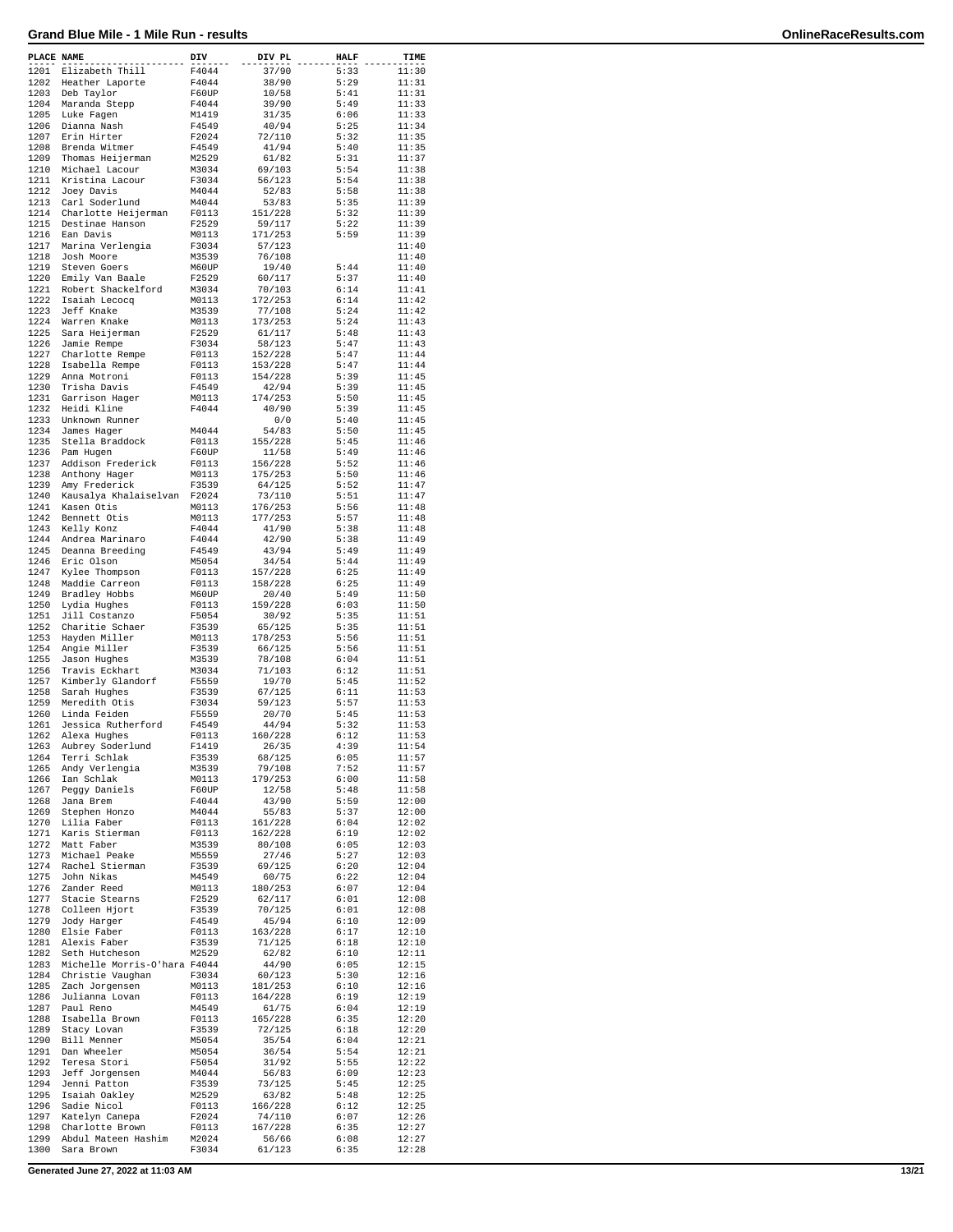| PLACE NAME   |                                     | DIV            | DIV PL            | <b>HALF</b>  | TIME           |
|--------------|-------------------------------------|----------------|-------------------|--------------|----------------|
| 1301         | Colton Harper                       | M0113          | 182/253           | 8:01         | 12:30          |
| 1302         | Smita Nishant                       | F3034          | 62/123            | 5:58         | 12:31          |
| 1303         | Toni Nicol                          | F3539          | 74/125            | 6:21         | 12:32          |
| 1304         | Jill Rivera                         | F0113          | 168/228           | 6:12         | 12:35          |
| 1305         | Tiffany Rivera                      | F0113          | 169/228           | 6:13         | 12:36          |
| 1306         | Julie Gaiaschi                      | F3034          | 63/123            | 6:24         | 12:37          |
| 1307         | Faith Gaiaschi                      | F0113          | 170/228           | 6:24         | 12:37          |
| 1308         | Stacy Frelund                       | F3539          | 75/125            | 5:55         | 12:37          |
| 1309         | Joanna Mauk                         | F4044          | 45/90             | 6:30         | 12:38          |
| 1310<br>1311 | Amanda Robbins                      | F3034          | 64/123            | 6:10         | 12:39          |
| 1312         | Andy Lester<br>Erin Kozitza         | M3034<br>F3539 | 72/103<br>76/125  | 6:13<br>6:19 | 12:40<br>12:40 |
| 1313         | Lisa Lemon                          | F5054          | 32/92             | 6:13         | 12:41          |
| 1314         | Todd Reed                           | M4549          | 62/75             | 6:21         | 12:41          |
| 1315         | Elizabeth Sedrel                    | F4549          | 46/94             | 6:13         | 12:41          |
| 1316         | Jeanice Lester                      | F60UP          | 13/58             | 6:15         | 12:42          |
| 1317         | Jacqueline Grier                    | F60UP          | 14/58             | 6:19         | 12:42          |
| 1318         | Jordan Marsh                        | F2529          | 63/117            | 5:53         | 12:42          |
| 1319         | Beth Steven                         | F5559          | 21/70             | 6:06         | 12:43          |
| 1320         | Aubrey Young                        | F0113          | 171/228           | 6:10         | 12:43          |
| 1321         | David Young                         | M3539          | 81/108            | 6:10         | 12:44          |
| 1322         | Tim Kozitza                         | M4044          | 57/83             | 6:19         | 12:45          |
| 1323         | Travis Brott                        | M3034          | 73/103            | 6:18         | 12:47          |
| 1324         | Dala Brott                          | F3034          | 65/123            | 6:20         | 12:47          |
| 1325         | Kodee Wright                        | F2529          | 64/117            | 6:07         | 12:48          |
| 1326<br>1327 | Christina Coen<br>Lee Buell         | F5559<br>F5054 | 22/70<br>33/92    | 6:11<br>6:11 | 12:48<br>12:49 |
| 1328         | Mary Sanders                        | F60UP          | 15/58             | 6:07         | 12:50          |
| 1329         | Neela Kayastha                      | F4044          | 46/90             | 6:22         | 12:51          |
| 1330         | Cameron George                      | M0113          | 183/253           | 6:19         | 12:51          |
| 1331         | Kailash Kayastha                    | M4044          | 58/83             | 6:22         | 12:51          |
| 1332         | Jerry Floyd                         | M4549          | 63/75             | 6:23         | 12:52          |
| 1333         | Shonna Floyd                        | F4549          | 47/94             | 6:23         | 12:52          |
| 1334         | Chris George                        | M3539          | 82/108            | 6:20         | 12:53          |
| 1335         | Katie Bradley                       | F2529          | 65/117            | 6:31         | 12:53          |
| 1336         | Kelly Horton                        | F4549          | 48/94             | 6:32         | 12:53          |
| 1337         | Timothy Steinmeyer                  | M5054          | 37/54             | 6:30         | 12:53          |
| 1338         | Yolanda Cintron                     | F60UP          | 16/58             | 6:14         | 12:54          |
| 1339         | Teddy Heggen                        | M0113          | 184/253           | 6:56         | 12:54          |
| 1340         | Cindy Taykowski                     | F4044          | 47/90             | 6:14         | 12:54          |
| 1341         | Theodore Heggen V                   | M3034          | 74/103            | 6:56         | 12:54          |
| 1342         | Diane Christie                      | F60UP          | 17/58             | 6:44         | 12:55          |
| 1343<br>1344 | Jody Freel                          | F5559          | 23/70             | 6:36         | 12:55          |
| 1345         | Carson Mains<br>Sara Nygaard        | M0113<br>F3539 | 185/253<br>77/125 | 6:36<br>6:58 | 12:56<br>12:56 |
| 1346         | Allison Mains                       | F0113          | 172/228           | 6:36         | 12:56          |
| 1347         | Amanda Daugherty                    | F3034          | 66/123            | 6:03         | 12:57          |
| 1348         | Morgan Ottenbacher                  | F2529          | 66/117            | 6:03         | 12:57          |
| 1349         | Jake Battershell                    | M0113          | 186/253           | 6:59         | 12:58          |
| 1350         | Stephanie Babcock                   | F2529          | 67/117            | 6:17         | 12:59          |
| 1351         | Nicholas Newbury                    | M2529          | 64/82             | 6:17         | 12:59          |
| 1352         | Fenix Penning                       | M0113          | 187/253           |              | 12:59          |
| 1353         | Mandi McReynolds                    | F3034          | 67/123            | 6:42         | 13:00          |
| 1354         | Ava McReynolds                      | F0113          | 173/228           | 6:42         | 13:00          |
| 1355         | Jaxon Penning                       | M0113          | 188/253           |              | 13:03          |
| 1356         | Victoria Schildroth                 | F2024          | 75/110            | 6:10         | 13:06          |
| 1357         | Amber McCrady                       | F3034          | 68/123            | 6:40         | 13:06          |
| 1358         | Grace Gustafson                     | F0113          | 174/228           | 6:26         | 13:07          |
| 1359         | Christine Gustafson                 | F4044          | 48/90             | 6:25         | 13:07          |
| 1360<br>1361 | Ashley Phillips<br>Kimberly Penning | F2024          | 76/110            | 6:10         | 13:07<br>13:08 |
| 1362         | Lee Ann Frazier                     | F3034<br>F5559 | 69/123<br>24/70   | 6:12         | 13:08          |
| 1363         | Adior Mayom                         | F0113          | 175/228           | 6:13         | 13:10          |
| 1364         | Zander McCrady                      | M0113          | 189/253           | 6:41         | 13:11          |
| 1365         | Jennifer Soderlund                  | F4044          | 49/90             | 6:46         | 13:13          |
| 1366         | Barb Lorenzen                       | F4044          | 50/90             | 6:43         | 13:14          |
| 1367         | Levi Lorenzen                       | M0113          | 190/253           | 6:43         | 13:14          |
| 1368         | David Wozniak                       | M3539          | 83/108            | 6:10         | 13:14          |
| 1369         | Bob Myers                           | M4044          | 59/83             | 6:06         | 13:17          |
| 1370         | Katie Johnson                       | F2024          | 77/110            | 6:42         | 13:17          |
| 1371         | Shelby Miller                       | F2024          | 78/110            | 6:41         | 13:17          |
| 1372         | Kaleigh Strong                      | F2024          | 79/110            | 6:42         | 13:18          |
| 1373         | Daryl Miller                        | M3539          | 84/108            | 6:00         | 13:19          |
| 1374<br>1375 | Finley Henderson<br>Pamela Voigt    | F0113<br>F60UP | 176/228<br>18/58  | 6:00<br>7:13 | 13:19<br>13:21 |
| 1376         | Bob Kurrig                          | M60UP          | 21/40             | 6:45         | 13:22          |
| 1377         | Kirby Summers                       | M5559          | 28/46             | 6:30         | 13:22          |
| 1378         | Luke Battershell                    | M0113          | 191/253           | 6:58         | 13:24          |
| 1379         | Steven Annin                        | M5559          | 29/46             | 6:34         | 13:25          |
| 1380         | Wyatt Rosenbalm                     | M0113          | 192/253           | 6:59         | 13:25          |
| 1381         | Jayme Mau                           | F4044          | 51/90             | 6:39         | 13:25          |
| 1382         | Angie Rosenbalm                     | F3539          | 78/125            | 6:58         | 13:25          |
| 1383         | Isabel Fagen                        | F1419          | 27/35             | 6:23         | 13:26          |
| 1384         | Sheila Cassady                      | F4549          | 49/94             | 6:37         | 13:27          |
| 1385         | Amber Battershell                   | F3539          | 79/125            | 7:01         | 13:28          |
| 1386         | Karess Haivala                      | F4549          | 50/94             | 6:38         | 13:28          |
| 1387         | Brooke Benschoter                   | F5559          | 25/70             | 6:41         | 13:33          |
| 1388         | Sandy Hildestad                     | F60UP          | 19/58             | 6:20         | 13:34          |
| 1389         | Ryan Champion                       | M0113          | 193/253           | 6:51         | 13:34          |
| 1390         | Kris Fagen                          | F4044          | 52/90             | 6:07         | 13:34          |
| 1391         | Michelle Champion                   | F4044          | 53/90             | 6:50         | 13:34          |
| 1392<br>1393 | Scarlett Welch<br>Yashmine Boston   | F0113<br>F4044 | 177/228<br>54/90  | 7:00<br>7:19 | 13:37<br>13:37 |
| 1394         | Nathaniel Welch                     | M3539          | 85/108            | 6:59         | 13:37          |
| 1395         | Marykate Dorrlacombe                | F3034          | 70/123            | 6:44         | 13:38          |
| 1396         | Amanda Banks                        | F3539          | 80/125            | 6:47         | 13:39          |
| 1397         | Corinne Elscott                     | F3539          | 81/125            | 6:42         | 13:39          |
| 1398         | Liam Johnson                        | M0113          | 194/253           | 6:43         | 13:40          |
| 1399         | Lisa Scaglione                      | F5054          | 34/92             | 6:46         | 13:40          |
| 1400         | April Welch                         | F3539          | 82/125            | 6:59         | 13:41          |

**Generated June 27, 2022 at 11:03 AM 14/21**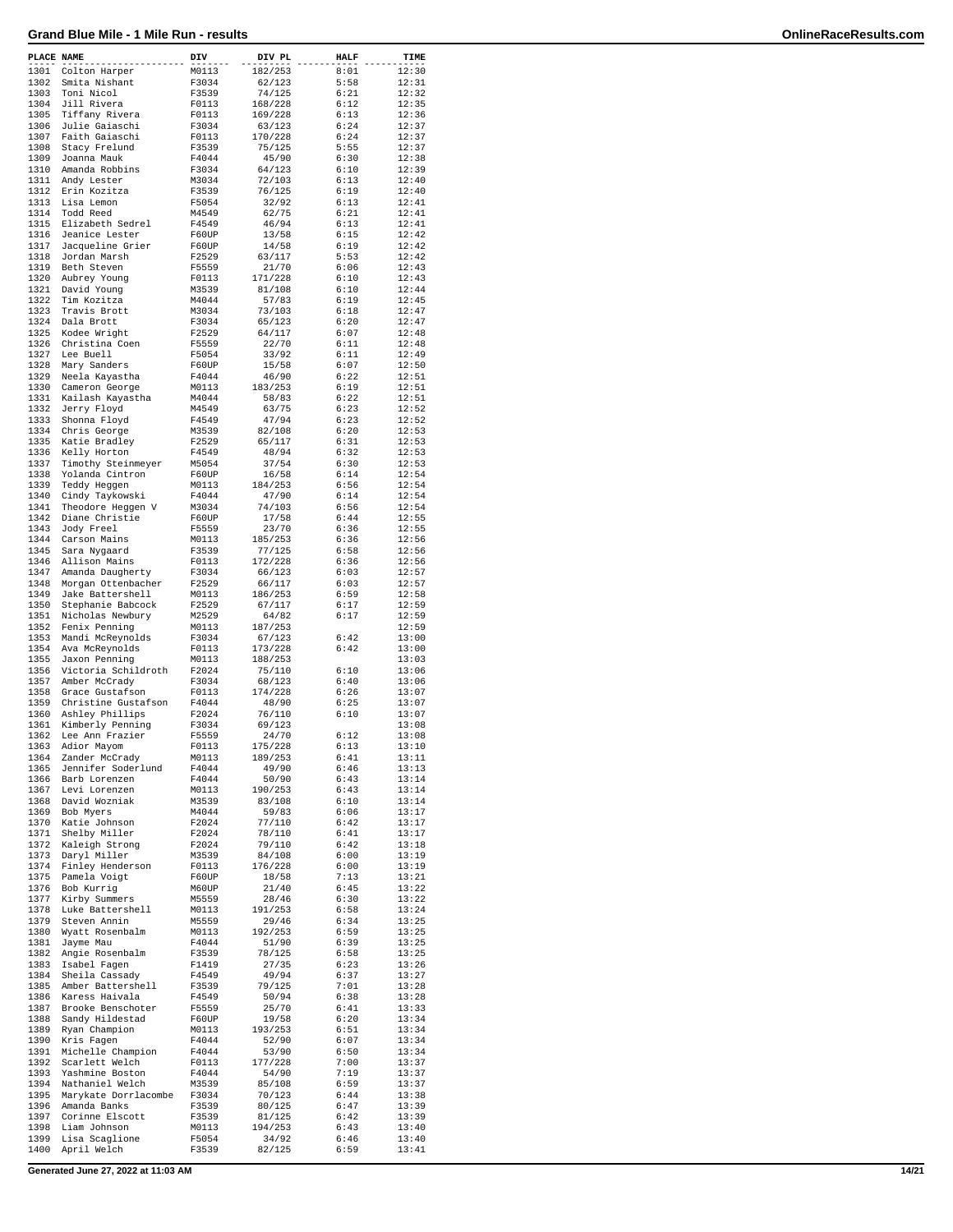| PLACE NAME   |                                  | DIV            | DIV PL             | <b>HALF</b>  | TIME           |
|--------------|----------------------------------|----------------|--------------------|--------------|----------------|
| 1401         | Stephanie Page                   | F3034          | 71/123             | 7:51         | 13:41          |
| 1402         | Finley Welch                     | F0113          | 178/228            | 6:59         | 13:41          |
| 1403         | Brent Page                       | M3034          | 75/103             | 7:50         | 13:41          |
| 1404<br>1405 | Anthony Leo                      | M2529          | 65/82              | 5:37         | 13:41<br>13:41 |
| 1406         | Adam Hackman<br>Timmy Fairchild  | M3034<br>M0113 | 76/103<br>195/253  | 5:37<br>6:38 | 13:45          |
| 1407         | Kayla Kuennen                    | F2529          | 68/117             | 6:38         | 13:45          |
| 1408         | Kelsey Long                      | F0113          | 179/228            | 7:24         | 13:45          |
| 1409         | Rishanty Navaratnam              | F2024          | 80/110             | 6:28         | 13:46          |
| 1410         | Heather Hansen                   | F3539          | 83/125             | 6:56         | 13:47          |
| 1411         | Nicole Dohm                      | F2024          | 81/110             | 6:33         | 13:49          |
| 1412         | Barbara Sackett                  | F5559          | 26/70              | 7:18         | 13:51          |
| 1413         | Susan Wells                      | F5054          | 35/92              | 6:48         | 13:51          |
| 1414<br>1415 | Jill Motroni<br>Edmund Motroni   | F3539<br>M0113 | 84/125<br>196/253  | 5:36<br>5:36 | 13:52<br>13:53 |
| 1416         | Patricia Hand                    | F60UP          | 20/58              | 7:07         | 13:54          |
| 1417         | Tina Schmidt                     | F3539          | 85/125             | 6:58         | 13:54          |
| 1418         | Karla Hansen                     | F60UP          | 21/58              | 6:56         | 13:54          |
| 1419         | Marilyn Dowell                   | F60UP          | 22/58              | 7:08         | 13:54          |
| 1420         | Malo Copelan                     | M0113          | 197/253            | 7:28         | 13:58          |
| 1421         | Noel Copelan                     | M4044          | 60/83              | 7:28         | 13:58          |
| 1422         | Rishi Sumit                      | M3034          | 77/103             | 6:56         | 14:00          |
| 1423<br>1424 | Mukulika Vashistha               | F3034          | 72/123             | 6:57<br>7:28 | 14:00<br>14:02 |
| 1425         | Storm Cutwright<br>Elijah Hummel | M1419<br>M0113 | 32/35<br>198/253   | 6:32         | 14:03          |
| 1426         | Debbie Hummel                    | F4549          | 51/94              | 6:33         | 14:04          |
| 1427         | Jessica Toone                    | F2024          | 82/110             |              | 14:04          |
| 1428         | Amber Schafer                    | F3034          | 73/123             | 6:26         | 14:05          |
| 1429         | Rachel Pierick                   | F1419          | 28/35              | 7:00         | 14:06          |
| 1430         | Lucas Iburg                      | M2529          | 66/82              | 7:26         | 14:09          |
| 1431         | Mark Gustafson                   | M5559          | 30/46              | 6:01         | 14:09          |
| 1432         | Audrey Gustafson                 | F2024          | 83/110             | 6:01         | 14:10          |
| 1433<br>1434 | Ryan Roof                        | M3539          | 86/108<br>199/253  | 6:41<br>7:44 | 14:10<br>14:10 |
| 1435         | Nathan Sam<br>Julia Knapp        | M0113<br>F0113 | 180/228            | 8:10         | 14:11          |
| 1436         | Chandani Sam                     | F0113          | 181/228            | 7:45         | 14:11          |
| 1437         | Karen Pierick                    | F5054          | 36/92              | 7:00         | 14:13          |
| 1438         | Ouinton Young                    | M0113          | 200/253            | 7:06         | 14:16          |
| 1439         | Jamie Morey                      | M4044          | 61/83              | 7:18         | 14:16          |
| 1440         | Devin Morey                      | M0113          | 201/253            | 7:18         | 14:17          |
| 1441         | Katie Young                      | F3539          | 86/125             | 7:04         | 14:18          |
| 1442         | Amy Patterson                    | F2024          | 84/110             | 7:19         | 14:19          |
| 1443         | Sarah Walker                     | F4044          | 55/90              | 7:33         | 14:19          |
| 1444<br>1445 | Zach Carlson                     | M2024<br>F3034 | 57/66<br>74/123    | 7:19<br>7:37 | 14:19<br>14:23 |
| 1446         | Nickelle Stevens<br>Reagan Wey   | F0113          | 182/228            | 7:14         | 14:23          |
| 1447         | Britta Wey                       | F3034          | 75/123             | 7:13         | 14:23          |
| 1448         | Madelyn Flowers                  | F0113          | 183/228            | 7:11         | 14:24          |
| 1449         | Anna Flowers                     | F3034          | 76/123             | 7:11         | 14:24          |
| 1450         | Danielle Frantz                  | F0113          | 184/228            | 7:45         | 14:26          |
| 1451         | Jok Mayom                        | M0113          | 202/253            | 7:13         | 14:26          |
| 1452         | Robin Davis                      | F5559          | 27/70              | 7:14         | 14:29          |
| 1453         | Karen Weld                       | F60UP          | 23/58              | 7:12         | 14:33          |
| 1454<br>1455 | Ted Welch<br>Roisin Welch        | M5054          | 38/54<br>85/110    | 7:23<br>7:23 | 14:35          |
| 1456         | Liz Bragg                        | F2024<br>F4549 | 52/94              | 8:04         | 14:35<br>14:37 |
| 1457         | Jocelyn Cottrell                 | F0113          | 185/228            | 7:17         | 14:42          |
| 1458         | Angie Cottrell                   | F3539          | 87/125             | 7:17         | 14:42          |
| 1459         | Nick Deschane                    | M2529          | 67/82              | 7:17         | 14:43          |
| 1460         | Jessica Deschane                 | F3034          | 77/123             | 7:17         | 14:44          |
| 1461         | Savannah Morey                   | F0113          | 186/228            | 7:19         | 14:45          |
| 1462         | Nicki Morey                      | F4549          | 53/94              | 7:19         | 14:45          |
| 1463         | Brian Seidl                      | M3034          | 78/103             | 7:45         | 14:47          |
| 1464<br>1465 | Tanner Seidl<br>Andrew Ryerson   | M0113<br>M3034 | 203/253<br>79/103  | 7:29         | 14:47<br>14:48 |
| 1466         | Alyson Benell                    | F2529          | 69/117             | 7:18         | 14:50          |
| 1467         | Alan Ryerson                     | M60UP          | 22/40              | 7:30         | 14:53          |
| 1468         | Mark Rhodes                      | M4044          | 62/83              | 7:11         | 14:56          |
| 1469         | Maggie Rhodes                    | F4044          | 56/90              | 7:11         | 14:56          |
| 1470         | Chad Severson                    | M3034          | 80/103             | 7:32         | 14:57          |
| 1471         | Sarah Severson                   | F3034          | 78/123             | 7:33         | 14:57          |
| 1472<br>1473 | Kim Lammers                      | F4549          | 54/94              | 7:34<br>7:35 | 14:57          |
| 1474         | Tammy Agey<br>J Long             | F4549<br>F5054 | 55/94<br>37/92     | 7:20         | 14:58<br>14:58 |
| 1475         | Brenda Call                      | F5054          | 38/92              | 7:24         | 14:59          |
| 1476         | Joe Ernst                        | M5054          | 39/54              | 7:17         | 15:02          |
| 1477         | Sheri Sales                      | F5559          | 28/70              | 7:28         | 15:05          |
| 1478         | Turner Cunningham                | M0113          | 204/253            | 6:52         | 15:06          |
| 1479         | Bernice Mohn                     | F5559          | 29/70              | 9:46         | 15:08          |
| 1480         | Tessa Yawn                       | F3539          | 88/125             | 7:54         | 15:08          |
| 1481         | Gwen Schlak                      | F0113          | 187/228            |              | 15:09          |
| 1482         | Cael Brannen                     | M0113          | 205/253            | 7:19         | 15:09          |
| 1483<br>1484 | Kate Brannen<br>Kevin Lanning    | F4044<br>M60UP | 57/90<br>23/40     | 7:20<br>7:30 | 15:09<br>15:09 |
| 1485         | Tim Moklestad                    | M60UP          | 24/40              | 7:32         | 15:12          |
| 1486         | Chantelle Freeman                | F3539          | 89/125             | 6:55         | 15:12          |
| 1487         | Penny Chesterman                 | F4549          | 56/94              | 6:56         | 15:13          |
| 1488         | Jill McBroom                     | F4044          | 58/90              | 7:59         | 15:13          |
| 1489         | Tylonda Mason                    | F4044          | 59/90              | 8:00         | 15:19          |
| 1490         | Philip Brown                     | M5559          | 31/46              | 7:35         | 15:24          |
| 1491         | Tempest Hutcheson                | F5054          | 39/92              | 8:13         | 15:26          |
| 1492         | Logan Lacour                     | M0113          | 206/253            |              | 15:27          |
| 1493         | Molli Miller                     | F2529          | 70/117             | 9:06         | 15:28          |
| 1494<br>1495 | Landon Lacour<br>Trevor Knupp    | M0113<br>M0113 | 207/253<br>208/253 | 8:20         | 15:28<br>15:28 |
| 1496         | Kerry Bosworth                   | F4044          | 60/90              | 8:00         | 15:29          |
| 1497         | Amy Jurich                       | F4549          | 57/94              | 7:58         | 15:29          |
| 1498         | Lauren Bosworth                  | F0113          | 188/228            | 8:00         | 15:29          |
| 1499         | Jennifer Barnes                  | F4549          | 58/94              | 6:59         | 15:31          |
| 1500         | Jennifer Weber                   | F3034          | 79/123             | 16:59        | 15:31          |

**Generated June 27, 2022 at 11:03 AM 15/21**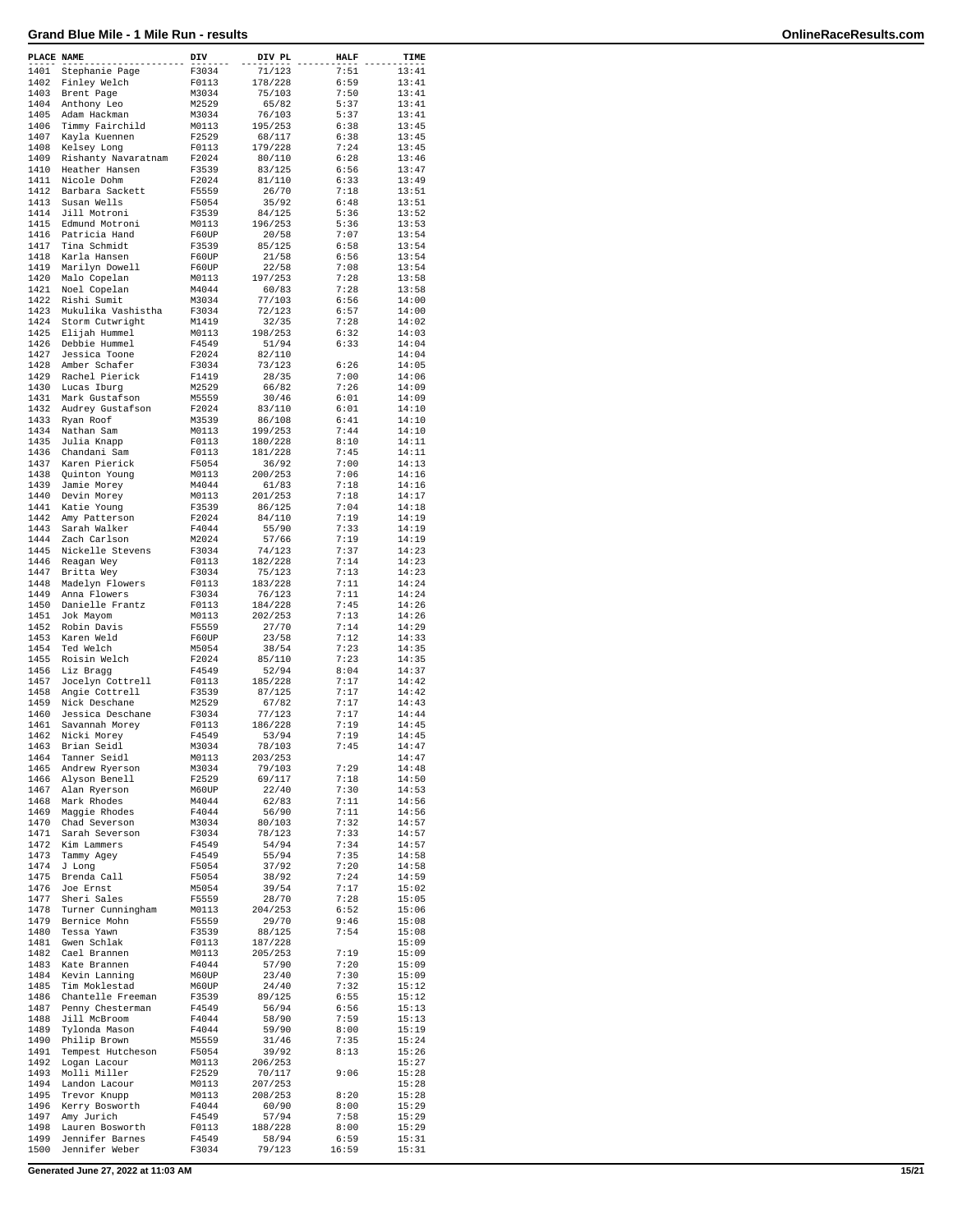| PLACE NAME   |                                    | DIV            | DIV PL           | <b>HALF</b>  | TIME           |
|--------------|------------------------------------|----------------|------------------|--------------|----------------|
| 1501         | Beth Goebel                        | F5559          | 30/70            | 7:54         | 15:31          |
| 1502         | Jody Dierickx                      | F2529          | 71/117           | 7:00         | 15:31          |
| 1503         | Diane Buckhouse                    | F5559          | 31/70            | 7:54         | 15:35          |
| 1504         | Stephanie Knupp                    | F4044          | 61/90            | 8:20         | 15:36          |
| 1505         | Merry Gerzema                      | F5559          | 32/70            | 7:45         | 15:37          |
| 1506         | Kari Long                          | F4044          | 62/90            | 7:24         | 15:38          |
| 1507         | Sonja Brightwell                   | F4549          | 59/94            | 8:00         | 15:38          |
| 1508         | David Brightwell                   | M4549          | 64/75            | 7:50         | 15:39          |
| 1509         | Jean Hansen                        | F5054          | 40/92            | 7:42         | 15:39          |
| 1510<br>1511 | Pam Kenyon                         | F60UP<br>F0113 | 24/58            | 7:25<br>7:39 | 15:41<br>15:43 |
| 1512         | Evelyn Haas<br>Amy Haas            | F4044          | 189/228<br>63/90 | 7:37         | 15:43          |
| 1513         | Melissa Houlsworth                 | F4549          | 60/94            | 8:14         | 15:44          |
| 1514         | Courtney Haas                      | F0113          | 190/228          | 7:39         | 15:44          |
| 1515         | Jordan Wyer                        | F0113          | 191/228          | 9:01         | 15:45          |
| 1516         | Craig Haas                         | M4549          | 65/75            | 7:39         | 15:45          |
| 1517         | Lauren Mains                       | F0113          | 192/228          | 8:55         | 15:45          |
| 1518         | Kelly Till                         | F4549          | 61/94            | 7:58         | 15:45          |
| 1519         | Donna Geier                        | F4549          | 62/94            | 7:58         | 15:46          |
| 1520         | Krista Sage                        | F5559          | 33/70            | 8:05         | 15:48          |
| 1521         | Adelina Giron                      | F2024          | 86/110           | 6:59         | 15:49          |
| 1522         | Chery Larson                       | F3539          | 90/125           | 8:08         | 15:51          |
| 1523         | Rachelle Sorensen                  | F5054          | 41/92            | 7:40         | 15:51          |
| 1524         | Zoe Zmolek                         | M0113          | 209/253          |              | 15:54          |
| 1525         | Noelle Trevillyan                  | F4549          | 63/94            |              | 15:54          |
| 1526         | Blake Ransford                     | M1419          | 33/35            | 7:54         | 15:55          |
| 1527<br>1528 | Debra Ransford<br>Easton Fiala     | F5054          | 42/92            | 7:53<br>7:40 | 15:55          |
| 1529         | Jerry Fiala                        | M0113<br>M5054 | 210/253<br>40/54 | 7:39         | 15:55<br>15:56 |
| 1530         | Dori Reno                          | F4549          | 64/94            | 8:09         | 15:57          |
| 1531         | Mark Ransford                      | M2024          | 58/66            | 7:56         | 15:57          |
| 1532         | Brian Kramer                       | M4044          | 63/83            | 7:58         | 15:58          |
| 1533         | Dennis Atherton                    | M5054          | 41/54            | 7:58         | 15:58          |
| 1534         | Kim Mingles                        | F5054          | 43/92            | 8:29         | 16:00          |
| 1535         | Rohan Sah                          | M0113          | 211/253          | 9:23         | 16:01          |
| 1536         | Kathy Pearson                      | F5054          | 44/92            | 7:54         | 16:01          |
| 1537         | Jackie Reagan                      | F5559          | 34/70            | 7:55         | 16:02          |
| 1538         | Sue Krantz                         | F5054          | 45/92            | 8:06         | 16:02          |
| 1539         | Jared Peterson                     | M3539          | 87/108           | 7:46         | 16:03          |
| 1540         | John Terry                         | M60UP          | 25/40            | 7:52         | 16:04          |
| 1541         | Kevin Yawn                         | M4549          | 66/75            | 7:54         | 16:04          |
| 1542         | Vivian Geerdes                     | F60UP          | 25/58            | 7:52         | 16:04          |
| 1543         | Jacquelyn Watne                    | F2529          | 72/117           | 8:06         | 16:05          |
| 1544         | Amanda Staker                      | F3539          | 91/125           | 8:05         | 16:05          |
| 1545         | Oliver Espe                        | M0113          | 212/253          | 8:05         | 16:05          |
| 1546         | Emily Pontius                      | F4044          | 64/90            | 8:28         | 16:06          |
| 1547         | Kathryn Pontius                    | F0113          | 193/228          | 8:28         | 16:06          |
| 1548<br>1549 | Jason Pontius                      | M4044          | 64/83<br>68/82   | 8:28<br>8:08 | 16:06<br>16:06 |
| 1550         | Nathan Watne<br>Andrew Wineski     | M2529<br>M4549 | 67/75            | 8:19         | 16:06          |
| 1551         | Kathryn Espe                       | F3539          | 92/125           | 8:03         | 16:07          |
| 1552         | Barb Merkle                        | F5054          | 46/92            | 8:09         | 16:09          |
| 1553         | Robert Sigmund, Jr.                | M5054          | 42/54            | 7:59         | 16:12          |
| 1554         | Marlene Sigmund                    | F5054          | 47/92            | 8:00         | 16:13          |
| 1555         | Amarnath Kannoly                   | M5559          | 32/46            | 7:54         | 16:13          |
| 1556         | Terri Johnson                      | F5559          | 35/70            | 8:06         | 16:14          |
| 1557         | Scott Kruse                        | M0113          | 213/253          | 8:03         | 16:15          |
| 1558         | Aaron Kruse                        | M0113          | 214/253          |              | 16:16          |
| 1559         | Terry Kruse                        | M4044          | 65/83            | 8:02         | 16:16          |
| 1560         | Linda Roberts                      | F4549          | 65/94            | 8:18         | 16:20          |
| 1561         | Lori Churchill                     | F5054          | 48/92            | 8:08         | 16:20          |
| 1562         | Bethany Bachman                    | F2529          | 73/117           | 8:17         | 16:21          |
| 1563         | Mary Beth Kucharo                  | F4044          | 65/90            | 8:05         | 16:24          |
| 1564         | Charlie Gill                       | M0113          | 215/253          | 7:26         | 16:25          |
| 1565<br>1566 | Jamie Regenwether<br>Jen Knake     | F3539<br>F3539 | 93/125<br>94/125 | 8:12<br>7:52 | 16:28<br>16:28 |
| 1567         | Ana Knake                          | F0113          | 194/228          | 7:52         | 16:29          |
| 1568         | Lisa Conlan                        | F5559          | 36/70            | 8:16         | 16:29          |
| 1569         | Joel Regenwether                   | M3034          | 81/103           | 8:16         | 16:30          |
| 1570         | Marilyn Campos                     | F5559          | 37/70            | 8:14         | 16:31          |
| 1571         | Gina Kramer                        | F5054          | 49/92            | 8:09         | 16:33          |
| 1572         | Lynn Kramer                        | M5054          | 43/54            | 8:09         | 16:33          |
| 1573         | Lynn Degroot                       | F5559          | 38/70            | 7:50         | 16:33          |
| 1574         | Zeplin Fife                        | M0113          | 216/253          | 9:08         | 16:33          |
| 1575         | Ireland Fife                       | F0113          | 195/228          | 9:03         | 16:34          |
| 1576         | Marci Chickering                   | F4549          | 66/94            | 8:23         | 16:35          |
| 1577         | Nicholas Wiedenhoff                | M0113          | 217/253          | 9:07         | 16:35          |
| 1578         | Alethea Wiedenhoff                 | F3539          | 95/125           | 9:04         | 16:35          |
| 1579         | Scott Gavin                        | M4549          | 68/75            | 8:09         | 16:36          |
| 1580<br>1581 | Laura Jackson<br>Katherine Pohlman | F4549<br>F4044 | 67/94<br>66/90   | 8:25<br>8:10 | 16:37<br>16:37 |
| 1582         | Renea Simmer                       | F5559          | 39/70            | 8:30         | 16:38          |
| 1583         | Kelly Wagner                       | M4044          | 66/83            | 8:12         | 16:38          |
| 1584         | Pamela Dye                         | F4549          | 68/94            | 8:12         | 16:39          |
| 1585         | Joyce Borchert                     | F60UP          | 26/58            | 8:30         | 16:40          |
| 1586         | Brigid Rocca                       | F5054          | 50/92            | 8:20         | 16:41          |
| 1587         | Michael Landy                      | M5054          | 44/54            | 8:10         | 16:41          |
| 1588         | Nicole Wu                          | F60UP          | 27/58            | 8:12         | 16:41          |
| 1589         | Ricki Borchert                     | F3539          | 96/125           | 8:30         | 16:42          |
| 1590         | Christopher Johnson                | M4044          | 67/83            | 8:21         | 16:42          |
| 1591         | Liliana Johnson                    | F0113          | 196/228          | 7:54         | 16:43          |
| 1592         | Alissa Willett                     | F4044          | 67/90            | 8:31         | 16:43          |
| 1593         | Andrew Wiskus                      | M2529          | 69/82            | 8:00         | 16:44          |
| 1594         | Cassandra Johnson                  | F3034          | 80/123           | 7:56         | 16:45          |
| 1595         | Charles Johnson                    | M3034          | 82/103           | 7:56         | 16:46          |
| 1596         | Alyssa Acton                       | F2529          | 74/117           | 8:40         | 16:48          |
| 1597<br>1598 | Stephanie Tessman<br>Jill Hood     | F3034<br>F60UP | 81/123<br>28/58  | 8:28<br>8:21 | 16:48<br>16:49 |
| 1599         | Christine Coney                    | F4549          | 69/94            | 8:29         | 16:49          |
| 1600         | Hilary Hamilton                    | F2024          | 87/110           | 8:25         | 16:49          |
|              |                                    |                |                  |              |                |

**Generated June 27, 2022 at 11:03 AM 16/21**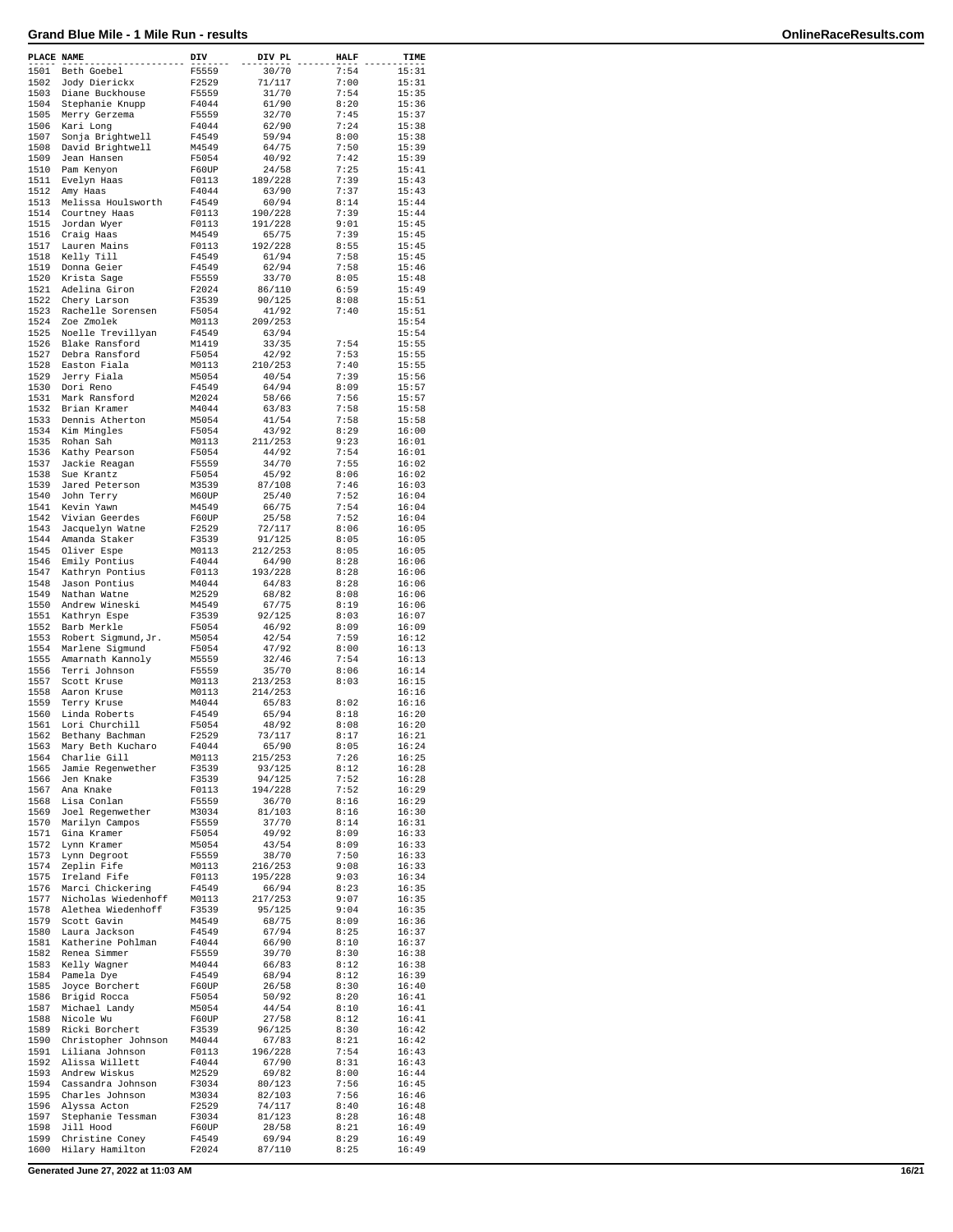| PLACE NAME   |                                   | DIV            | DIV PL            | <b>HALF</b>  | TIME           |
|--------------|-----------------------------------|----------------|-------------------|--------------|----------------|
| 1601         | Lindsey Hornbaker                 | F2529          | 75/117            | 8:41         | 16:50          |
| 1602         | Rachael Pruett                    | F2529          | 76/117            | 8:41         | 16:50          |
| 1603         | Jaime Vieth                       | F2529          | 77/117            | 8:26         | 16:50          |
| 1604<br>1605 | Madeline Wilhelm<br>Rachel Ehlis  | F2024<br>F3539 | 88/110<br>97/125  | 8:26<br>8:14 | 16:50<br>16:54 |
| 1606         | Erin Crane                        | F4044          | 68/90             |              | 16:55          |
| 1607         | Shelly Lewis                      | F5559          | 40/70             | 7:58         | 16:55          |
| 1608         | Jessie Mays                       | F5559          | 41/70             | 8:16         | 16:55          |
| 1609         | Rebecca Rossi                     | F4549          | 70/94             | 8:13         | 16:56          |
| 1610         | Rachel Freel                      | F2024          | 89/110            | 8:55         | 16:56          |
| 1611         | Melanie Douglas                   | F4044          | 69/90             | 8:25         | 16:56          |
| 1612         | Sampath Jayasinghe                | M4044          | 68/83             | 7:15         | 16:57          |
| 1613         | Angela Joynes                     | F4044          | 70/90             | 8:37         | 16:58          |
| 1614<br>1615 | Amy Masseo                        | F4549<br>F0113 | 71/94<br>197/228  | 7:16<br>8:13 | 17:00<br>17:00 |
| 1616         | Isabelle Stamper<br>Joyce Hamlton | F60UP          | 29/58             | 8:29         | 17:00          |
| 1617         | Tracy Stamper                     | F2529          | 78/117            | 8:14         | 17:01          |
| 1618         | Rashad Nagi                       | M2024          | 59/66             | 8:50         | 17:02          |
| 1619         | Victoria Aldridge                 | F2529          | 79/117            | 8:50         | 17:02          |
| 1620         | Maxwell Aldridge                  | M0113          | 218/253           | 8:50         | 17:02          |
| 1621         | Brenda Couser                     | F5054          | 51/92             | 8:32         | 17:03          |
| 1622         | Stephanie Neer                    | F3539          | 98/125            | 8:41         | 17:04          |
| 1623         | Stephanie Gustafson               | F3034          | 82/123            | 8:41         | 17:04          |
| 1624         | Selisia Schwarz                   | F3034          | 83/123            | 8:41         | 17:04          |
| 1625         | Joe Bell                          | M5559          | 33/46             | 8:18         | 17:04          |
| 1626<br>1627 | Kathy Bell<br>Tim Sheeks          | F5559<br>M3034 | 42/70<br>83/103   | 8:19<br>8:32 | 17:05<br>17:05 |
| 1628         | Rachel Sheeks                     | F2529          | 80/117            | 8:32         | 17:05          |
| 1629         | Amber Kuehler                     | F3034          | 84/123            | 8:00         | 17:06          |
| 1630         | Bill Kuehler                      | M4044          | 69/83             | 7:59         | 17:07          |
| 1631         | Laurie Smith                      | F3539          | 99/125            | 8:19         | 17:09          |
| 1632         | Corey Anderson                    | M3539          | 88/108            | 9:32         | 17:09          |
| 1633         | Patrick Kazeze                    | M4044          | 70/83             | 8:19         | 17:10          |
| 1634         | Stefanie Harper                   | F3539          | 100/125           | 8:33         | 17:10          |
| 1635         | Joe Eriksen                       | M4549          | 69/75             | 8:36         | 17:10          |
| 1636         | Michelle Koepke                   | F4549          | 72/94             | 8:14         | 17:11          |
| 1637         | Ann Eriksen                       | F5054          | 52/92             | 8:36         | 17:12          |
| 1638         | Eric Knapp                        | M3539          | 89/108            | 8:20         | 17:14          |
| 1639         | Wendy Crabtree                    | F3034          | 85/123            | 8:29         | 17:14          |
| 1640<br>1641 | Shawna Leimbacher                 | F2024          | 90/110            | 8:42         | 17:14          |
| 1642         | Ashley Miller<br>John Nicolino    | F3034<br>M60UP | 86/123<br>26/40   | 8:29<br>8:31 | 17:15<br>17:16 |
| 1643         | Janet Nicolino                    | F60UP          | 30/58             | 8:32         | 17:17          |
| 1644         | Pam Bull                          | F4044          | 71/90             | 8:37         | 17:17          |
| 1645         | Kelly Foss                        | F4549          | 73/94             | 8:38         | 17:18          |
| 1646         | Autumn Hays                       | F0113          | 198/228           | 7:58         | 17:19          |
| 1647         | Randy Timm                        | M5054          | 45/54             | 7:57         | 17:20          |
| 1648         | Joseph Spivey                     | M2024          | 60/66             | 8:54         | 17:22          |
| 1649         | Jamie Spivey                      | F2024          | 91/110            | 8:55         | 17:22          |
| 1650         | Ann Hugen                         | F2529          | 81/117            | 8:41         | 17:22          |
| 1651         | Joe Hugen                         | M3034          | 84/103            | 8:41         | 17:22          |
| 1652         | Amanda Hunerdosse                 | F4549          | 74/94             | 8:27         | 17:22          |
| 1653         | David Arellano                    | M3034          | 85/103            | 8:43         | 17:22          |
| 1654         | Isabella Hugen                    | F0113          | 199/228           | 8:42         | 17:23          |
| 1655         | Briana Campbell                   | F0113          | 200/228           | 8:31<br>8:35 | 17:24<br>17:25 |
| 1656<br>1657 | Matt Campbell                     | M4044<br>F5054 | 71/83<br>53/92    | 8:45         | 17:25          |
| 1658         | Kathy George<br>Jacob Campbell    | M0113          | 219/253           | 8:36         | 17:25          |
| 1659         | Debra Holle                       | F5054          | 54/92             | 8:21         | 17:26          |
| 1660         | Mary Lawyer                       | F5054          | 55/92             | 8:45         | 17:26          |
| 1661         | Becky Wampler                     | F5054          | 56/92             | 8:46         | 17:27          |
| 1662         | Joy Campbell                      | F4044          | 72/90             | 8:31         | 17:27          |
| 1663         | Deann Ernst                       | F5054          | 57/92             | 8:23         | 17:27          |
| 1664         | Brian Smith                       | M5559          | 34/46             | 8:49         | 17:31          |
| 1665         | Cherie Weeter                     | F4044          | 73/90             | 8:35         | 17:31          |
| 1666         | Jean Johnson                      | F5054          | 58/92             | 9:12         | 17:33          |
| 1667         | Valerie Sondag                    | F5559          | 43/70             | 8:31         | 17:34          |
| 1668         | Christina Vasquez                 | F3539<br>M60UP | 101/125           | 8:41<br>8:31 | 17:35          |
| 1669<br>1670 | David Sondag<br>Will Lester       | M60UP          | 27/40<br>28/40    | 8:43         | 17:35<br>17:36 |
| 1671         | Janice Holmes                     | F5559          | 44/70             | 8:35         | 17:37          |
| 1672         | Jodie Wineski                     | F4549          | 75/94             | 8:31         | 17:38          |
| 1673         | Meg Schneider                     | F4044          | 74/90             | 11:17        | 17:38          |
| 1674         | Denise Stowman                    | F5054          | 59/92             |              | 17:39          |
| 1675         | James Satin                       | M5054          | 46/54             | 8:35         | 17:39          |
| 1676         | Daniel McCrady                    | M3034          | 86/103            | 8:48         | 17:39          |
| 1677         | Danielle Steinkamp                | F2529          | 82/117            | 8:40         | 17:40          |
| 1678         | Jon Steinkamp                     | M2529          | 70/82             | 8:40         | 17:40          |
| 1679         | Nathan Eaton                      | M3539          | 90/108            | 9:23         | 17:40          |
| 1680         | Tracy Myers                       | F4044          | 75/90             | 8:49         | 17:46          |
| 1681<br>1682 | Manish Mukherjee                  | M5054          | 47/54             | 8:39         | 17:47          |
| 1683         | Hayley Jordan                     | F2529          | 83/117            | 9:31         | 17:47          |
| 1684         | Jennifer Eaton<br>Melissa Keys    | F2529<br>F3539 | 84/117<br>102/125 | 9:32<br>8:50 | 17:47<br>17:47 |
| 1685         | Isabella Keys                     | F0113          | 201/228           | 8:59         | 17:47          |
| 1686         | Katie Bolinger                    | F60UP          | 31/58             | 8:35         | 17:48          |
| 1687         | Kelli Belden                      | F5559          | 45/70             | 8:35         | 17:48          |
| 1688         | James Sullivan                    | M60UP          | 29/40             | 8:27         | 17:49          |
| 1689         | Stacey Sieloff                    | F4044          | 76/90             | 8:29         | 17:49          |
| 1690         | Katelyn Scharlau                  | F1419          | 29/35             | 9:34         | 17:50          |
| 1691         | Colleen Creese                    | F3539          | 103/125           | 9:34         | 17:50          |
| 1692         | Kristin Ulrich                    | F4044          | 77/90             | 8:54         | 17:51          |
| 1693         | Tom Palmer                        | M5559          | 35/46             | 8:44         | 17:51          |
| 1694         | Elaine Palmer                     | F5054          | 60/92             | 8:45         | 17:52          |
| 1695<br>1696 | Ryan Carter                       | M3539          | 91/108            | 9:35         | 17:52          |
| 1697         | Barbara Thompson<br>Emma Akerly   | F5054<br>F2529 | 61/92<br>85/117   | 8:38<br>8:31 | 17:53<br>17:54 |
| 1698         | Jeremy Sievers                    | M3539          | 92/108            | 8:30         | 17:54          |
| 1699         | Angie Sloan                       | F4044          | 78/90             | 9:20         | 17:55          |
| 1700         | Megan Carman                      | F2529          | 86/117            | 9:32         | 17:55          |
|              |                                   |                |                   |              |                |

**Generated June 27, 2022 at 11:03 AM 17/21**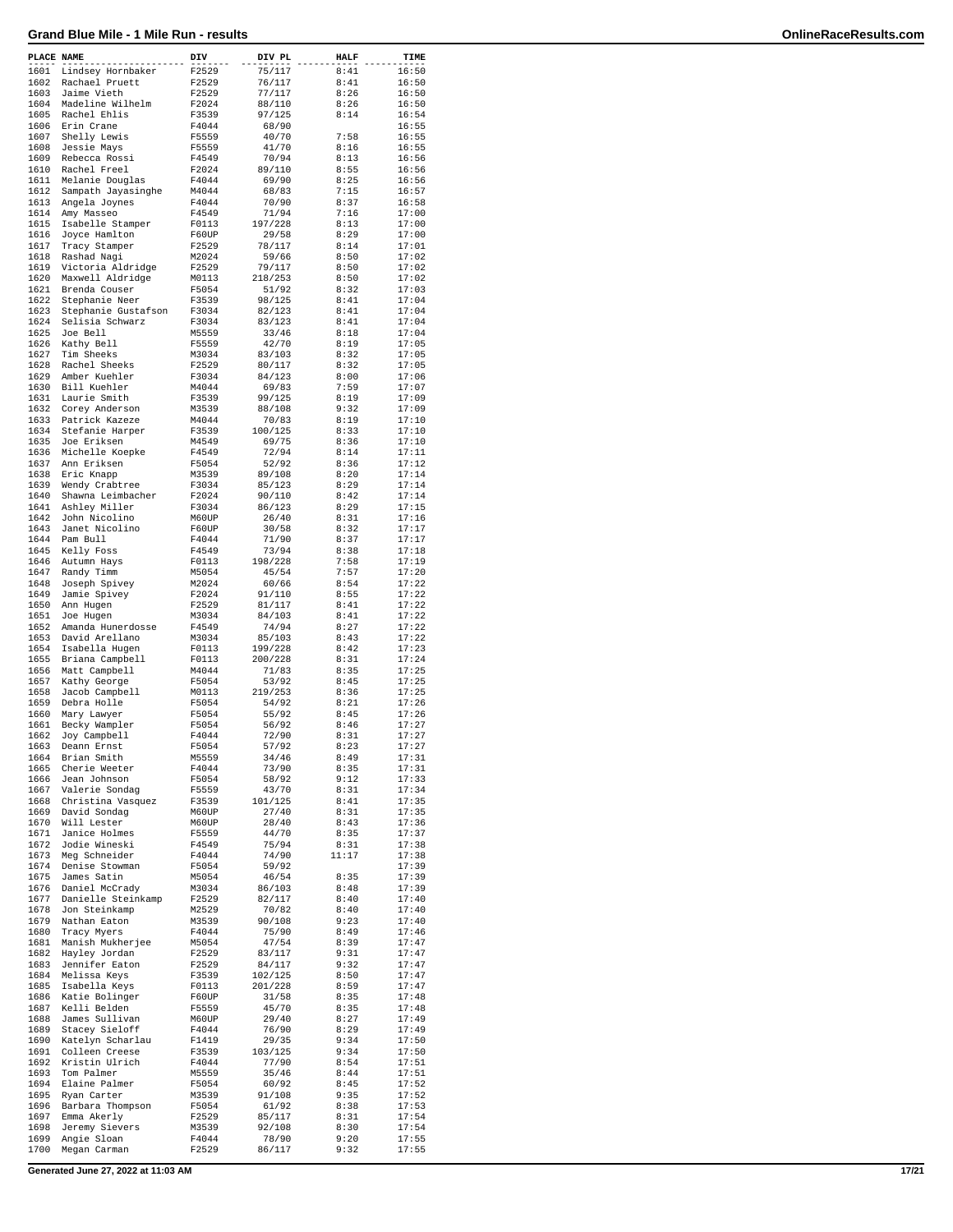| PLACE NAME |                              | DIV   | DIV PL  | <b>HALF</b> | TIME  |
|------------|------------------------------|-------|---------|-------------|-------|
| 1701       | Bonnie Olson                 | F5054 | 62/92   | 8:34        | 17:55 |
| 1702       | Kaylee Kraft                 | F0113 | 202/228 | 9:31        | 17:55 |
| 1703       | Chelsea Sloan                | F1419 | 30/35   | 9:21        | 17:56 |
| 1704       | Kelly Bittner                | F3034 | 87/123  | 9:04        | 17:57 |
| 1705       | Ryan Willett                 | M3034 | 87/103  | 9:04        | 17:58 |
| 1706       | David Wilson                 | M4044 | 72/83   | 8:25        | 17:58 |
|            |                              |       | 30/40   |             |       |
| 1707       | Louis Laurent                | M60UP |         | 8:57        | 17:59 |
| 1708       | Riley Smith                  | F0113 | 203/228 | 8:31        | 17:59 |
| 1709       | Ryan Smith                   | M3034 | 88/103  | 8:31        | 18:00 |
| 1710       | Shawna Meath                 | F5054 | 63/92   | 8:53        | 18:03 |
| 1711       | Shanna Kenworthy             | F3034 | 88/123  | 8:53        | 18:03 |
| 1712       | Heidi Frerichs               | F5054 | 64/92   | 8:47        | 18:04 |
| 1713       | Robert Delsol                | M5559 | 36/46   | 9:03        | 18:04 |
| 1714       | Donald Wahl                  | M5054 | 48/54   | 8:46        | 18:05 |
| 1715       | Courtney Evans               | F2529 | 87/117  | 8:39        | 18:07 |
| 1716       | Sarah Evans                  | F4549 | 76/94   | 8:41        | 18:07 |
| 1717       | Coleman Keys                 | M0113 | 220/253 | 8:50        | 18:07 |
| 1718       | Phillip Keys                 | M3539 | 93/108  | 8:59        | 18:08 |
|            |                              |       |         |             |       |
| 1719       | Marshawn Lacy                | M2024 | 61/66   | 8:49        | 18:11 |
| 1720       | Joyce Cutwright              | F3539 | 104/125 | 8:36        | 18:13 |
| 1721       | Landon Murphy                | M0113 | 221/253 | 9:04        | 18:14 |
| 1722       | Ryan Murphy                  | M3539 | 94/108  | 9:05        | 18:14 |
| 1723       | Dawn Waser                   | F4044 | 79/90   | 8:58        | 18:15 |
| 1724       | Calli Churchill              | F2024 | 92/110  | 8:58        | 18:15 |
| 1725       | Larry Steinmetz              | M5559 | 37/46   | 8:58        | 18:16 |
| 1726       | Nicole Anderson              | F3034 | 89/123  | 8:54        | 18:16 |
| 1727       | Nina Gill                    | F5054 | 65/92   | 9:33        | 18:17 |
| 1728       | Kristen Wyer                 | F4044 | 80/90   | 9:02        | 18:17 |
| 1729       | Kandi Anderson               | F5559 | 46/70   | 8:56        | 18:17 |
| 1730       | Olivia Gill                  | F0113 | 204/228 | 9:33        | 18:17 |
|            |                              |       |         |             |       |
| 1731       | Louise Anderson              | F60UP | 32/58   | 8:56        | 18:17 |
| 1732       | Janel Wells                  | F4549 | 77/94   | 9:03        | 18:18 |
| 1733       | Terry Thorpe                 | F60UP | 33/58   | 8:44        | 18:18 |
| 1734       | Dan Stevens                  | M5559 | 38/46   | 8:45        | 18:18 |
| 1735       | Steve Buckalew               | M5559 | 39/46   | 9:30        | 18:18 |
| 1736       | Chris Gill                   | M5054 | 49/54   | 9:35        | 18:18 |
| 1737       | Dale Crooks                  | M4549 | 70/75   | 9:11        | 18:19 |
| 1738       | Jessica Buckalew             | F2529 | 88/117  | 9:31        | 18:20 |
| 1739       | Teri McDonald                | F5559 | 47/70   | 9:09        | 18:27 |
| 1740       | Sandi Hunerdosse             | F60UP | 34/58   | 9:10        | 18:27 |
|            |                              |       |         |             |       |
| 1741       | Amber Kirk                   | F2529 | 89/117  | 9:27        | 18:29 |
| 1742       | Karla Gatewood               | F5559 | 48/70   | 8:59        | 18:29 |
| 1743       | Paul Tarbox                  | M5559 | 40/46   | 8:59        | 18:29 |
| 1744       | Kim Tarbox                   | F5559 | 49/70   | 8:59        | 18:30 |
| 1745       | Abby Smith                   | F3539 | 105/125 | 9:07        | 18:30 |
| 1746       | Jason Smith                  | M3034 | 89/103  | 9:07        | 18:30 |
| 1747       | Maggie Pforts                | F2529 | 90/117  | 9:08        | 18:30 |
| 1748       | Stacy Cox                    | F4549 | 78/94   | 9:08        | 18:30 |
| 1749       | Paula Baumeister             | F5054 | 66/92   | 8:49        | 18:31 |
| 1750       | Amecah Butts                 | F3034 | 90/123  | 8:52        | 18:31 |
|            |                              |       |         |             |       |
| 1751       | Robbin McClelland            | F5559 | 50/70   | 9:12        | 18:32 |
| 1752       | Charlene Judge               | F60UP | 35/58   | 8:51        | 18:34 |
| 1753       | Kathleen Oneal               | F2529 | 91/117  | 9:06        | 18:35 |
| 1754       | Catherine Gray               | F4549 | 79/94   | 9:22        | 18:35 |
| 1755       | Kyle Webb                    | M3034 | 90/103  | 9:07        | 18:35 |
| 1756       | Lisa Judge                   | F3034 | 91/123  | 8:52        | 18:36 |
| 1757       | Sophia Sorensen              | F0113 | 205/228 | 8:52        | 18:36 |
| 1758       | Andrew McMulin               | M5559 | 41/46   | 9:33        | 18:36 |
| 1759       | John Gray                    | M2529 | 71/82   | 9:21        | 18:36 |
| 1760       | Marc Guerne                  | M4044 | 73/83   | 9:08        | 18:37 |
| 1761       |                              |       |         |             |       |
|            | Carmen Figueroa              | F4549 | 80/94   | 9:08        | 18:37 |
| 1762       | Keisha Larson                | F3034 | 92/123  | 9:19        | 18:37 |
| 1763       | William Figueroa             | M5054 | 50/54   | 9:08        | 18:37 |
| 1764       | Andrew Zumwalt               | M3539 | 95/108  | 9:10        | 18:37 |
| 1765       | Brenda Guerne                | F4044 | 81/90   | 9:07        | 18:37 |
| 1766       | Skye Brighton                | F3034 | 93/123  | 8:53        | 18:37 |
| 1767       | Heather Carlson              | F3034 | 94/123  | 8:58        | 18:38 |
| 1768       | Nick Stanley                 | M3034 | 91/103  | 11:36       | 18:38 |
| 1769       | Grayson Stanley              | M0113 | 222/253 |             | 18:38 |
| 1770       | Margaret Long                | F5054 | 67/92   | 8:55        | 18:38 |
| 1771       | Pat Macrander                | F60UP | 36/58   | 8:58        | 18:39 |
| 1772       | Bethany Stanley              | F3034 | 95/123  | 11:36       | 18:39 |
| 1773       | Meadow Lecocq                | F0113 | 206/228 | 8:58        | 18:39 |
| 1774       | Barb Higgins                 | F60UP | 37/58   | 8:55        | 18:40 |
| 1775       | Michele McAnally             | F4044 | 82/90   | 9:08        | 18:40 |
|            |                              |       |         |             |       |
| 1776       | Eligah Gates                 | M0113 | 223/253 | 8:55        | 18:40 |
| 1777       | Robert Shackelford Jr        | M0113 | 224/253 | 8:59        | 18:40 |
| 1778       | Maggie Frederick             | F1419 | 31/35   | 9:00        | 18:41 |
| 1779       | Crystal Frederick            | F4549 | 81/94   | 8:59        | 18:41 |
| 1780       | Lynnea Harris                | F0113 | 207/228 | 8:55        | 18:41 |
| 1781       | Maryann Morano               | F3539 | 106/125 | 9:09        | 18:42 |
| 1782       | Amanda Harris                | F3034 | 96/123  | 8:55        | 18:42 |
| 1783       | Benjamin Brockmann           | M4044 | 74/83   | 9:09        | 18:42 |
| 1784       | Nancy Newell                 | F5559 | 51/70   | 9:17        | 18:43 |
| 1785       | Marlene Hess                 | F60UP | 38/58   | 9:17        | 18:43 |
|            | Michael Parker               |       |         |             | 18:44 |
| 1786       |                              | M60UP | 31/40   | 9:08        |       |
| 1787       | Dave Thamke                  | M4044 | 75/83   | 9:15        | 18:44 |
| 1788       | Allison Wiedenhoff           | F0113 | 208/228 | 9:27        | 18:45 |
| 1789       | Deb Parker                   | F5054 | 68/92   | 9:09        | 18:45 |
| 1790       | Sharon Fife                  | F3034 | 97/123  | 9:29        | 18:47 |
| 1791       | Terri Leonetti               | F5559 | 52/70   | 9:15        | 18:49 |
| 1792       | Cathy Crowley                | F60UP | 39/58   | 9:12        | 18:49 |
| 1793       | Stephanie Mortenson          | F3034 | 98/123  | 9:08        | 18:50 |
| 1794       | Ann Skutley                  | F60UP | 40/58   | 9:16        | 18:52 |
| 1795       | Patricia Decker              | F5054 | 69/92   | 9:16        | 18:52 |
| 1796       | Teresa Gilliam               | F5054 | 70/92   | 9:19        | 18:55 |
|            |                              |       |         |             |       |
| 1797       | Ron Debolt                   | M4549 | 71/75   | 9:18        | 18:57 |
| 1798       | Karen Thompson               | F5559 | 53/70   | 9:09        | 18:57 |
| 1799       | Colleen Griess               | F3034 | 99/123  | 9:22        | 18:57 |
| 1800       | Sandra Clark-Carmichae F5559 |       | 54/70   | 9:19        | 18:58 |

**Generated June 27, 2022 at 11:03 AM 18/21**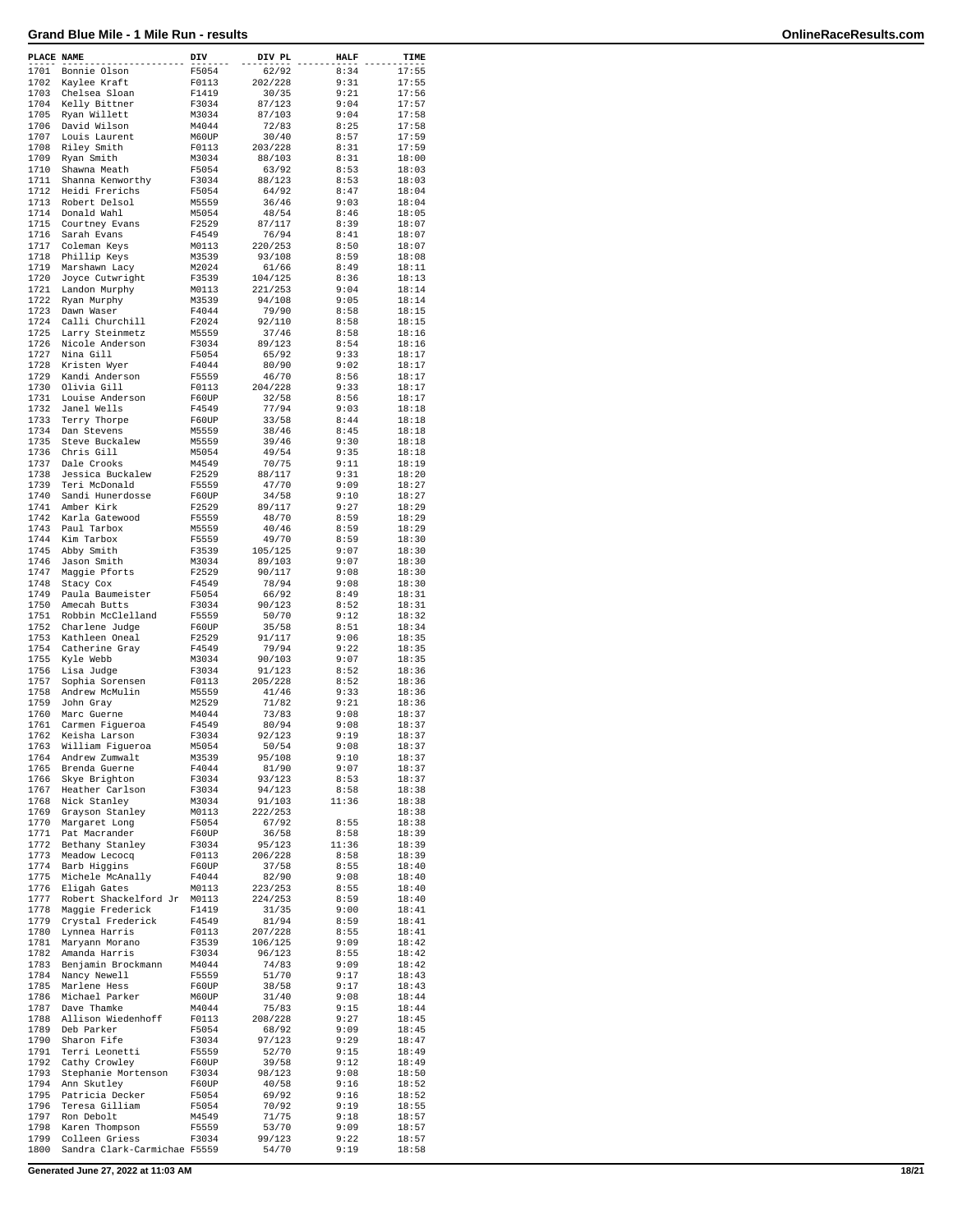| PLACE NAME |                              | DIV   | DIV PL  | <b>HALF</b> | TIME  |
|------------|------------------------------|-------|---------|-------------|-------|
| 1801       | Jeff Carmichael              | M5559 | 42/46   | 9:19        | 18:58 |
| 1802       | Steve Diedrichsen            | M60UP | 32/40   | 9:18        | 18:59 |
| 1803       | Kevin Kanaskie               | M2529 | 72/82   | 9:14        | 18:59 |
| 1804       | Renee Thiel                  | F5054 | 71/92   | 9:17        | 18:59 |
| 1805       | Ellen Diedrichsen            | F5559 | 55/70   | 9:17        | 18:59 |
| 1806       | Jessica Kanaskie             |       |         | 9:14        |       |
|            |                              | F2529 | 92/117  |             | 19:00 |
| 1807       | Kristin Grotewold            | F3034 | 100/123 | 9:15        | 19:01 |
| 1808       | Lincoln Grotewold            | M0113 | 225/253 |             | 19:01 |
| 1809       | Rachel Van Dalen             | F2024 | 93/110  | 9:29        | 19:02 |
| 1810       | Audrey Parsons               | F0113 | 209/228 | 9:30        | 19:03 |
| 1811       | Rhonda Ayers                 | F60UP | 41/58   | 9:27        | 19:06 |
| 1812       | Morgan Bennett               | F2529 | 93/117  | 9:43        | 19:10 |
| 1813       | Jessica Becker               | F2529 | 94/117  | 9:45        | 19:11 |
| 1814       | Liz Johnson                  | F3539 | 107/125 |             | 19:11 |
| 1815       | Ron Dehaven                  | M5054 | 51/54   | 9:41        | 19:12 |
| 1816       | Shaunaye Hendry              | F2024 | 94/110  | 9:45        | 19:12 |
| 1817       |                              |       | 101/123 | 9:29        |       |
|            | Stephanie Wiskus             | F3034 |         |             | 19:12 |
| 1818       | Gregory Myers                | M3034 | 92/103  | 9:33        | 19:12 |
| 1819       | Katherine Dehaven            | F5054 | 72/92   | 9:42        | 19:13 |
| 1820       | Mary Benton                  | F60UP | 42/58   | 9:34        | 19:13 |
| 1821       | Sigrid Mays                  | F5054 | 73/92   | 9:36        | 19:16 |
| 1822       | Theresa Nash                 | F4549 | 82/94   | 9:31        | 19:21 |
| 1823       | Michelle Leaverton           | F4044 | 83/90   | 9:30        | 19:21 |
| 1824       | Emily De La Cruz             | F2024 | 95/110  | 9:34        | 19:22 |
| 1825       | Nellie Parsons               | F0113 | 210/228 | 9:29        | 19:22 |
| 1826       | Dave Mathis                  | M4044 | 76/83   | 9:43        | 19:22 |
| 1827       | Mike Gerzema                 | M5559 | 43/46   | 9:05        | 19:22 |
| 1828       | Rachael Nash                 | F1419 | 32/35   | 9:33        | 19:23 |
| 1829       |                              |       |         | 9:09        |       |
| 1830       | Ryland Brass                 | M0113 | 226/253 |             | 19:24 |
|            | Jessie Nash                  | F2024 | 96/110  | 9:09        | 19:24 |
| 1831       | Tara Thompson                | F3539 | 108/125 | 8:37        | 19:27 |
| 1832       | Chris Snider                 | M3539 | 96/108  | 9:42        | 19:28 |
| 1833       | Allison Rodgers              | F1419 | 33/35   | 8:36        | 19:28 |
| 1834       | Madigan Snider               | F0113 | 211/228 | 9:43        | 19:28 |
| 1835       | Matt Moore                   | M4044 | 77/83   | 9:13        | 19:29 |
| 1836       | Brandon Fitz                 | M3539 | 97/108  | 8:16        | 19:29 |
| 1837       | Sandy Von Ruden              | F5054 | 74/92   | 8:40        | 19:29 |
| 1838       | Jerilyn Phillips             | F2529 | 95/117  | 9:43        | 19:29 |
| 1839       | Julia Phillips               | F4549 | 83/94   | 9:43        | 19:29 |
|            |                              |       |         |             |       |
| 1840       | Jennifer Chittenden          | F3539 | 109/125 | 9:15        | 19:30 |
| 1841       | Brooke Prouty                | F2024 | 97/110  | 9:16        | 19:30 |
| 1842       | Lexi Weese                   | F2024 | 98/110  | 9:55        | 19:30 |
| 1843       | Andrew Knapp                 | M0113 | 227/253 | 9:26        | 19:31 |
| 1844       | Emily Weese                  | F1419 | 34/35   | 9:56        | 19:31 |
| 1845       | Ryan Meier                   | M3539 | 98/108  | 9:14        | 19:31 |
| 1846       | Barb Jones                   | F60UP | 43/58   | 9:37        | 19:35 |
| 1847       | Alyssa Jack                  | F1419 | 35/35   | 10:27       | 19:36 |
| 1848       | Phillip Creese               | M3034 | 93/103  | 10:28       | 19:36 |
| 1849       | Austin Scharlau              | M1419 | 34/35   | 10:28       | 19:37 |
| 1850       | Keturah Moretz               | F3539 | 110/125 | 9:33        | 19:38 |
| 1851       | Amanda Mead                  | F2529 | 96/117  | 9:41        | 19:40 |
|            |                              |       |         |             |       |
| 1852       | Benjamin Zwier               | M0113 | 228/253 |             | 19:41 |
| 1853       | Easton Brokaw                | M0113 | 229/253 | 9:55        | 19:41 |
| 1854       | Matthew Zwier                | M3034 | 94/103  | 9:51        | 19:41 |
| 1855       | Claire Zwier                 | F0113 | 212/228 | 9:50        | 19:42 |
| 1856       | Darlis Honnold               | F5054 | 75/92   | 10:34       | 19:42 |
| 1857       | Terry Daily                  | M5559 | 44/46   | 9:47        | 19:44 |
| 1858       | Amelya Daily                 | F0113 | 213/228 | 9:48        | 19:45 |
| 1859       | Sophia Klinker               | F0113 | 214/228 | 10:12       | 19:45 |
| 1860       | Bryce Klinker                | M2529 | 73/82   | 10:12       | 19:45 |
| 1861       | Shawn Dolan-Daily            | F4044 | 84/90   | 9:47        | 19:45 |
| 1862       | Stacey Klinker               | F2529 | 97/117  | 10:13       | 19:46 |
| 1863       | Wyatt Klinker                |       | 0/0     | 10:13       | 19:46 |
| 1864       | David Larsen                 | M60UP | 33/40   | 9:52        | 19:46 |
|            |                              |       |         | 9:52        |       |
| 1865       | Deb Douglas                  | F60UP | 44/58   |             | 19:47 |
| 1866       | Brayden Beinke               | M0113 | 230/253 | 9:45        | 19:47 |
| 1867       | Ann Cahoy                    | F3034 | 102/123 | 9:56        | 19:48 |
| 1868       | Kirsten Corley               | F3034 | 103/123 | 9:56        | 19:48 |
| 1869       | Julie Beinke                 | F3539 | 111/125 | 9:45        | 19:49 |
| 1870       | Lesa Dembinski               | F5559 | 56/70   | 11:46       | 19:49 |
| 1871       | Josh Beinke                  | M3539 | 99/108  | 9:50        | 19:49 |
| 1872       | Katie Jacobs                 | F3034 | 104/123 | 9:33        | 19:50 |
| 1873       | Carter Jacobs                | M0113 | 231/253 |             | 19:51 |
| 1874       | Brett Jacobs                 | M3539 | 100/108 | 9:33        | 19:51 |
| 1875       | Jerri Kleihauer              | F5054 | 76/92   | 9:39        | 19:52 |
| 1876       | Donald Lowe                  | M5559 | 45/46   | 9:41        | 19:53 |
| 1877       | Shane Smith                  | M0113 | 232/253 | 10:23       | 19:53 |
| 1878       | Julie Martin                 | F60UP | 45/58   | 9:40        | 19:53 |
| 1879       |                              |       |         |             | 19:53 |
|            | Brian Berard                 | M4549 | 72/75   | 9:41        |       |
| 1880       | Melodie Dutoit               | F4549 | 84/94   | 9:43        | 19:54 |
| 1881       | Darla Lowe                   | F5054 | 77/92   | 9:43        | 19:54 |
| 1882       | Nancy Frame                  | F60UP | 46/58   | 9:58        | 19:56 |
| 1883       | Lisa Brown                   | F5054 | 78/92   | 11:30       | 19:56 |
| 1884       | Ryan Pohlman                 | M4549 | 73/75   | 11:30       | 19:56 |
| 1885       | Nicole Chesmore              | F4044 | 85/90   | 11:30       | 19:56 |
| 1886       | Kris Warren                  | F5054 | 79/92   | 9:58        | 19:56 |
| 1887       | Ceann Abben                  | F5054 | 80/92   | 11:08       | 19:59 |
| 1888       | Caroyle Andrews              | F5559 | 57/70   | 9:39        | 20:01 |
| 1889       | Brandon Repp                 | M3539 | 101/108 |             | 20:03 |
| 1890       |                              |       | 215/228 |             | 20:04 |
|            | Jadeyn Stahr                 | F0113 |         |             |       |
| 1891       | Denise Deering               | F4549 | 85/94   | 12:14       | 20:04 |
| 1892       | Teresa Johnston              | F4549 | 86/94   | 12:15       | 20:05 |
| 1893       | Garnet Nordine               | F60UP | 47/58   | 9:26        | 20:05 |
| 1894       | Kenny Bradley                | M5054 | 52/54   |             | 20:05 |
| 1895       | Alicia Knapp                 | F3539 | 112/125 | 9:27        | 20:06 |
| 1896       | John Cardani-Trollinge M4549 |       | 74/75   |             | 20:06 |
| 1897       | Chad Smith                   | M4044 | 78/83   | 10:22       | 20:06 |
| 1898       | Nikki Stahr                  | F4044 | 86/90   | 3:39        | 20:06 |
| 1899       | Marni Smith                  | F4549 | 87/94   | 10:23       | 20:07 |
| 1900       | Kimann Huynh                 | F3539 | 113/125 | 9:46        | 20:08 |
|            |                              |       |         |             |       |

**Generated June 27, 2022 at 11:03 AM 19/21**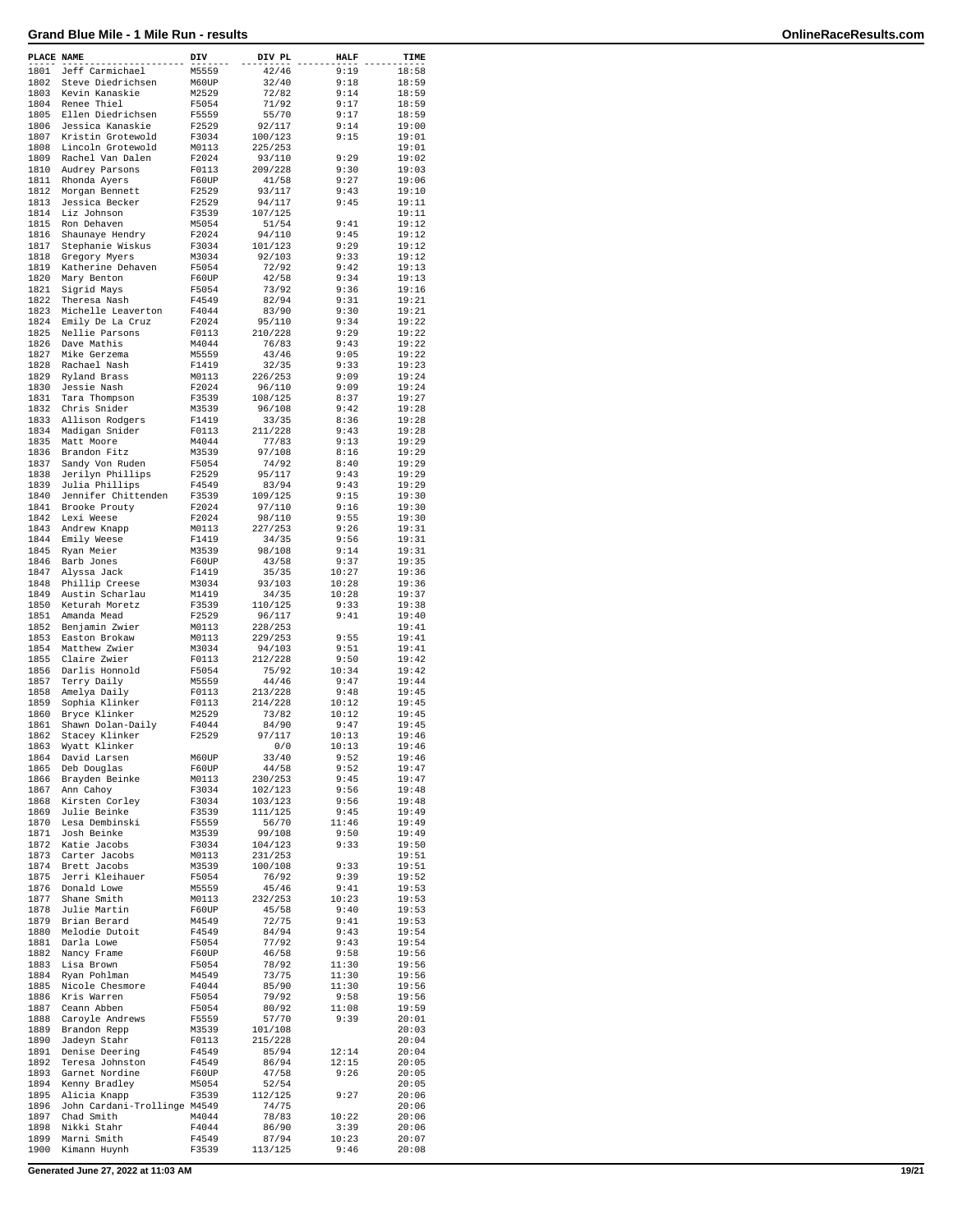| PLACE NAME   |                                      | DIV            | DIV PL             | <b>HALF</b>    | TIME           |
|--------------|--------------------------------------|----------------|--------------------|----------------|----------------|
| 1901         | Benny Fairchild                      | M0113          | 233/253            | 10:12          | 20:09          |
| 1902         | Charlene Fairchild                   | F3539          | 114/125            | 10:12          | 20:09          |
| 1903         | Rosemary Zempel                      | F3539          | 115/125            |                | 20:10          |
| 1904         | Alex Freeman                         | F2024          | 99/110             | 10:31          | 20:15          |
| 1905         | Amelia Vilayvong                     | F0113          | 216/228            | 9:44           | 20:15          |
| 1906         | Greyson Vilayvong                    | M0113          | 234/253            | 9:44           | 20:16          |
| 1907         | Sarah Grace Nicholson                | F2024          | 100/110            | 10:31          | 20:17          |
| 1908         | Muriel Pemble                        | F60UP          | 48/58              | 10:13          | 20:18          |
| 1909         | Jim Pemble                           | M60UP          | 34/40              | 10:13          | 20:18          |
| 1910         | Toukata Vilayvong                    | M3539          | 102/108            | 9:47           | 20:18          |
| 1911         | Janice Lintz                         | F5559          | 58/70              | 9:44           | 20:21          |
| 1912         | Jonda Berg                           | F4549          | 88/94              | 9:47           | 20:23          |
| 1913         | Travis O'Connor                      | M3034          | 95/103             | 10:07          | 20:28          |
| 1914         | Echo Eggert                          | F3034          | 105/123            | 10:07          | 20:29          |
| 1915         | Jessica Krogman                      | F3034          | 106/123            | 9:22           | 20:29          |
| 1916<br>1917 | Shari Stuhr                          | F5054<br>F2024 | 81/92              | 9:23<br>9:23   | 20:30          |
| 1918         | Allison Stuhr<br>Becky Bailey        | F4549          | 101/110<br>89/94   | 10:07          | 20:30<br>20:32 |
| 1919         | Mike Gerrish                         | M4044          | 79/83              | 10:04          | 20:32          |
| 1920         | Nancy Caldwell                       | F4549          | 90/94              |                | 20:33          |
| 1921         | Jim Curry                            | M60UP          | 35/40              | 10:12          | 20:42          |
| 1922         | Jordan Saeed                         | M2024          | 62/66              | 10:55          | 20:42          |
| 1923         | Susan Horner                         | F60UP          | 49/58              | 10:06          | 20:43          |
| 1924         | Jan Curry                            | F60UP          | 50/58              | 10:13          | 20:43          |
| 1925         | Preston Hayek                        | M2024          | 63/66              | 10:56          | 20:43          |
| 1926         | Francess Wood                        | F60UP          | 51/58              | 10:06          | 20:44          |
| 1927         | Lisa Curry                           | F3539          | 116/125            | 10:13          | 20:44          |
| 1928         | Lydia Melaas                         | F2024          | 102/110            | 10:56          | 20:44          |
| 1929         | Abbie Eichman                        | F3034          | 107/123            |                | 20:46          |
| 1930         | Rob Wilkening                        | M60UP          | 36/40              |                | 20:47          |
| 1931         | Debra Meyer                          | F60UP          | 52/58              | 10:10          | 20:50          |
| 1932         | Karen Zwier                          | F3034          | 108/123            | 9:53           | 20:50          |
| 1933         | Kiley Thornsborough                  | F0113          | 217/228            | 10:11          | 20:50          |
| 1934         | Katy Meyer                           | F2529          | 98/117             | 10:11          | 20:51          |
| 1935         | Zak Braswell                         | M3539          | 103/108            | 10:25          | 20:57          |
| 1936         | Jason Ostrander                      | M3539          | 104/108            | 10:25          | 20:57          |
| 1937         | Stephanie Scheer                     | F2529          | 99/117             | 10:02          | 20:58          |
| 1938         | Charles Joynes                       | M4044          | 80/83              | 12:40          | 20:59          |
| 1939         | Dena Ostrander                       | F3539          | 117/125            | 10:19          | 20:59          |
| 1940         | Anneliesa Ostrander                  | F0113          | 218/228            | 10:19          | 20:59          |
| 1941         | Stephanie Collins                    | F4044          | 87/90              | 10:06          | 21:00          |
| 1942         | Chelea Christenson                   | F2529          | 100/117            |                | 21:01          |
| 1943         | Joshua Scanlon                       | M3034          | 96/103             | 10:06          | 21:01          |
| 1944         | Anita Hays                           | F5054          | 82/92              | 8:49           | 21:01          |
| 1945         | Tressa Hays                          | F0113          | 219/228            | 8:49           | 21:02          |
| 1946         | Kadera Scanlon                       | F3034          | 109/123            | 10:05          | 21:04          |
| 1947<br>1948 | Meredith Eaton<br>Claire Olsem       | F3034          | 110/123            | 10:17<br>10:17 | 21:04<br>21:04 |
| 1949         | Karly Stamper                        | F4044<br>F2529 | 88/90<br>101/117   |                | 21:05          |
| 1950         | Elizabeth Mooney                     | F2529          | 102/117            | 10:56          | 21:05          |
| 1951         | Roxanne Livermore                    | F3034          | 111/123            | 11:01          | 21:07          |
| 1952         | Claire Lowe                          |                | 0/0                | 11:00          | 21:08          |
| 1953         | Layla Livermore                      |                | 0/0                | 11:00          | 21:08          |
| 1954         | Tim Lowe                             | M2529          | 74/82              | 11:01          | 21:08          |
| 1955         | Maelyn West                          | F0113          | 220/228            | 11:00          | 21:09          |
| 1956         | Ang Brincks                          | F3034          | 112/123            | 11:00          | 21:09          |
| 1957         | Ellen Lowe                           | F3034          | 113/123            | 10:57          | 21:09          |
| 1958         | Nick Livermore                       | M2529          | 75/82              | 11:04          | 21:11          |
| 1959         | Elizabeth Housholder                 | F3034          | 114/123            | 10:13          | 21:14          |
| 1960         | Jacob Korbakes                       | M2529          | 76/82              | 10:14          | 21:14          |
| 1961         | Adrianne Geske                       | F2529          | 103/117            | 10:14          | 21:14          |
| 1962         | Ben Williams                         | M1419          | 35/35              | 10:19          | 21:25          |
| 1963         | Lesa Niday                           | F5054          | 83/92              |                | 21:26          |
| 1964         | Karen Weese                          | F4549          | 91/94              | 10:20          | 21:26          |
| 1965         | Casie Niday                          | F2529          | 104/117            |                | 21:27          |
| 1966         | Karen Hutton                         | F5559          | 59/70              | 10:41          | 21:29          |
| 1967         | Tiffany M Justus                     | F2529          | 105/117            | 10:41          | 21:29          |
| 1968         | Anton Marcuson                       | M0113          | 235/253            | 11:25          | 21:34          |
| 1969         | Phil Marcuson                        | M4044          | 81/83              | 11:25          | 21:34          |
| 1970         | Yuliya Maksimova                     | F3539          | 118/125            | 11:30          | 21:38          |
| 1971         | Pamela Long                          | F5559          | 60/70              | 13:16          | 21:41          |
| 1972         | Leslie Flores-Cloud                  | F3034          | 115/123            | 11:11          | 21:41          |
| 1973<br>1974 | Steven Bethards<br>Julianne Bethards | M2529          | 77/82              | 10:46<br>10:49 | 21:41          |
| 1975         | Aaron Cloud                          | F0113<br>M3539 | 221/228<br>105/108 | 11:11          | 21:43<br>21:43 |
| 1976         | Martha White                         | F60UP          | 53/58              | 10:42          | 21:44          |
| 1977         | Connie Warren                        | F60UP          | 54/58              | 11:11          | 21:45          |
| 1978         | Haydon Brokaw                        | M0113          | 236/253            | 10:34          | 21:45          |
| 1979         | Enzo Frogge                          | M0113          | 237/253            | 11:05          | 21:53          |
| 1980         | Steve Pathammavong                   | M2529          | 78/82              |                | 21:53          |
| 1981         | Patricia Ibarra                      | F2529          | 106/117            | 11:06          | 21:55          |
| 1982         | Teri Prather                         | F5559          | 61/70              | 11:10          | 21:57          |
| 1983         | Kelly Pond                           | F4549          | 92/94              | 10:44          | 21:59          |
| 1984         | Amy Smith                            | F5559          | 62/70              | 10:44          | 22:00          |
| 1985         | Brianne Bethards                     | F2529          | 107/117            | 10:48          | 22:03          |
| 1986         | Suzanne Palmer                       | F5559          | 63/70              | 10:49          | 22:04          |
| 1987         | Stephanie Reed                       | F5054          | 84/92              | 10:50          | 22:07          |
| 1988         | Trina Swanson                        | F4549          | 93/94              | 10:51          | 22:08          |
| 1989         | John Meyer                           | M60UP          | 37/40              | 11:29          | 22:08          |
| 1990         | Libby Waterbury                      | F3539          | 119/125            | 11:36          | 22:11          |
| 1991         | Jim Verlengia                        | M60UP          | 38/40              | 10:50          | 22:14          |
| 1992         | Courtney Strable                     | F3034          | 116/123            | 10:57          | 22:17          |
| 1993         | Brenda Core                          | F5054          | 85/92              | 10:29          | 22:17          |
| 1994         | Jocelyn Gaskill                      | F5054          | 86/92              | 10:57          | 22:18          |
| 1995         | Denise Brokaw                        | F3539          | 120/125            | 10:34          | 22:18          |
| 1996         | Chris Verlengia                      | M3034          | 97/103             | 11:08          | 22:19          |
| 1997         | Louis Laurent                        | M3034          | 98/103             |                | 22:20          |
| 1998         | Rony Najarro                         | M3539          | 106/108            | 10:45          | 22:21          |
| 1999         | Nancy Melton                         | F60UP          | 55/58              |                | 22:30          |
| 2000         | Carly Steveson                       | F2529          | 108/117            |                | 22:32          |

**Generated June 27, 2022 at 11:03 AM 20/21**